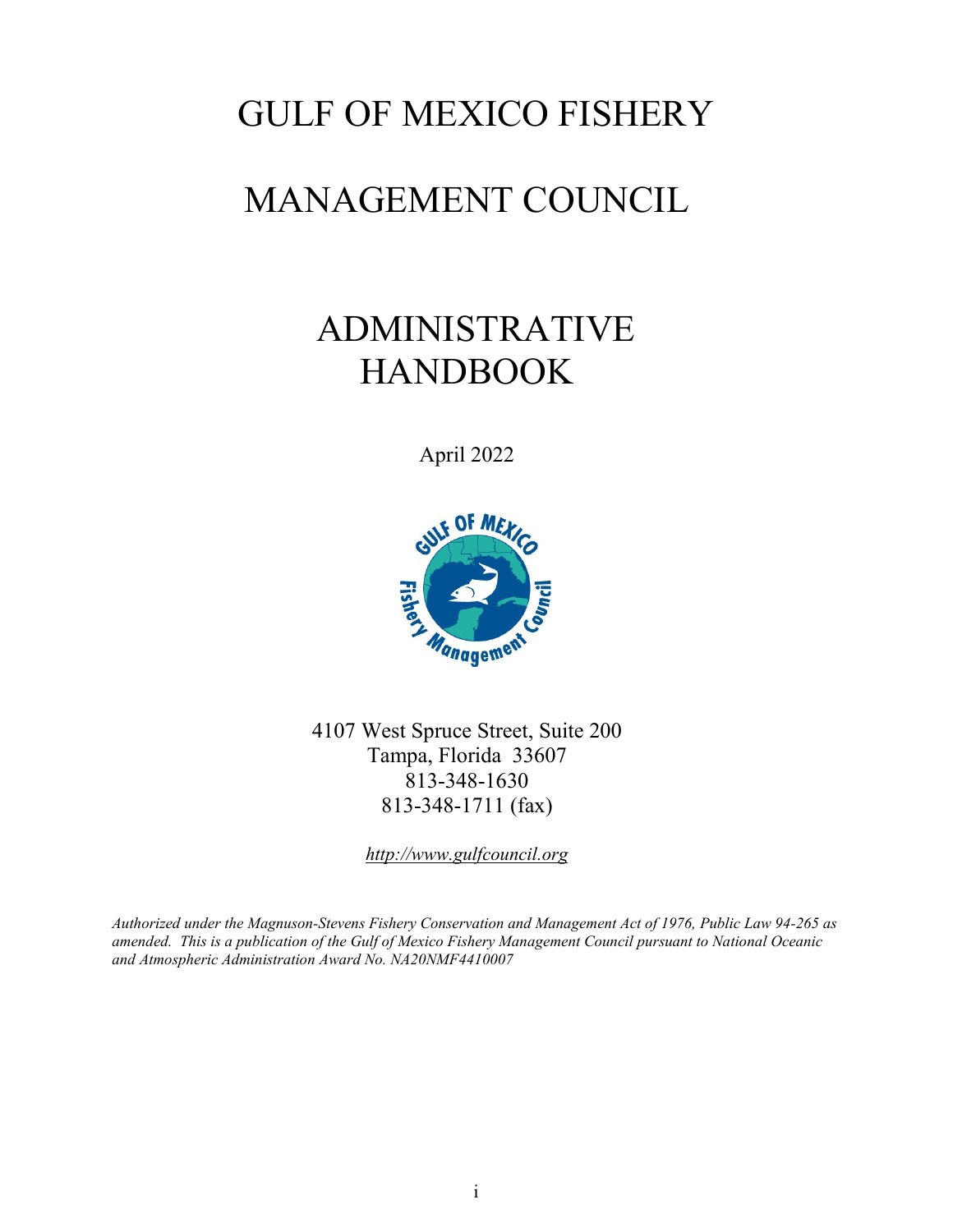#### **ABOUT THIS HANDBOOK / DISCLAIMER**

We prepared this handbook to assist you in finding the answers to questions you may have regarding your employment with the Gulf of Mexico Fishery Management Council (Council). We do not expect this handbook to answer all of your questions. This handbook states only general Council guidelines. Some subjects covered by this handbook, such as benefit plan descriptions, are also described in separate Council documents. These Council documents always supersede any statement made in this handbook or by any member of management. Please consult with your supervisor or the Administrative Officer if you need further assistance.

Neither this handbook nor any other verbal or written communication by a supervisor, is, nor should it be considered to be, an agreement, contract of employment, express or implied, or a promise of treatment in any particular manner, in any given situation, nor does it confer any contractual rights whatsoever. The Council may, at any time, at its sole discretion, modify policies stated in this handbook, with or without notice.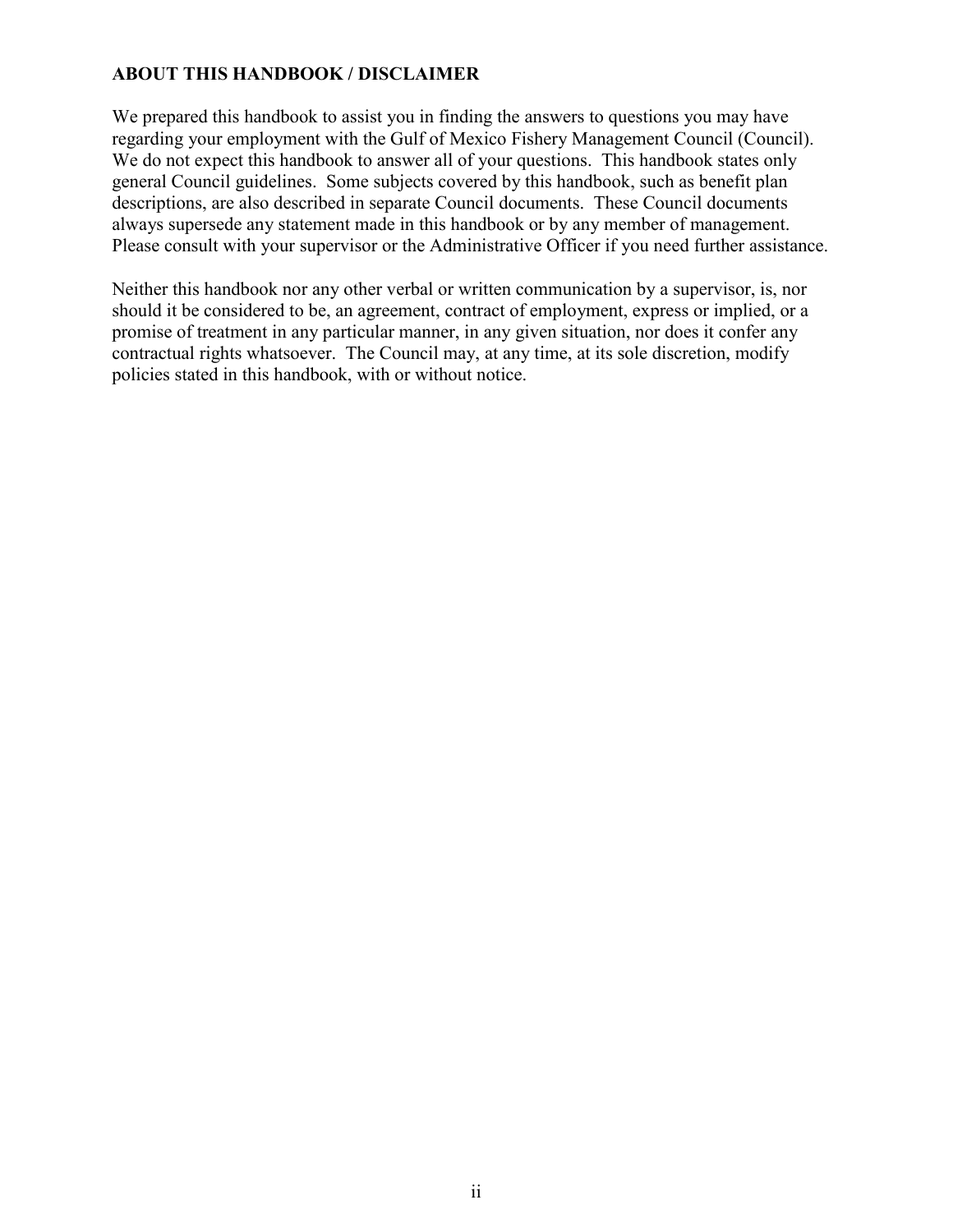# TABLE OF CONTENTS

| 4.10 Military Leave under the Uniformed Services Employment and Reemployment Rights |  |  |
|-------------------------------------------------------------------------------------|--|--|
|                                                                                     |  |  |
|                                                                                     |  |  |
|                                                                                     |  |  |
|                                                                                     |  |  |
|                                                                                     |  |  |
|                                                                                     |  |  |
|                                                                                     |  |  |
|                                                                                     |  |  |
| 5.6 Break Times for Nursing Mothers (Affordable Care Act Provision) 17              |  |  |
|                                                                                     |  |  |
|                                                                                     |  |  |
|                                                                                     |  |  |
|                                                                                     |  |  |
|                                                                                     |  |  |
|                                                                                     |  |  |
|                                                                                     |  |  |
|                                                                                     |  |  |
|                                                                                     |  |  |
|                                                                                     |  |  |
|                                                                                     |  |  |
|                                                                                     |  |  |
|                                                                                     |  |  |
|                                                                                     |  |  |
|                                                                                     |  |  |
|                                                                                     |  |  |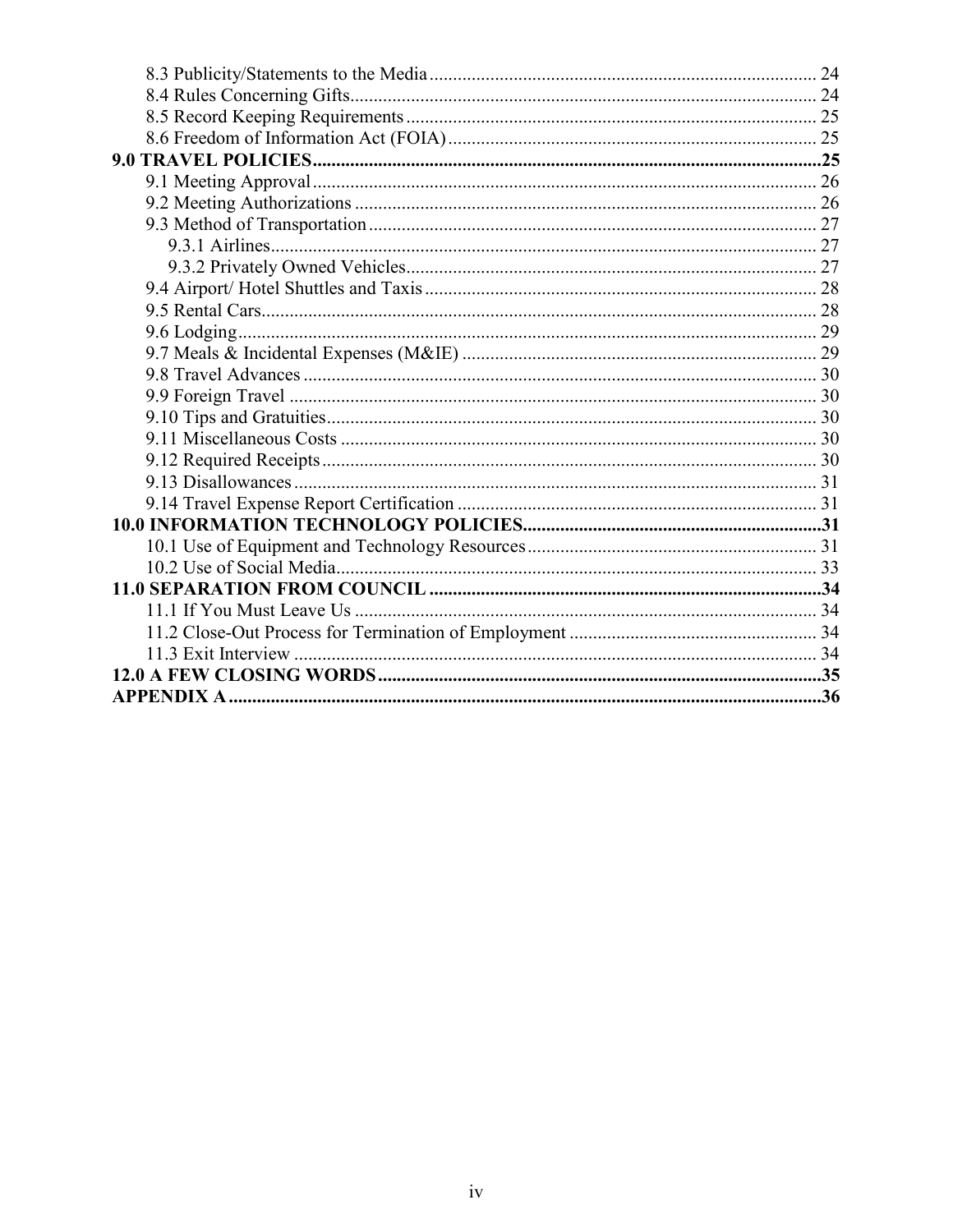#### **GULF OF MEXICO FISHERY MANAGEMENT COUNCIL**

#### **ADMINISTRATIVE HANDBOOK**

#### **Welcome Statement**

For those of you who are commencing employment with the Gulf of Mexico Fishery Management Council, on behalf of the Council, we are glad to have you with us and we hope you will enjoy working here.

For those of you who have been with us, thank you for your past and continued service. I extend to you my personal best wishes for your success here at the Council. We understand that it is our employees who provide the services that our stakeholders rely upon. We will help you develop your career skills as you provide us with your best efforts to help manage the fisheries of the Gulf of Mexico.

Dr. Carrie Simmons, Executive Director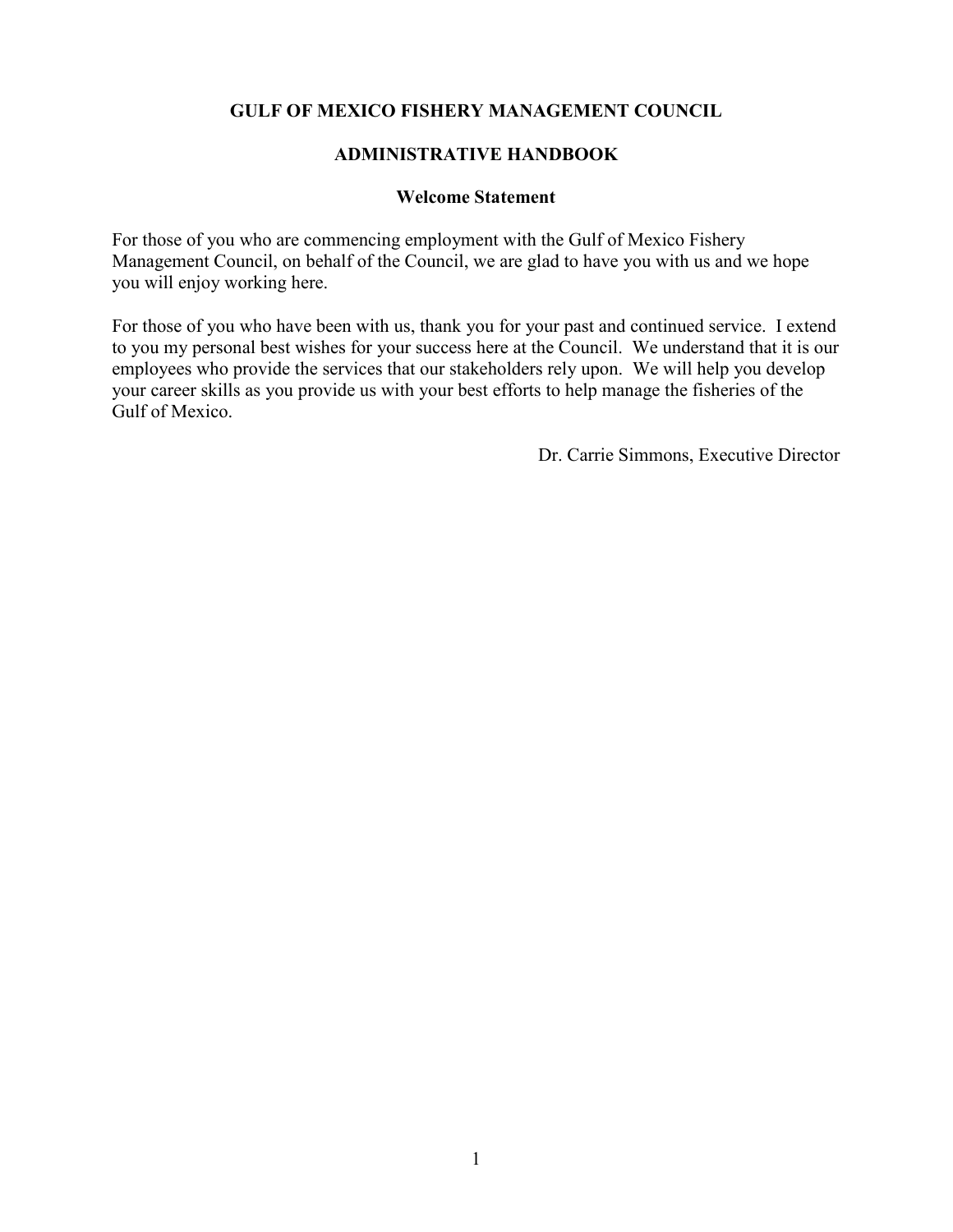#### **1.0 INTRODUCTION**

<span id="page-5-0"></span>The Gulf of Mexico Fishery Management Council (Council) is one of eight congressionally created regional fishery management councils throughout the U.S. The Gulf Council consists of representatives from Florida, Alabama, Mississippi, Louisiana, and Texas, who recommend fishery management measures to the Secretary of Commerce through the National Marine Fisheries Service. The Council establishes conservation measures for reef fish, shrimp, spiny lobster, coastal migratory pelagics, corals, essential fish habitat, and red drum fisheries in the Gulf of Mexico Exclusive Economic Zone (EEZ). Legal authority for the Council is found in the Magnuson-Stevens Fishery Conservation and Management Act of 1976 (Public Law 94-265, as amended). Fishery management plans (FMPs) prepared by the Council are designed to achieve optimum yield, while preventing overfishing of our valuable resources.

#### **2.0 EMPLOYMENT POLICIES & PRACTICES**

<span id="page-5-1"></span>The Council is an Equal Opportunity Employer that does not discriminate on the basis of race, color, religion, national origin, age, disability, reprisal, sex, gender identity, sexual orientation, status as parent, pregnancy, or any additional basis protected by applicable federal, state, or local laws. Our management team is dedicated to this policy with respect to recruitment, hiring, placement, promotion, transfer, training, compensation, benefits, employee activities and general treatment during employment. Council staff positions are filled solely on the basis of merit, fitness for duty, competence, and qualifications. Any employee with questions or concerns about equal employment opportunities in the workplace is encouraged to bring these issues to the attention of the Executive Director. Retaliation against those who initiate discrimination complaints, serve as witnesses, or otherwise oppose discrimination and harassment is strictly prohibited.

The Council will endeavor to make reasonable accommodations to the known physical or mental limitations of employees with disabilities unless the accommodation would impose an undue hardship on the operation of business. If you need assistance to perform your job duties because of a physical or mental limitation, please inform your supervisor and the Administrative Officer. Requests for disability-related accommodations will be processed by your supervisor, the Administrative Officer, and the Executive Director, in accordance with Department Administrative Order (DAO) 215-10. A copy of DAO 215-10 is available from our Administrative Officer.

The Council will endeavor to accommodate the religious beliefs of its employees to the extent such accommodation does not pose an undue hardship on the Council's operations. If you wish to request such an accommodation, please speak to your supervisor.

Except for complaints alleging discrimination based on sexual orientation, complaints by employees alleging discrimination on any basis listed above will be processed in accordance with 29 CFR 1614. Employees alleging discrimination on the basis of sexual orientation will have their complaints processed in accordance with Department Administrative Order (DAO) 215-11, where applicable. Employees must contact an EEOC Counselor at NOAA's Office of Inclusion and Civil Rights, 301-713-0500 or 800-452-6728 or 301-713-0982 TDD within 45 days of the date of the alleged discrimination.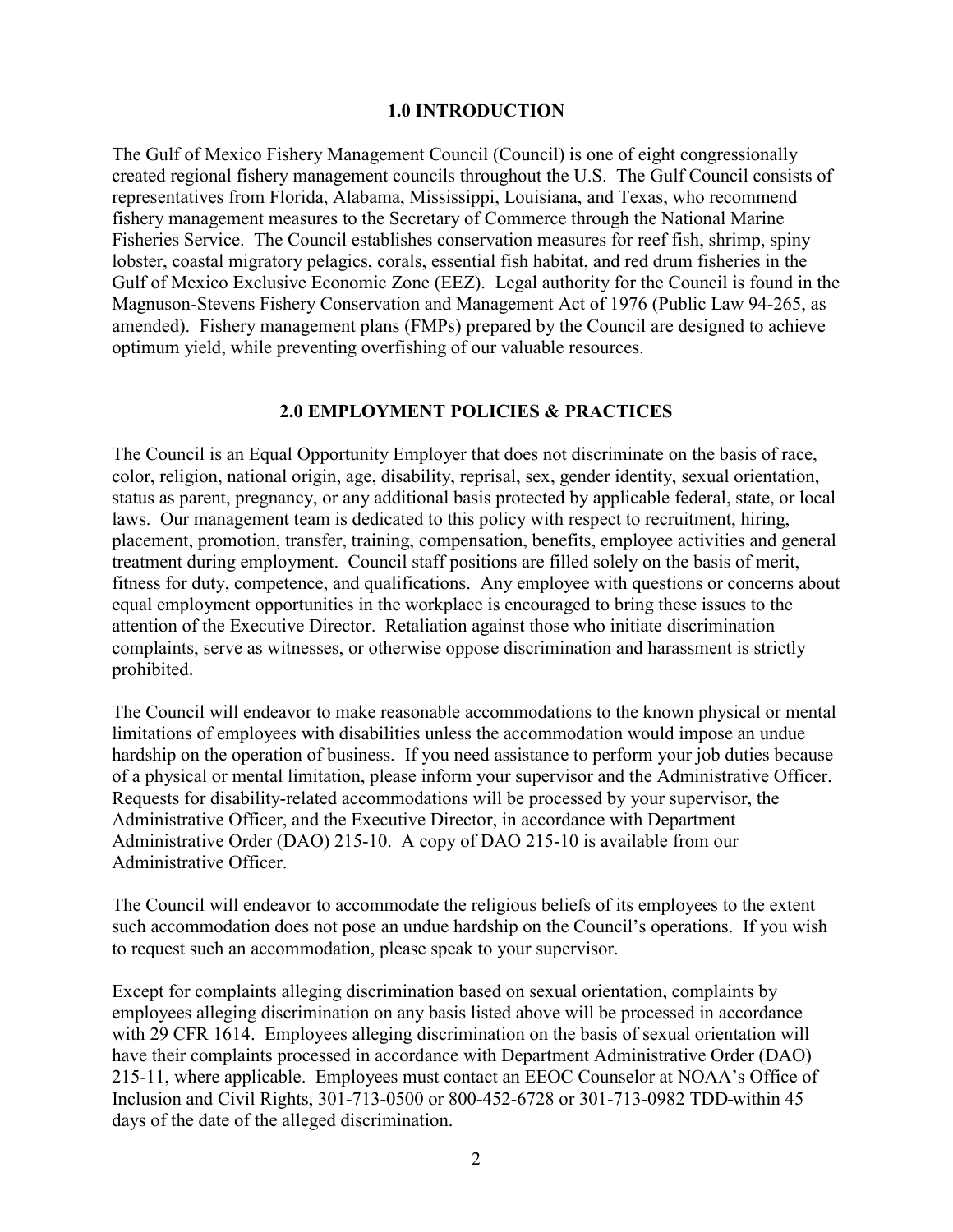The Council seeks to resolve workplace conflicts in a prompt, impartial, confidential, nondiscriminatory, and constructive manner, and without fear of reprisal. Any issues that arise should be brought to the attention of one's supervisor. If the supervisor is unable to resolve the situation, then the issue shall be brought to the attention of the Council's management team (Executive Director, Deputy Executive Director, and Administrative Officer). The final decision regarding personnel issues rests with the Executive Director, after consulting with the Council Chair, Council Vice-Chair, Personnel Committee Chair, and Personnel Committee Vice-Chair to determine a course of action. If deemed necessary, the Council Chair may convene the Personnel Committee to review the issue.

# <span id="page-6-0"></span>**2.1 Staffing**

Subject to the Council's practices and procedures and according to personnel authority provided by the Secretary of Commerce, the Council may establish positions, recruit, hire, compensate, and dismiss staff deemed necessary to carrying out the decisions of the Council. Each position must be justified during the budget process described in 2 CFR Part 215, or prior to filling a new position established during the course of the cooperative agreement year.

The Council has authorized the Executive Director, in consultation with the Council Chair, to recruit, hire, compensate, and dismiss all permanent, probationary, and temporary personnel. In the absence of the Executive Director, routine daily activities will be handled by the Deputy Executive Director, and in the absence of both the Executive Director and the Deputy Executive Director, routine daily activities will be handled by the Administrative Officer.

Staff positions, job titles, and names are listed in Appendix A. Other positions may be authorized as deemed necessary by the Council. Experts, consultants, and temporary personnel may be employed to provide additional Council staff support as required.

Authority is provided for temporary transfer of state, local, and federal government employees to the Council staff. The Council may authorize requests for such personnel.

New employees shall be subject to a probationary period of a minimum of six months, which may be extended up to twelve months, during which the individual's fitness for continued employment shall be evaluated.

The Council office, being located in the State of Florida, follows the Florida doctrine of employment-at-will, which permits the Council or the employee to terminate the employment relationship at any time, for any non-discriminatory reason, with or without cause or notice.

#### <span id="page-6-1"></span>**2.2 Employee Classifications**

Council employees fall within one of the classifications below.

Full-Time Employees (with benefits) - Employees who regularly work at least 30 hours per week who were not hired on a short-term basis.

Part-Time Employees (with no benefits) - Employees who regularly work fewer than 30 hours per week who were not hired on a short-term basis.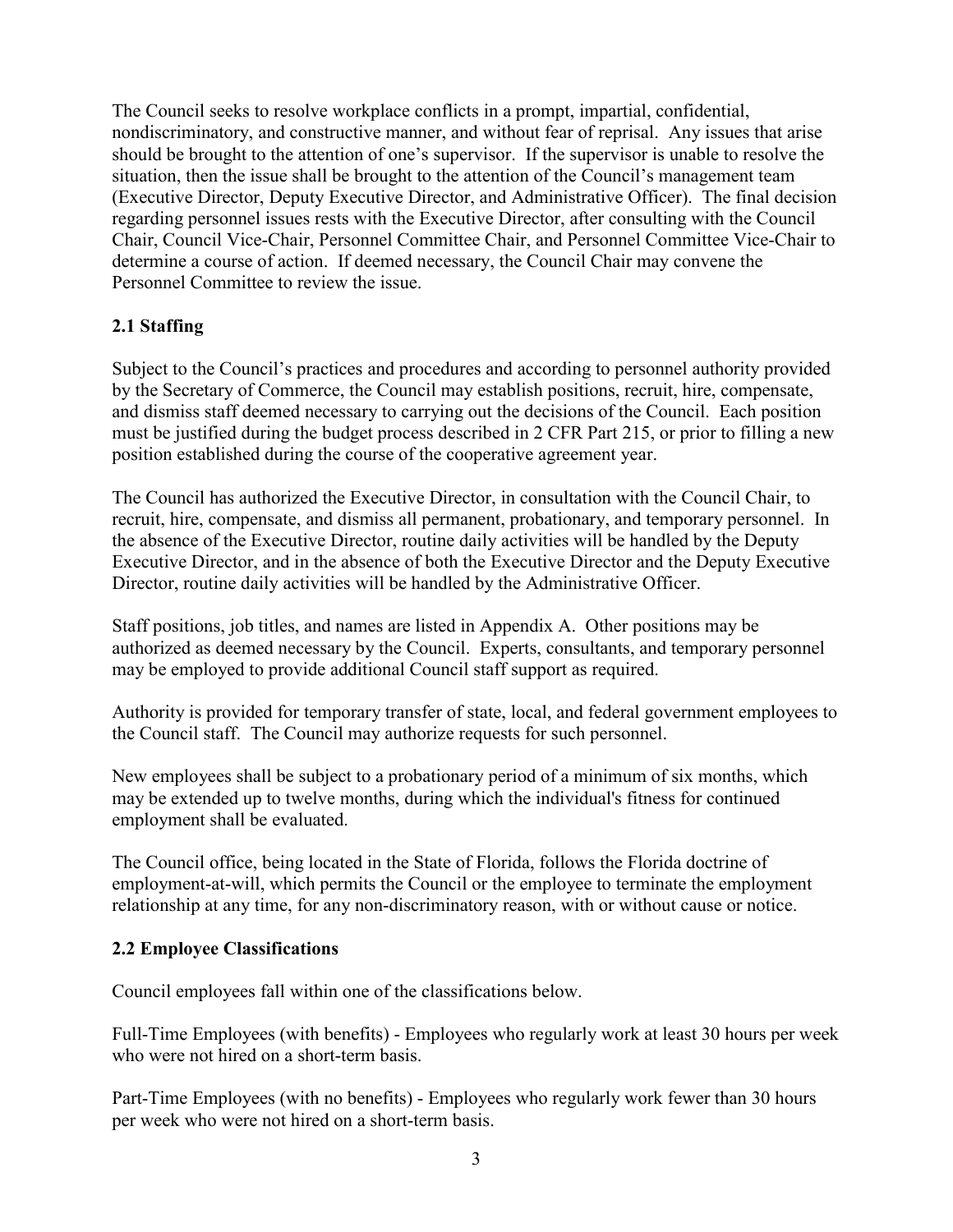Temporary Part-Time Employees (with no benefits) - Employees who regularly work fewer than 30 hours per week who were hired on a short-term basis.

In addition to the above classifications, employees are categorized as either "**exempt**" or "**non**exempt" for purposes of federal and state wage and hour laws. Employees classified as exempt do not receive overtime pay; they generally receive the same bi-weekly salary regardless of hours worked. Employees are informed of their classifications upon hire and prior to subsequent changes.

## <span id="page-7-0"></span>**2.3 Working Hours and Schedule**

Council employees typically work a 40-hour work week, Monday through Friday. An employee is entitled to a lunch break of up to one hour, which is without compensation. Flextime (working 40 hours in less than five days) is permitted when arranged with the immediate supervisor in advance, and with the concurrence of the Executive Director. The hours worked by individual employees may vary depending on the needs and interests of the office and the individual. Employees are expected to observe scheduled work hours. The Council office is open from 8:00 a.m. to 5:00 p.m. on official workdays.

You were hired to perform an important function at the Council. As with any group effort, operating effectively takes cooperation and commitment from everyone. Therefore, your attendance and punctuality are very important. Unnecessary absences and lateness are expensive, disruptive, and place an unfair burden on fellow employees and supervisors. Excessive absenteeism or tardiness could affect your employment status. However, we do recognize that there are times when absences and tardiness cannot be avoided. In such cases, you are expected to notify your supervisor as early as possible.

Unreported absences of three consecutive work days will be considered a voluntary resignation of your employment with the Council.

## <span id="page-7-1"></span>**2.4 Timekeeping Procedures**

Employees must record hours worked for payroll and benefit purposes. Non-exempt employees must record the time work begins and ends, as well as the beginning and ending time of any departure from work for any non-work-related reason in increments of 30 minutes. Altering, falsifying or tampering with time records is prohibited.

Each employee must sign a time record to certify the accuracy of all time recorded. Any errors in an employee's time record should be reported immediately to the employee's supervisor.

Employees must take annual, sick, or compensatory leave, as applicable, when hours worked are less than 40 hours per week unless a reduced schedule is approved by their supervisor and Executive Director. Any absence from daily work attendance of 30 minutes or more must be accounted for by taking accrued leave or by making arrangements with your supervisor to make up the absence during the same 40-hour work week (NOAA refers to the latter as Credit Time).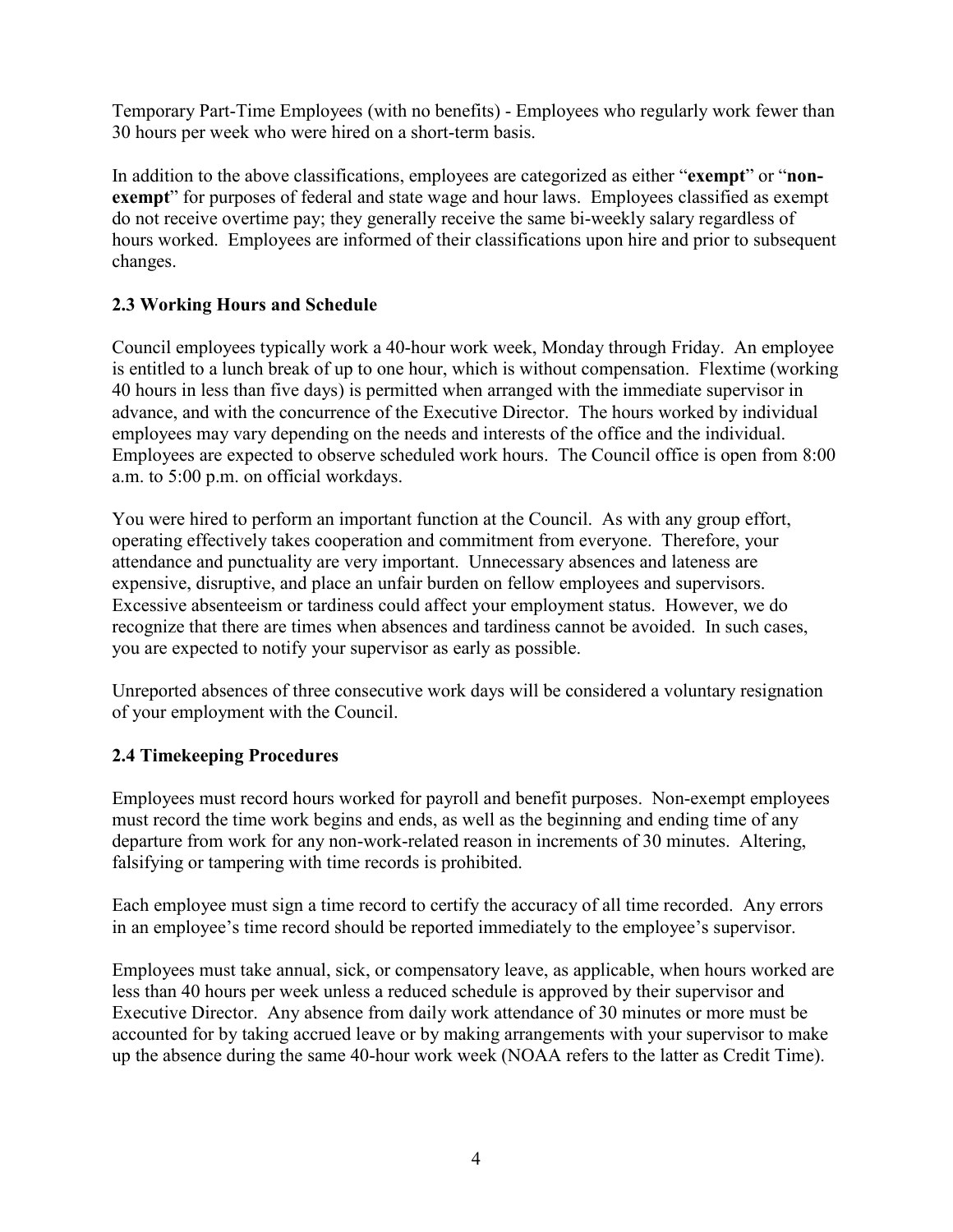The Council experiences periods of extremely high activity. During these busy periods, additional work is required from all of us. Your supervisor is responsible for monitoring business activity and requesting overtime work, if necessary. Effort will be made to provide you with adequate advance notice in such situations.

## <span id="page-8-0"></span>**2.5 Compensatory Leave and Overtime Pay**

Employees whose rates of pay under 5 U.S.C. do not exceed the maximum rate for GS-10 and who are classified as non-exempt are required to receive overtime pay (time and a half) for hours worked beyond the 40-hour work week. Non-exempt employees may elect to receive compensatory time at the time and a half rate in lieu of overtime pay in accordance with the provisions of the Fair Labor Standards Act (29 U.S.C. 201 et seq.).

Compensatory leave is leave that is accrued by an employee because they have been required to work more than 40 hours a week due to travel or workload demands that could not reasonably be accomplished during regular working hours. The accrual of compensatory leave must be preapproved by a supervisor, where practicable, and the required travel or work hours in excess of the 40-hour work week must be documented by the employee.

Employees classified as exempt do not receive overtime pay but may accrue compensatory time. To qualify for exempt status, an employee's job duties generally must meet certain tests and compensation requirements. Employees who are excluded from overtime cash payments (exempt employees) are eligible for compensatory leave at the rate of one hour leave for one hour of work.

A work week is defined as a seven-day period, Saturday through Friday. No more than 120 hours of unused compensatory leave may be accrued at one time. All unused compensatory leave will be forfeited upon termination of service, except at retirement or upon the death of an employee.

## <span id="page-8-1"></span>**2.6 Personnel Records**

Files for each employee containing appointment information, security information, biographical data and other official documentation will be maintained by the Administrative Officer under secure and safeguarded conditions as required of files subject to the Privacy Act (5 U.S.C. §  $552a(d)(1)$ . Except as otherwise provided for by law, each employee shall have access to their individual file, but files are otherwise available to others only pursuant to the provisions of the Privacy Act and Freedom of Information Act in consultation with NOAA legal counsel.

Please keep your personnel information up to date by informing the Administrative Officer of any changes regarding your home address, emergency contacts, marital, partnership, or dependent status, awards, publications, certifications, etc., as well as any changes to required visas. Certain changes can affect benefit coverage for you and / or your household. Further, "out-of-date" information can affect management's ability to reach you in a crisis and cause a severe health or safety risk or other significant problem.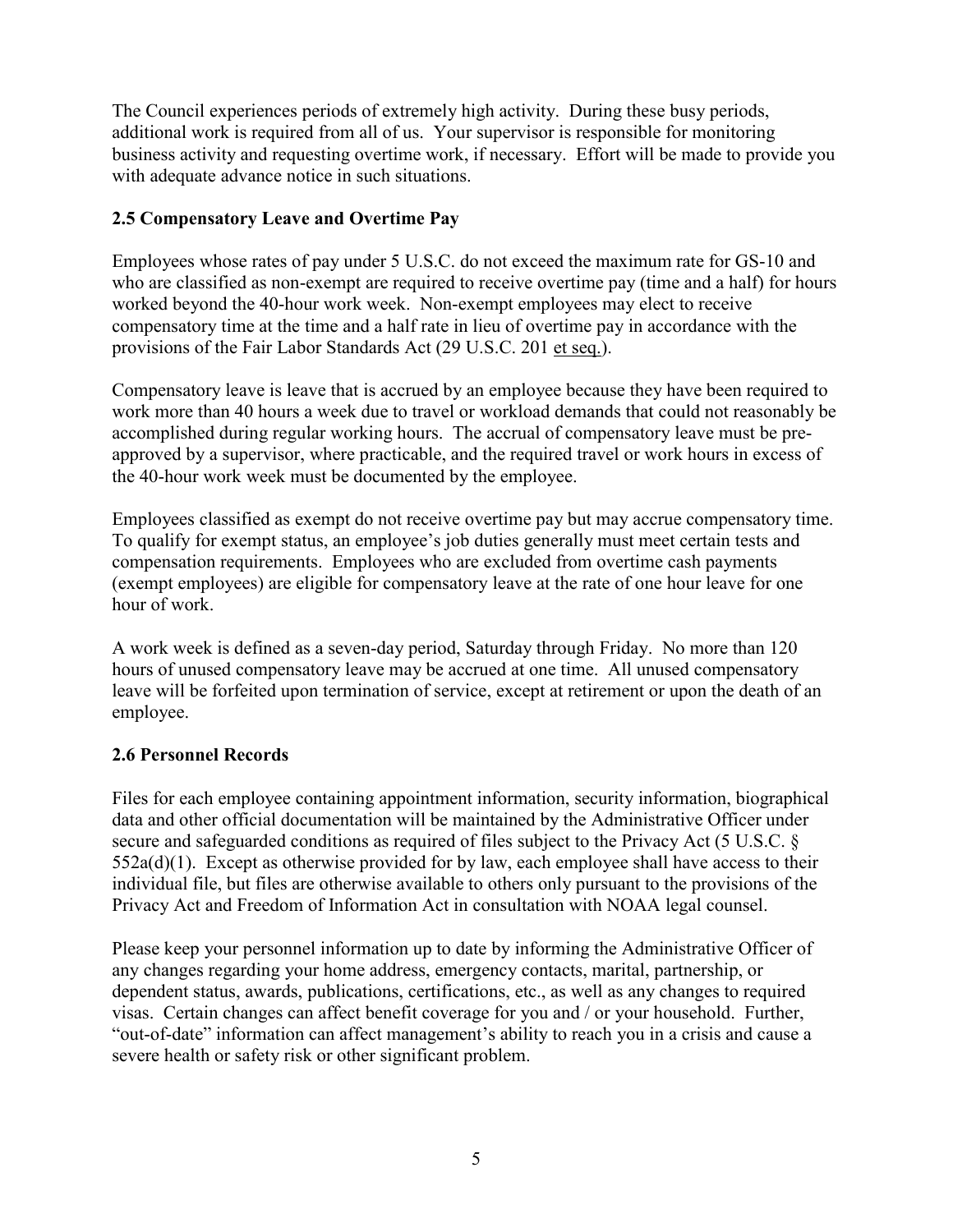#### **3.0 COMPENSATION POLICIES**

#### <span id="page-9-1"></span><span id="page-9-0"></span>**3.1 Salary Compensation**

In setting rates of pay for Council staff, the principle of equal pay for equal work shall be followed. All personnel vacancies will be filled competitively on the basis of merit, competence, and qualifications unless unusual circumstances dictate otherwise. Variations in basic rates of pay shall be in proportion to differences in professional experience and in the difficulty and responsibilities of the work performed. The duties of any new position shall be explained in a position description.

The Council is required to follow federal pay rates for Council staff. The Federal General Schedule pay system is divided into 15 grades, each of which has 10 steps. Council staff pay rates are based on the GS system for the "rest of the U.S." locality, which are pay amounts that are calculated from figures compiled by the Labor Department based on geographic area. The Council also provides supervisory performance pay of up to 1% per employee supervised with a maximum of 6% as an incentive for supervisors.

Staff salary ranges shall be consistent with pay rates of position grade levels and within-grade step increases as established for federal employees. The position may be filled at any salary level within that range. The Executive Director shall discuss pending personnel actions with the Council Chair. If the Executive Director and Chair determine that circumstances related to a personnel action warrant consideration by the Council, that action will be referred to the Personnel Committee, for consideration.

Employees may be considered for step increases in pay upon completing the required waiting period and if an acceptable level of competence has been attained. The waiting period begins upon the appointment of a permanent employee or upon the effective date of a raise or promotion. The waiting period for within-grade increase eligibility is as follows:

> 52 calendar weeks to be advanced to steps 2, 3, and 4; 104 calendar weeks to be advanced to steps 5, 6, and 7; and 156 calendar weeks to be advanced to steps 8, 9, and 10.

The Council may deviate from the waiting periods on a case-by-case basis considering the employee's initial hire step and performance evaluation.

An employee may be considered for grade changes based on a change in duties or other factors, such as when a salary adjustment is needed based on comparable salary analyses.

## <span id="page-9-2"></span>**3.2 Payroll & Your Paycheck**

Payroll procedures are established to assure prompt issuance of salary checks/deposits and to provide accurate and timely payroll information to employees. Compensation checks will be issued from the Council office biweekly. Pay records will indicate hours worked (non-exempt employees), total earnings, deductions, and net pay. Your paycheck information is available on the web at [www.MyADPResource.com.](http://www.myadpresource.com/) Access instructions are included in your ADP Welcome folder provided to all new employees.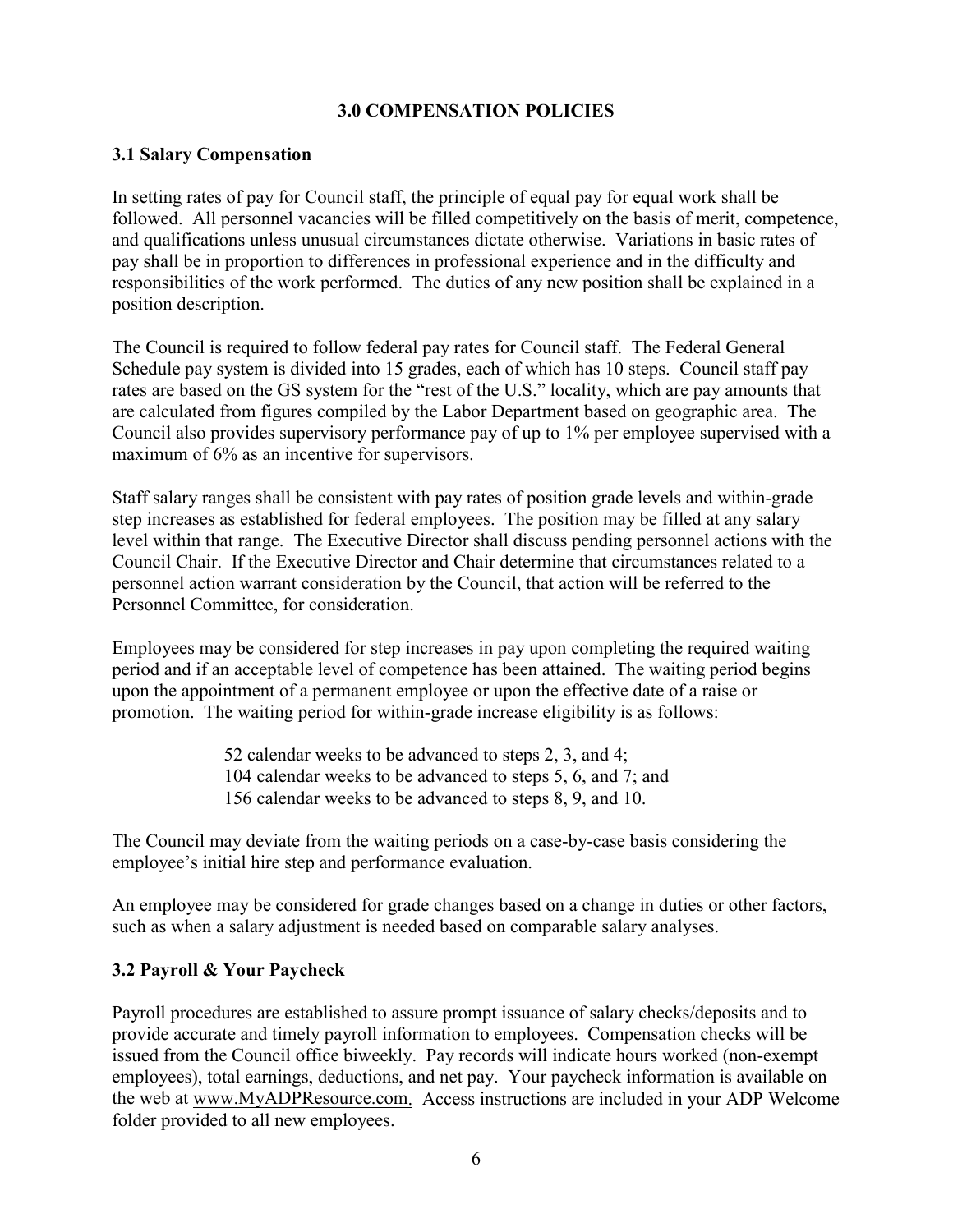Your salary will be reduced for certain types of deductions, such as your portion of health, dental, or life insurance premiums; state, federal, or local taxes; social security; or voluntary contributions to a 401(k) plan. Required deductions may also include court-ordered garnishments.

It is our policy and practice to accurately compensate employees and to do so in compliance with all applicable state and federal laws. To ensure that you are paid properly and that no improper deductions are made, you must review your pay statements promptly to identify and report all errors.

Your pay check detail will differentiate between regular pay received and overtime pay received, if applicable. If you believe there is an error in your pay, notify the Administrative Officer immediately so the matter can be resolved quickly. The Council encourages employees to use direct deposit. Authorization forms are available from the ADP web portal and should be submitted to the Administrative Officer. If you do not elect to have direct deposit of your paycheck, please be advised that your check will be given only to you, unless you request that it be mailed, or authorize in writing for another person to accept your check for you.

## <span id="page-10-0"></span>**3.3 Performance Evaluations**

New employees shall be subject to a probationary period of six months, which may be extended up to twelve months, during which the individual's fitness for continued employment shall be evaluated. The supervisor will review performance of the new employee and provide feedback on performance. Subsequently, the rating period for performance evaluations will be the employee's anniversary date covering the preceding 12 months.

Your anniversary date may change in the event of a grade elevation. Ratings are determined by the employee's supervisor(s) with input from other supervisory staff and are discussed with the employee. The rating of the Executive Director is performed by the Chair and Vice Chair of the Council.

All performance ratings are made on approved performance rating forms and in conformance with rating procedures established by the Executive Director, copies of which will be provided to you upon completion of the process and filed in the official personnel folder.

If an incumbent employee receives a less than satisfactory performance evaluation in any rating element of their job description, the employee will be counseled on the deficient area(s) and given, in writing, a detailed list of the area(s) in which performance is unsatisfactory. An incumbent employee will be given 90 days from the date of his/her performance review to correct the deficiencies and become completely competent in the job. If after 90 days there are still areas that are not rated as satisfactory, administrative action will be taken that could include, but is not limited to, a re-evaluation of the job description, reassignment of duties, or termination.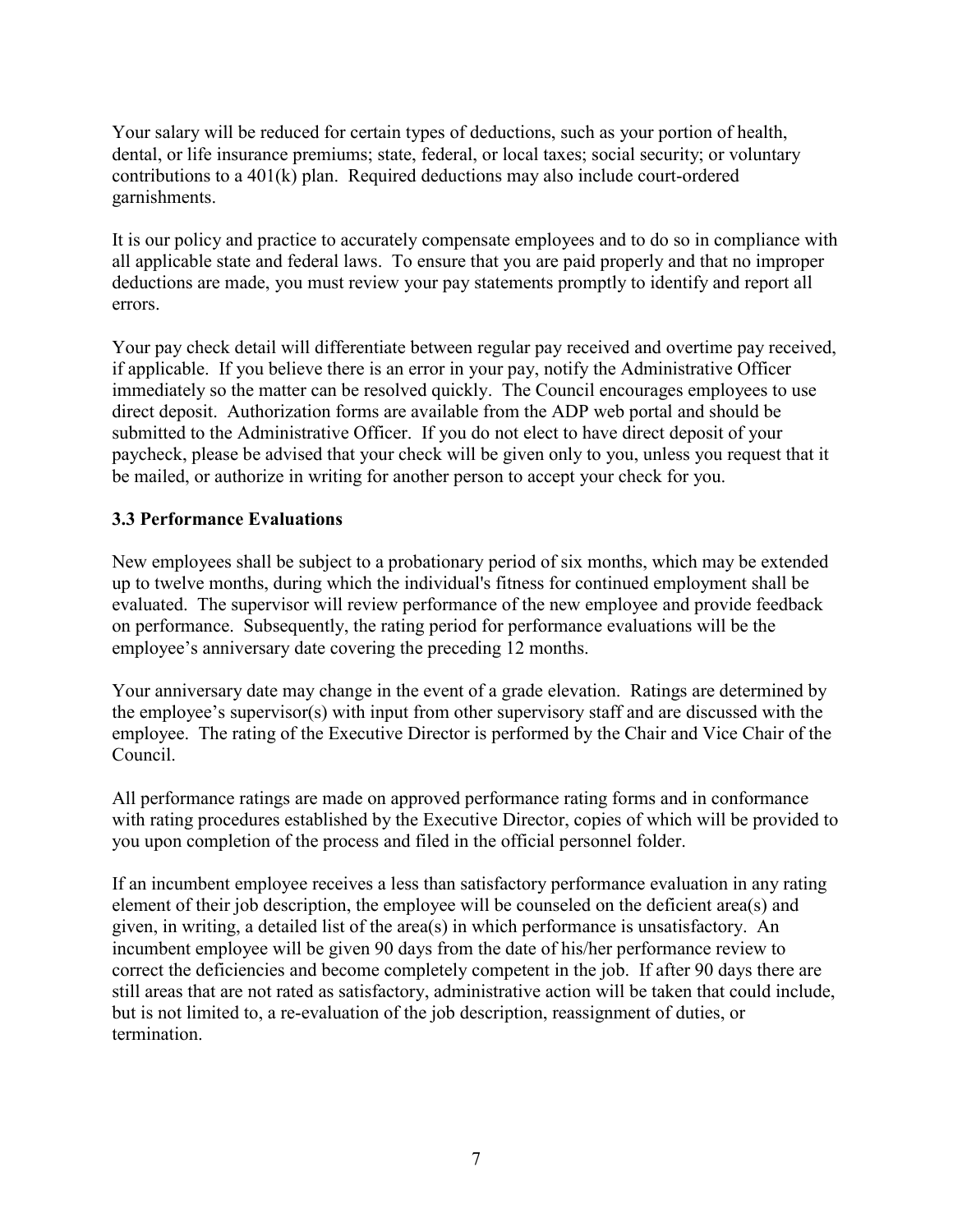## <span id="page-11-0"></span>**3.4 Merit Awards**

Merit awards are awarded annually based on exemplary performance during the past year. The supervisor, in concurrence with the Executive Director, can award up to \$4,000 to each employee in recognition of outstanding performance. These awards are in addition to, but are not part of, the employee's base salary. All awards must be approved by the Executive Director, in consultation with the Council Chair, and are contingent upon the availability of funds.

## <span id="page-11-1"></span>**3.5 Cost of Living Raises**

Employees may be granted cost of living raises by the Executive Director comparable to the annual cost of living raises granted to federal employees in the same geographic area and within the amount budgeted annually by the Council for that purpose. If any cost of living raise is granted, all staff will be awarded the increase across the board.

## <span id="page-11-2"></span>**3.6 Pay Deductions Related to Absences**

Under federal and state law, your salary is subject to a reduction under particular and limited situations. Exempt employees have certain protections from salary reduction, but a reduction in pay may be made for the following reasons:

- For absences of one or more full days for personal reasons other than sickness or disability if no accrued annual or compensatory leave is available;
- For absences of one or more full days due to sickness or disability if no annual, sick, compensatory or donated leave or disability insurance is available;
- To offset amounts received as jury compensation (greater than 10 days), witness fees, or for temporary military duty pay;
- For unpaid disciplinary suspensions of one or more full days imposed in good faith for workplace conduct rule infractions;
- In the employee's initial or terminal week of employment if the employee does not work the full week; or
- For unpaid leave taken by the employee under the Family and Medical Leave Act.

Any work week in which any work is performed, an exempt employee's salary will not be reduced for any of the following reasons:

- Partial day absences for personal reasons, sickness or disability;
- Absence because the office is closed;
- Absences for jury duty, attendance as a witness, or military leave in any week in which any work has been performed;
- Any other deductions prohibited by state or federal law.

However, deductions may be made to your annual leave or sick leave for full- or partial-day absences for personal reasons, sickness, or disability.

If you believe you have been subject to any improper deductions, immediately report the matter to your supervisor, the Administrative Officer and Executive Director.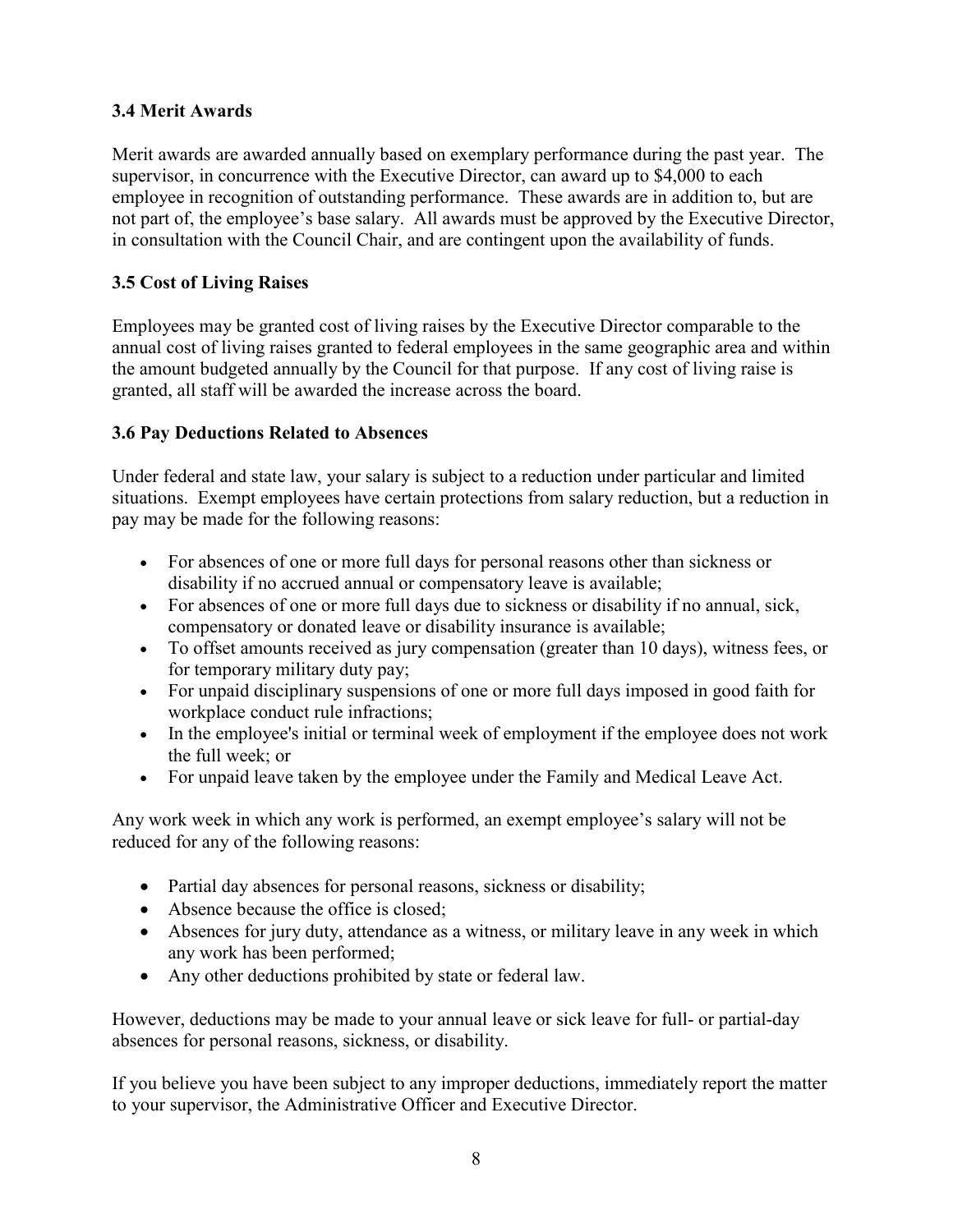## **4.0 LEAVE POLICIES**

## <span id="page-12-1"></span><span id="page-12-0"></span>**4.1 Annual Leave**

Full-time staff members earn annual leave of 13 to 26 days per year, prorated per biweekly pay periods, based upon the collective number of years of creditable service with the Council. Annual leave is accrued incrementally based on a corresponding number of hours per pay period and is granted as follows:

| Years of Service | Working Days of Leave per Year (Hours per Pay-Period) |
|------------------|-------------------------------------------------------|
|                  |                                                       |
| Under 3          | 13 days (4 hours)                                     |
| 3 to 15          | 20 days (6 hours)                                     |
| 15 and over      | 26 days (8 hours)                                     |

Years of service refers to years of Council service, except that up to four years of U.S. military, state, or federal government service may be applied to years of service in computing total years of creditable service for leave determination. Prior service verification is required. Annual leave accrues and is available immediately upon hiring.

Any person hired after December 31, 2016, upon separation of employment, will be paid any applicable unused annual leave in a lump sum payment.

As of January 1, 2017, current employees will have their accrued annual leave grandfathered at the existing level, and will be reduced as it is used, but is not included in the 480-hour annual leave cap.

Beginning December 31, 2017, accrued annual leave in excess of 480 hours will be converted to sick leave at the end of each calendar year.

Earned annual leave may be taken with approval of your supervisor. Any annual leave in excess of three consecutive business days must be scheduled and documented on an Application for Leave form that is signed by the employee, the employee's immediate supervisor, and the Executive Director and /or their designee.

Upon separation of employment, an employee will be compensated for unused annual leave at the hourly wage rate in effect at the time of separation. For employees hired prior to January 1, 2017, upon separation of employment or retirement, leave can be paid out either as a lump sum or as a payment every two weeks, at the employee's discretion. Upon separation of employment due to cause, leave will be paid as a lump sum payment only. When leave is paid out as a payment every two weeks, due to separation from employment, accrual of further leave will not be allowed during the pay-out period.

# <span id="page-12-2"></span>**4.2 Sick Leave**

Council full-time employees earn 13 days of paid sick leave annually, prorated per biweekly pay period. Sick leave accrues immediately upon hiring and may be used as accrued. Sick leave accrual is cumulative throughout an employee's tenure with the Council without limit.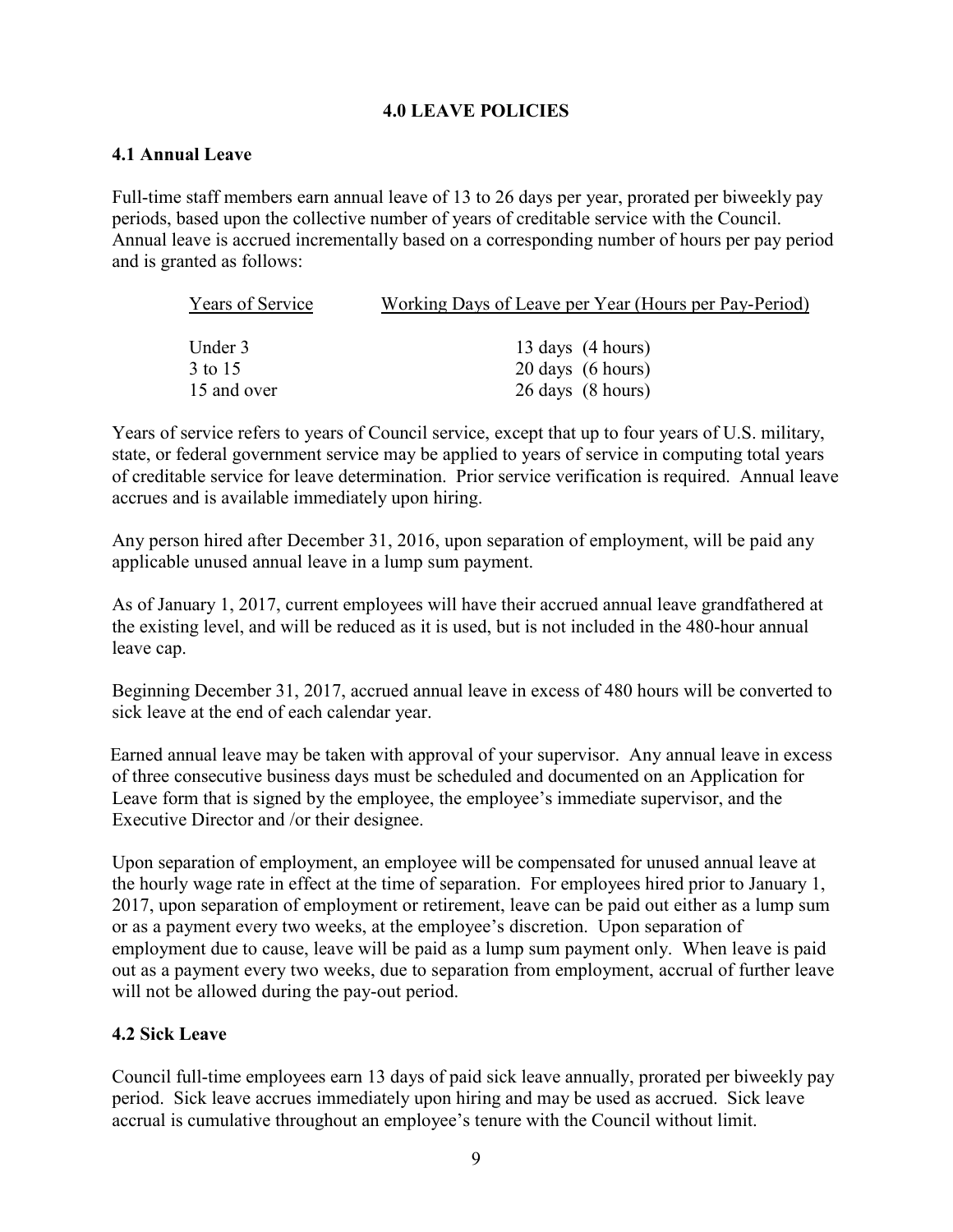Earned sick leave may be taken upon approval of your supervisor, except when circumstances do not allow for the supervisor's approval such as a medical emergency. Sick leave in excess of three consecutive business days shall be supported by administratively acceptable medical or other pertinent documentation. See sections 4.8 for application of FMLA.

Some examples of sick leave use include when an employee:

- (1) Is incapacitated for duty as a result of physical or mental illness, injury, pregnancy or childbirth;
- (2) Receives medical, dental, or optical examinations or treatment;
- (3) Would endanger the rest of the workforce by being present on the job after exposure to a contagious disease as determined by a health care provider or public health authorities;
- (4) Needs to supplement bereavement leave, including ceremonies up to one year after the death;
- (5) Provides care for an immediate family member\* who (a) is incapacitated as a result of mental or physical conditions, including pregnancy, childbirth and before/after care of the mother; (b) requires assistance to medical, optical, dental examinations or treatments; or (c) with a serious health condition;
- (6) Is adopting a child;
- (7) Participates in a drug or alcohol counseling program, or other counseling program which is under the auspices of a licensed practitioner and which has been prescribed as treatment by a licensed practitioner; or
- (8) Requires time to replace or repair a prosthetic device, or train in the use of an aid, e.g., a seeing-eye dog.

*\* Per 5 USC Part 630.201, immediate family is defined as a spouse, spouse's parents, children and their spouses, parents, brothers and sisters and their spouses, domestic partner and their parents, grandparents and grandchildren, and spouses thereof, and others whose close association create the equivalent of a family relationship.*

All unused sick leave will be forfeited upon termination of service, except at retirement or upon the death of an employee. Upon an employee's retirement from Council service, as defined in accordance with the provisions of the Council's retirement plan, or upon the death of an employee, 50% of unused sick leave is payable up to a total of 1200 hours. (For example, if an employee retires with 3000 hours of sick leave, they will be reimbursed for only 1200 hours and forfeit the 300 hours difference. Another example would be if an employee retires with 1000 hours of sick leave, they will be reimbursed for only 500 hours.) Payment is based upon the employee's then current pay scale. For employees hired prior to January 1, 2017, upon retirement, leave can be paid out either as a lump sum or as a payment every two weeks, at the employee's discretion. Upon the death of an employee, applicable sick leave will be paid out as a lump sum. When sick leave is paid out as a payment every two weeks, due to retirement, accrual of further sick leave will not be allowed during the pay-out period. Any person hired after December 31, 2016, upon retirement, will be paid any applicable unused sick leave in a lump sum payment.

The Council maintains a leave fund to handle expected staff turnover to minimize potential impacts on its operating funds. The Council can make partial payments of sick leave pay-outs if accumulated funding is not sufficient to cover the total amount. If more than one employee is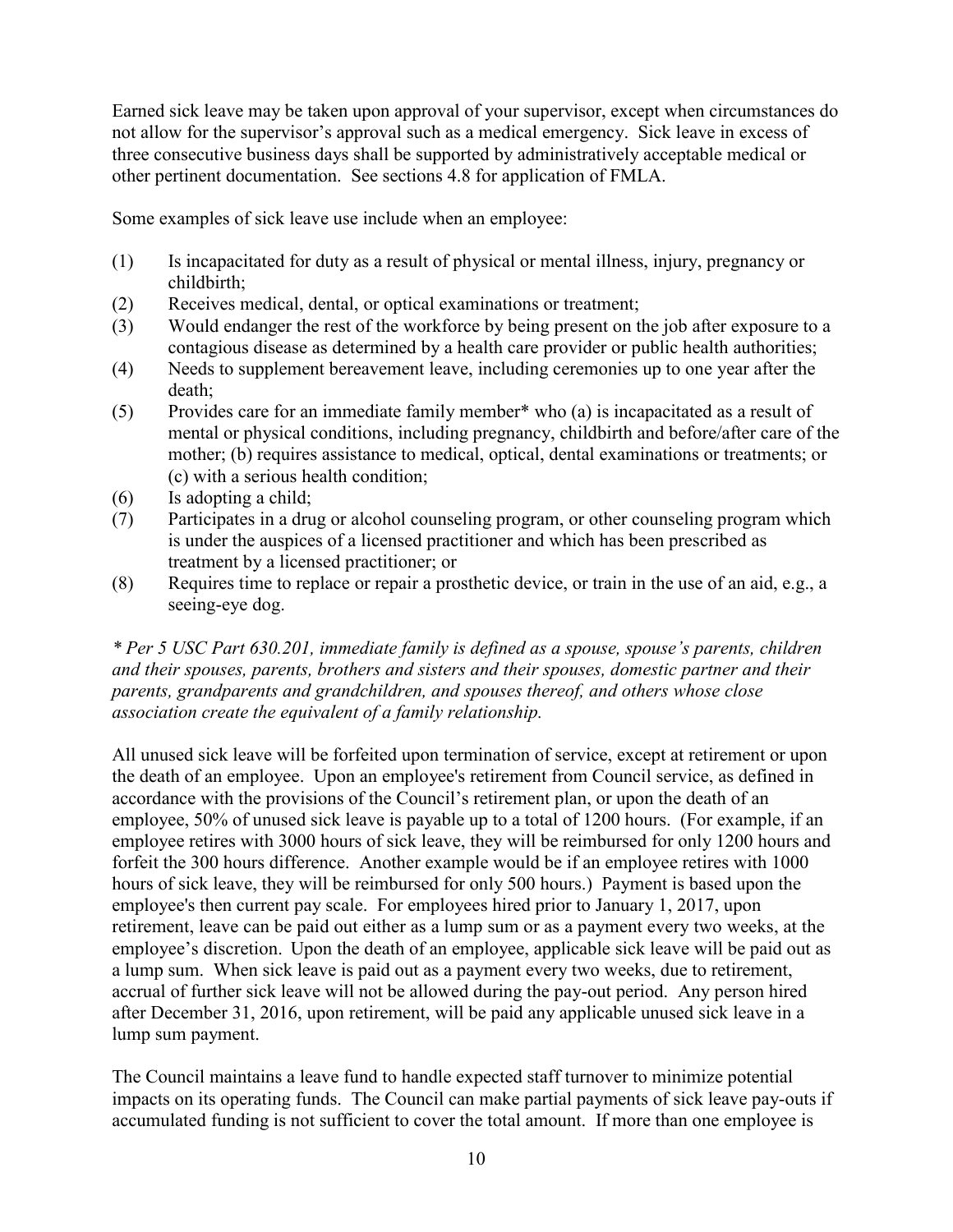involved and the leave fund is insufficient for immediate pay-out, any partial pay-outs will be prorated to each employee based on their relative percentage of pay-out.

# <span id="page-14-0"></span>**4.3 Bereavement Leave**

The Council provides bereavement leave to allow employees to attend to the legal, financial, and emotional needs of their family. An employee may be absent up to three work days without loss of pay in the case of the death of a member of the employee's family. Family includes a spouse, domestic partner, child, parent, sibling, child's spouse, grandparent, grandchild, or any other relation as defined in 5 CFR 630.201. You must inform your supervisor prior to commencing bereavement leave. In administering this policy, the Council may require verification of death.

# <span id="page-14-1"></span>**4.4 Donated Leave**

Annual or sick leave may be voluntarily donated by employees of the Council to another employee in the event of an extended medical need. A medical need is defined as a condition of an employee or immediate family member (as defined above) that is likely to result in an extended period of confinement and/or recuperation; is likely to cause a substantial loss of income to the employee; and the employee does not have sufficient sick, annual, or compensatory leave to cover the anticipated leave. To be eligible for leave donation the employee must also have exhausted all of his/her sick, annual, and compensatory leave. Determinations of a medical need shall be made by the Executive Director following a review of the medical certificate or other administratively acceptable evidence. Donated leave will be on an hour-for-hour basis provided that the donating employee's hourly earnings rate is equal to or greater than the receiving employee. If not, the amount donated will be prorated. Donated leave is available solely at the discretion of the Executive Director. There is no waiting period after the initial hire to receive donated leave.

# <span id="page-14-2"></span>**4.5 Advance of Leave**

An advance of sick leave of no more than six weeks may be granted to an employee, upon approval by the Executive Director, only after the employee has exhausted all sick, annual, and compensatory leave, and the employee has not received sufficient leave donations to cover a medical need. Advanced sick leave shall be repaid using sick, annual, and/or compensatory leave as it is accrued. If the employee is still unable to return to work after this extended leave period, the employee may be granted extended leave without pay or terminated, except in the event of a qualified Family and Medical Leave Act situation. A signed promise of repayment must be executed prior to receiving advanced sick leave.

# <span id="page-14-3"></span>**4.6 Unpaid Leave**

The Executive Director may grant unpaid leave to an employee for any period as deemed appropriate. The unpaid leave status may be terminated at any time with seven days notification to the employee. Except when the unpaid leave is under the Family Medical Leave Act, or due to a medical condition that extends beyond the Family Medical Leave Act period, the Council's current practice of wholly assuming the cost of health, life, dental, and disability insurance premiums will not continue after the first 30-day period of unpaid leave. The employee must submit a request in writing to continue insurance(s) through the Council's group plan(s) no more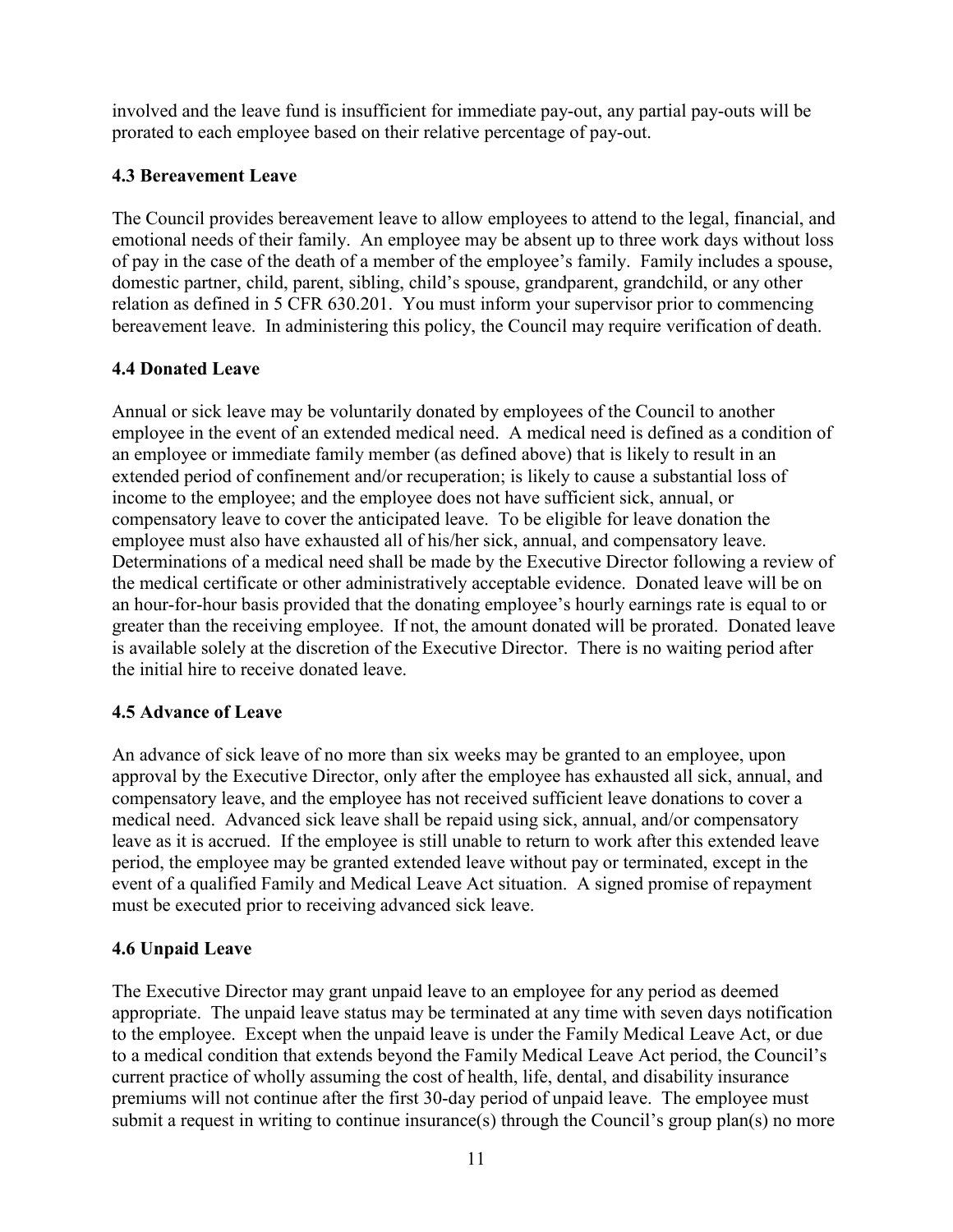than 30 days from the date of entering the unpaid leave status, and the employee shall be responsible for payment of all premiums after the first 30 days. If an employee's payment is more than 15 days late, the Council will send a letter notifying the employee that coverage will be dropped on a specified date unless the payment is received before that date.

## <span id="page-15-0"></span>**4.7 Administrative Leave**

The Executive Director shall have authority to grant administrative leave in the event of emergency or other conditions affecting the office or well-being of the staff.

## <span id="page-15-1"></span>**4.8 Family and Medical Leave Act (FMLA) Leave**

The FMLA requires employers to provide up to 12 weeks of unpaid, job-protected leave within a 12-month period to eligible employees for certain family and medical reasons. The Council uses the forward-measured 12-month calculation period. Under this calculation method, employees are entitled to 12 weeks of leave in the 12-month period that follows the first date they take FMLA leave. Once this 12-month period has passed, the employee will again be eligible to take another 12 weeks of FMLA leave.

The FMLA also permits employees to take leave on an intermittent basis or to work a reduced schedule under certain circumstances provided both the employer and employee agree. The Council maintains a notice that summarizes FMLA provisions on its information bulletin board in a public work area. Employees should review the FMLA notice or consult with the Administrative Officer for further details. Specific details can also be accessed via the web at *https://www.dol.gov/agencies/whd/fmla.*

Leave under FMLA is available to eligible employees. To be eligible an employee must have been employed by the Council for at least 12 months (which need not be consecutive) and have actively worked for the Council for at least 1,250 hours of service during the 12-month period immediately preceding the commencement of the leave; (leave, whether paid or unpaid, does not count as hours worked). The FMLA provides eligible employees with a right to leave, health insurance benefits, and job restoration while on FMLA status.

In the case of an eligible employee who is the spouse, son, daughter, parent, or next of kin of a current service member with a serious injury or illness incurred in the line of duty on active duty, up to 26 workweeks of FMLA leave during a single 12-month period can be taken (1) to care for the service member (military caregiver leave); and (2) to allow an eligible employee whose spouse, son, daughter, or parent is a member of the National Guard or Reserves to take up to 12 workweeks of leave for qualifying exigencies arising out of the military member's active duty or call to active duty in support of a contingency operation (qualifying exigency leave).

Sick, annual, or compensatory leave, if available, will be substituted for unpaid leave under the FMLA (except if leave is under Workers' Comp). The substitution of paid time for unpaid FMLA leave time does not extend the length of FMLA leave and the paid time will run concurrently with an employee's FMLA entitlement. Leaves of absence taken in connection with a disability leave plan or workers' compensation injury/illness shall run concurrently with any FMLA leave entitlement.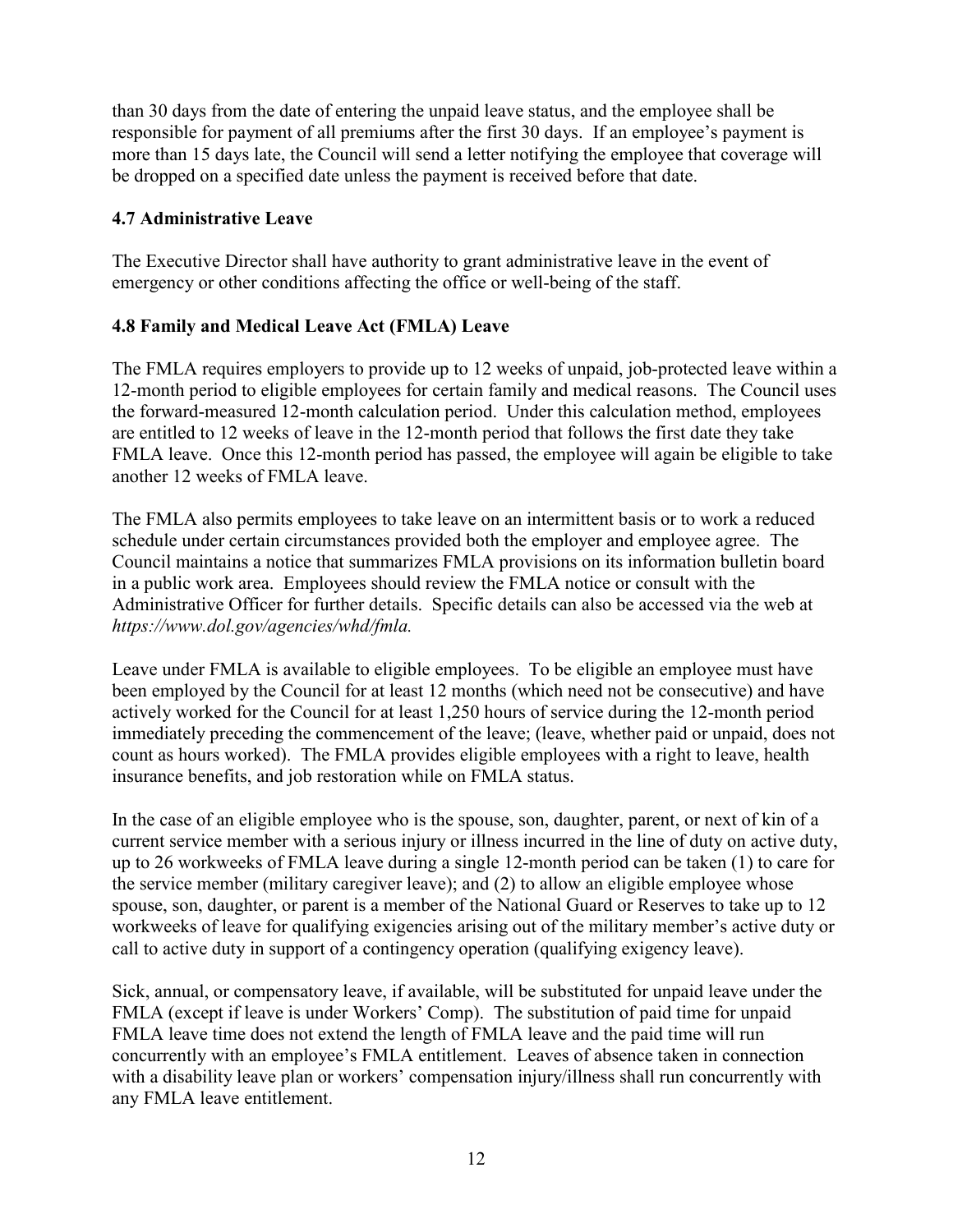The Council may choose not to return highly compensated employees (highest paid 10% of employees at a worksite or within 75 miles of that worksite) to their former or equivalent positions following a leave if restoration of employment will cause substantial economic injury to the Council. If you invoke your rights under the FMLA, the Council will notify you if you are determined to be a "highly compensated" employee.

The FMLA makes it unlawful for employers to: 1) interfere with, restrain or deny the exercise of any right provided under FMLA; or 2) discharge or discriminate against any person for opposing any practice made unlawful by FMLA or involvement in any proceeding under or relating to FMLA. If employees believe their FMLA rights have been violated, they should contact the Administrative Officer immediately. The Council will investigate any FMLA complaints and take prompt and appropriate remedial action to address and/or remedy any FMLA violation. Employees also may file FMLA complaints with the United States Department of Labor or may bring private lawsuits alleging FMLA violations.

## <span id="page-16-0"></span>**4.9 Jury Duty Leave**

The Council recognizes that it is the obligation of all U.S. citizens to serve on a jury when summoned to do so. All employees will be allowed up to ten paid working days to perform such civic service as required by law. Jury duty beyond the initial ten days will have to be conducted under paid leave, if available, or unpaid leave if no annual or compensatory leave is available. Employees who are called for jury duty are expected to provide the Council with proper notice of your request to perform jury duty and with your verification of service. You also are expected to keep management informed of the expected length of your jury duty service. If the required absence presents a serious conflict for management, you may be asked to try to postpone your jury duty.

## <span id="page-16-1"></span>**4.10 Military Leave under the Uniformed Services Employment and Reemployment Rights Act (USERRA)**

If you are called into active military service or you enlist in the uniformed services, you are eligible to receive an unpaid military leave of absence. The USERRA applies to persons who perform duty, voluntarily or involuntarily, in the "uniformed services," which include the Army, Navy, Marine Corps, Air Force, Coast Guard, and Public Health Service commissioned corps, as well as the reserve components of each of these services. Federal training or service in the Army National Guard and Air National Guard also gives rise to rights under USERRA. In addition, under the Public Health Security and Bioterrorism Response Act of 2002, certain disaster response work (and authorized training for such work) is considered "service in the uniformed services."

Uniformed service includes active duty, active duty for training, inactive duty training (such as drills), initial active duty training, and funeral honors duty performed by National Guard and reserve members, as well as the period for which a person is absent from a position of employment for the purpose of an examination to determine fitness to perform any such duty. To be eligible for military leave, you must provide your supervisor with advance notice of your service obligations unless you are prevented from providing such notice by military necessity or it is otherwise impossible or unreasonable for you to provide such notice. Provided your absence does not exceed applicable statutory limitations, you will retain reemployment rights and accrue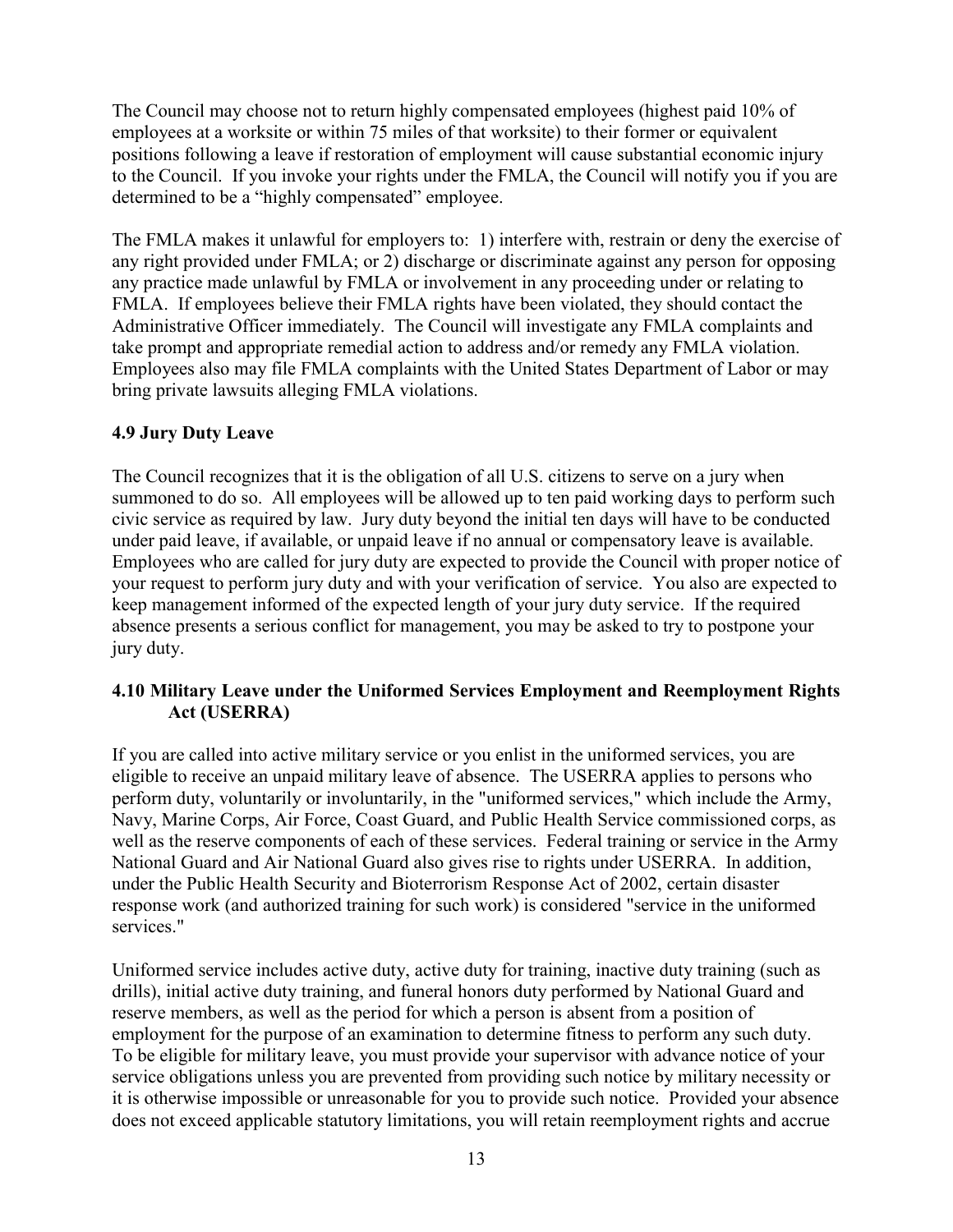seniority and benefits in accordance with applicable federal and state laws. The Council will provide, to persons entitled to the rights and benefits under USERRA, a notice of the rights, benefits, and obligations of such persons and such employers under USERRA. If you are required to attend yearly Reserves or National Guard duty, you should give your supervisor as much advance notice of your need for military leave as possible so that we can maintain proper coverage while you are away.

Personnel on extended active duty in the armed forces will be placed on leave without pay from the Council staff. Please ask the Administrative Officer for further information about your eligibility for Military Leave.

## <span id="page-17-0"></span>**4.11 Holidays**

The Council generally recognizes holidays as observed for federal employees and employees are granted the day off with pay as shown in the following:

> New Year's Day, January 1 Martin Luther King's Birthday, third Monday in January President's Day, third Monday in February Memorial Day, last Monday in May Juneteenth, June 19 Independence Day, July 4 Labor Day, first Monday in September Columbus Day, second Monday in October Veterans' Day, November 11 Thanksgiving Day, fourth Thursday and Friday in November Christmas Day, December 25 Other national holidays and holiday related administrative leave granted to federal employees

#### **5.0 BENEFITS**

## <span id="page-17-2"></span><span id="page-17-1"></span>**5.1 Insurance**

A comprehensive health insurance plan is currently provided. Employee costs may vary depending on the insurance carrier and type of plan the Council adopts. Optional coverage for eligible dependents and current spouses or domestic partners of employees is also available under this plan. The Council currently sponsors a high-deductible health insurance plan and a Health Savings Account to cover part of the medical insurance deductible and to help defray outof-pocket expenses.

Dental insurance is currently provided for employees, current spouses, domestic partners, and eligible dependents for basic service at no cost to the employee.

The Council provides \$150,000 in employee life insurance, at no cost to the employee. Insurance benefits are reduced by 35%, and 50%, upon attaining the age of 65 and 70, respectively.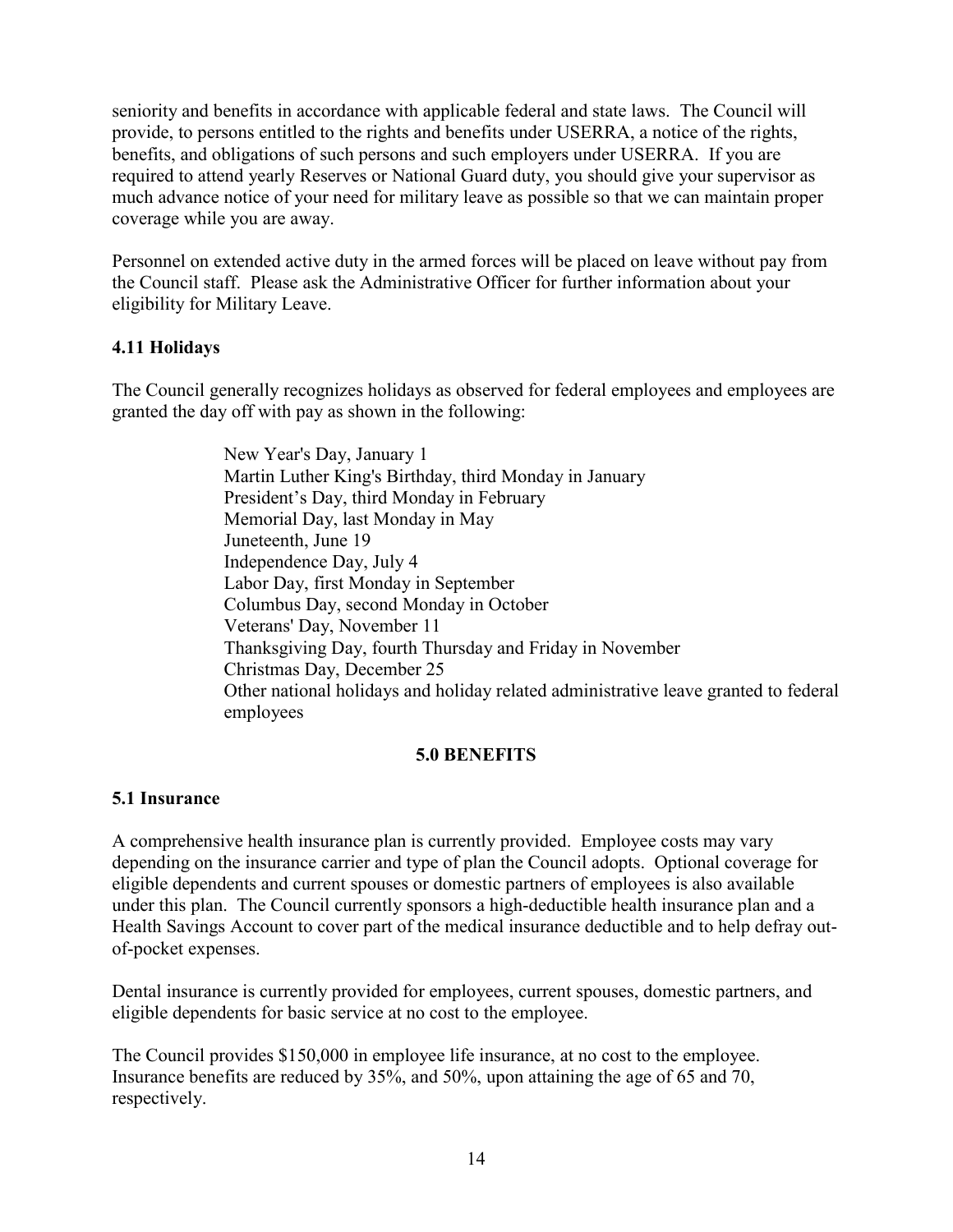The Council currently provides the employee with a disability policy, at a level of approximately 66-2/3 % of an employee's base salary. A 90-day elimination period is required after the date of disability before benefits begin.

The Council provides optional benefits to each Council staff employee through the American Family Life Assurance Company of Columbus and Colonial Life. Any election of these benefits is deducted from the employee's biweekly salary.

The Council may, at any time, require employees to pay for a portion of benefits depending on budgetary constraints.

## <span id="page-18-0"></span>**5.2 Spouses and Domestic Partners**

Spouses or Domestic Partners of employees are eligible for benefit coverage under certain health and dental policies. A spousal relationship exists when an employee has entered into a legal union with another person and can provide a verifiable state-issued marriage license. A Domestic Partnership may exist in the absence of legal documentation, however to be eligible for benefit coverage, both persons must meet all of the following requirements:

- 1. be at least eighteen (18) years of age; and
- 2. be capable of consenting to the Domestic Partnership; and

3. are not related by blood or a degree of closeness that would prohibit marriage in the law of the state in which the person resides; and

4. are not currently married to, or a Domestic Partner of another person under either statutory or common law; and

- 5. share the same permanent residence and the common necessities of life; and
- 6. have a single dedicated relationship of at least 6 months duration; and

7. be financially interdependent and able to furnish at least two of the documents listed below in support of such financial interdependence:

- a) a joint ownership of an automobile;
- b) a joint checking, bank or investment account;
- c) a joint credit account;
- d) proof of joint ownership or a lease for a residence identifying both partners as tenants; or
- e) a will which designates the other as primary beneficiary; or
- f) a life insurance policy which designates the other as primary beneficiary.

Employees who wish to apply for spousal benefit coverage under eligible benefit plans must provide a copy of a marriage licensed issued by a state or civil authority. A copy of this license will be kept in the benefits enrollment file. This document will be deemed effective until the employee provides proof of dissolution of marriage.

Employees who wish to apply for Domestic Partner benefit coverage under eligible benefit plans must complete a Statement of Domestic Partnership. The original form will be kept in the benefits enrollment file. The employee and the Domestic Partner will both be furnished a copy of the Statement of Domestic Partnership for their records. This document will be deemed effective until the employee or partner changes the partner designation by completing and submitting an updated Statement of Domestic Partnership.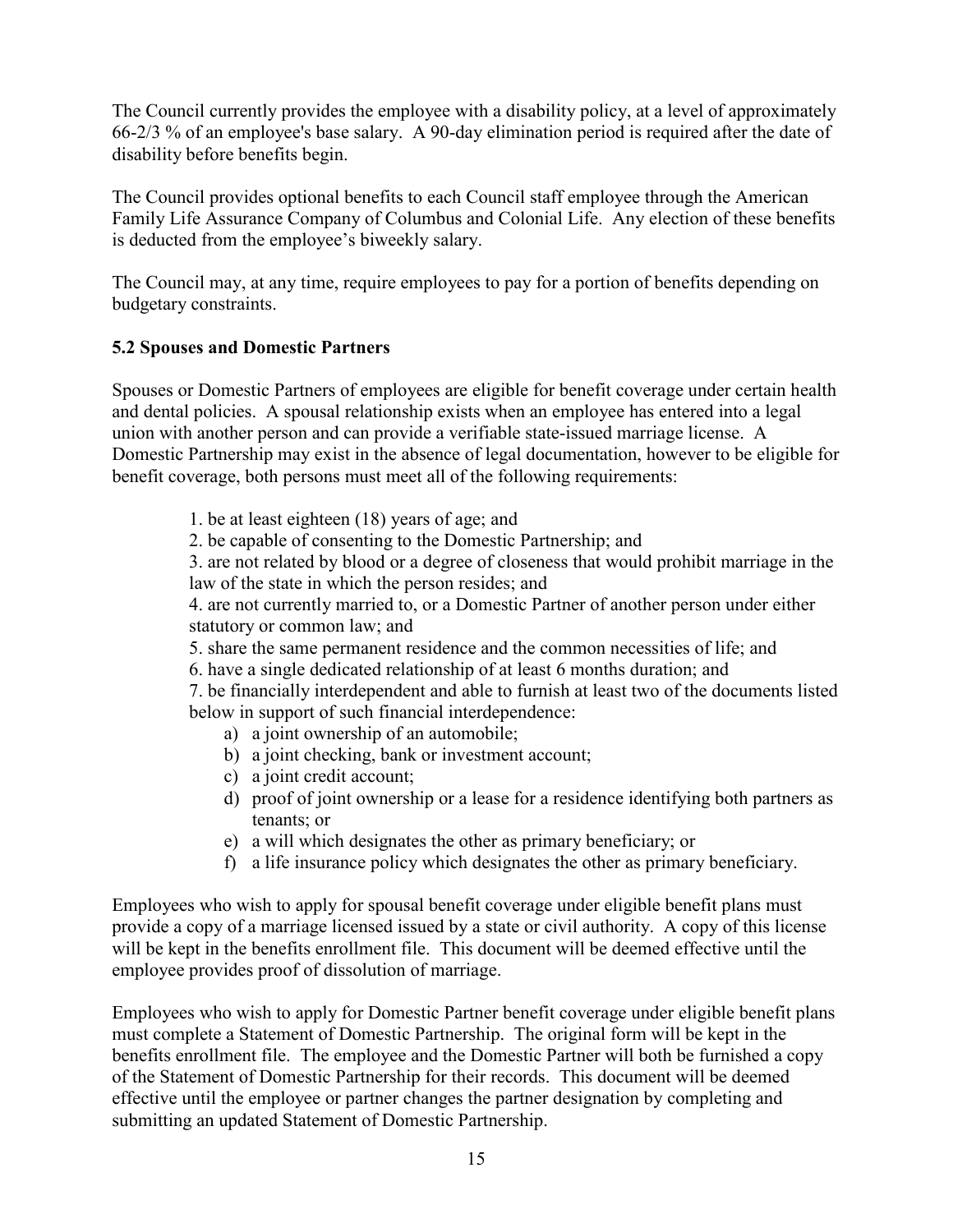Notification of any change in dependent status, marital status, or Domestic Partnership must be provided to the Administrative Officer and Executive Director within 30 days of occurrence. Providing false or misleading statements, or failing to provide updates which affect benefit eligibility, may subject the employee to disciplinary action, loss of benefits, or an obligation to reimburse the Council for costs involved in providing benefits. In the event of termination of coverage, benefits for the Domestic Partner and their dependents will terminate at the end of the month in which the relationship ended.

## <span id="page-19-0"></span>**5.3 Retirement Plan**

The Council currently contributes 6% of an employee's salary to a 401K retirement program as a base contribution. The Council currently also matches up to an additional 8% of whatever percentage is contributed by the employee. A 20% per year vesting schedule applies to Council contributions with full vesting after five years of service. Employees who work 1,000 hours per plan year (calendar year) are credited with one year of service. Employee contributions are tax deferred. Employees who have reached the early retirement age of 55 and who have a minimum of 10 years of service are eligible, upon taking early retirement, to receive a sick leave payout as outlined in Section 4.2. Employees who have reached the early retirement age and who have a minimum of 20 years of service with the Council are eligible, upon taking early retirement, to receive a 75% subsidy of medical insurance premiums up to the age of Medicare eligibility.

## <span id="page-19-1"></span>**5.4 Employee Assistance Program**

The Council offers an employee assistance program through ADP Resource. This program offers qualified counselors to help employees and their families cope with personal problems they may be facing. Further details can be obtained by contacting an EAP counselor through ADP's LifeCare Work-Life Employee Assistance Program. A counselor is available by calling 855-268-1006 24-hours a day

## <span id="page-19-2"></span>**5.5 Professional Development**

Professional development is encouraged for all staff and sometimes may be required as a part of our ongoing quality improvement evaluation process. Education or training opportunities may be desirable due to changing technology, a change in job duties, or to improve an employee's job performance or career potential. All such educational endeavors are allowed based on the availability of staff time and funds. Tuition reimbursement may be available for classes taken for certification or a degree, if approved beforehand.

Employees desiring to engage in professional development training or education must submit a written request through their supervisor to the Executive Director before the start of the class or training. The request should contain the details of and justification for the professional development, including relevant costs and how the effort relates to service to the Council. In evaluating a request, the Executive Director will consider the extent to which the training or course of study relates to the work which the employee is currently performing or may reasonably be expected to perform, the relationship between the employee's work schedule and the training/educational schedule, and anticipated costs.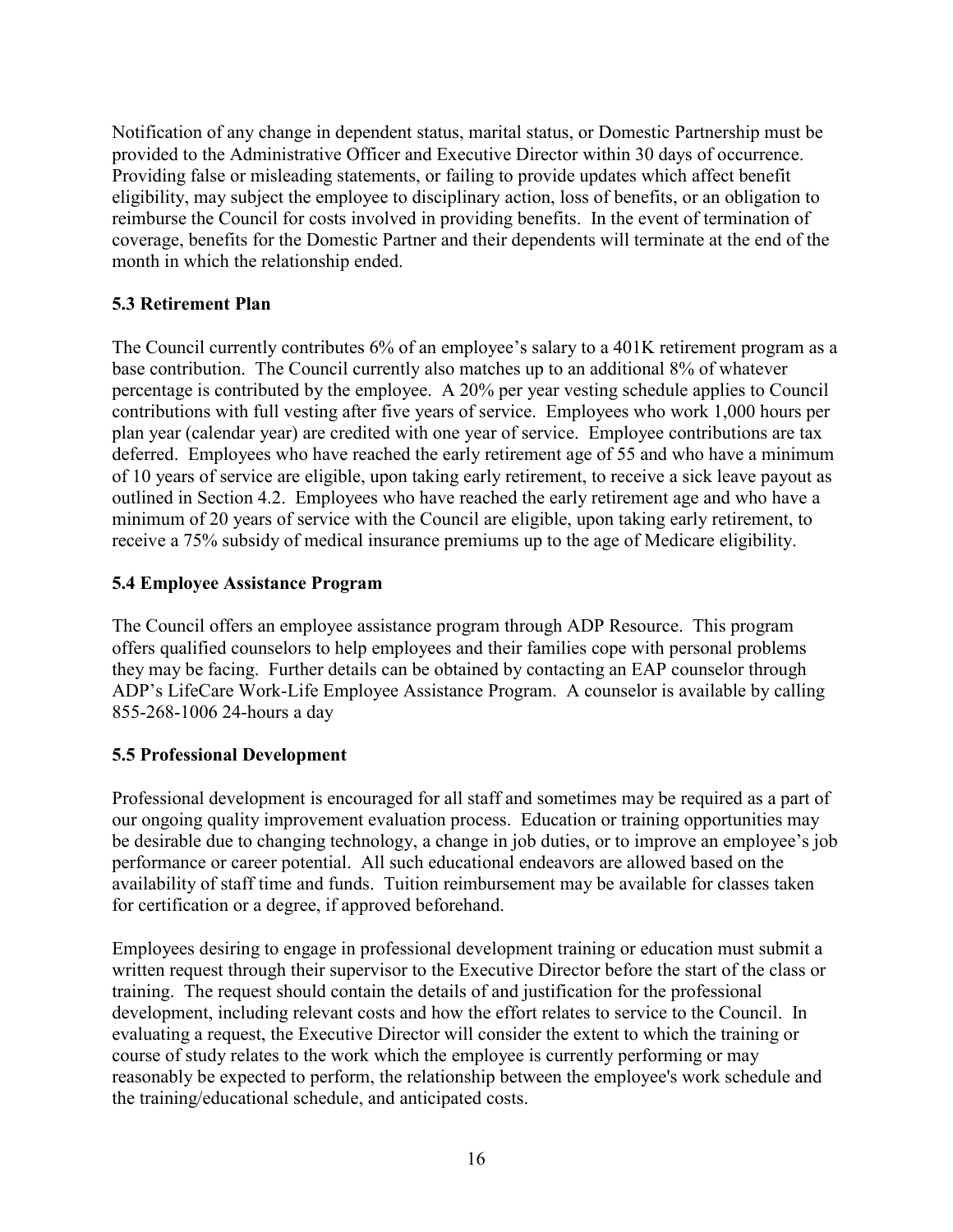Unless the professional development is required by a supervisor for remedial purposes, compensatory time may not be accrued in attending professional development activities. Once the class or training is complete, a grade report, certificate, or document of completion is required to be filed with the Tuition Reimbursement Form. Reimbursements will be given within 60 days upon satisfactory completion of the course or training activity. For graded or pass/fail classes either a "c" or a satisfactory grade is required for reimbursement. For other trainings a certificate of completion is adequate. Advance payments may be made if the training is required by a supervisor or under other special situations. If an advance payment has been made and the employee withdraws from the class, leaves Council employment before the class is complete, or has a grade lower than a "c" or satisfactory, repayment of the advance payment must be made to the Council within 30 days; otherwise, the Council may deduct the money from the employee's pay.

Allowable costs include: (a) training materials; (b) textbooks; (c) fees charged by the training/educational institution; and (d) tuition. In some cases, other special fees such as additional instructor fees, special equipment, and other associated educational expenses may be allowable. If an employee receives more than \$5,250 in educational assistance benefits during a calendar year, taxes may need to be paid on the amount over \$5,250. The Council will include in your wages (Form W-2, box 1) the amount that you must include as income.

## <span id="page-20-0"></span>**5.6 Break Times for Nursing Mothers (Affordable Care Act Provision)**

The Council will provide a reasonable amount of break time to accommodate an employee desiring to express milk for the employee's infant child, in accordance with and to the extent required by applicable law.

The Council will make reasonable efforts to provide employees with the use of a private area for the employee to express milk. The private area location may be the employee's private office, if applicable. The Council will provide reasonable break time for an employee to express breast milk for her nursing child for one year after the child's birth each time such employee has need to express the milk. [http://www.dol.gov/whd/nursingmothers/.](http://www.dol.gov/whd/nursingmothers/) Please advise your supervisor if you need break time and if you do not have an area to use for this purpose.

## <span id="page-20-1"></span>**5.7 Telework Policy**

Telework is a privilege to the employee. It offers a flexible work arrangement under which an employee performs authorized work from an approved alternate worksite other than their designated office. The employee will establish an appropriate work environment within their home. The Council will not be responsible for costs associated with the setup, maintenance, or internet connectivity of the employee's home office.

All employees are assumed eligible to telework under a regular telework arrangement with the approval of their supervisor. All telework arrangements are made on a case-by-case basis, focusing first on the business needs of the organization.

There are two primary types of Telework:

1. Routine or Regular/Recurring Telework occurs as part of a preapproved ongoing,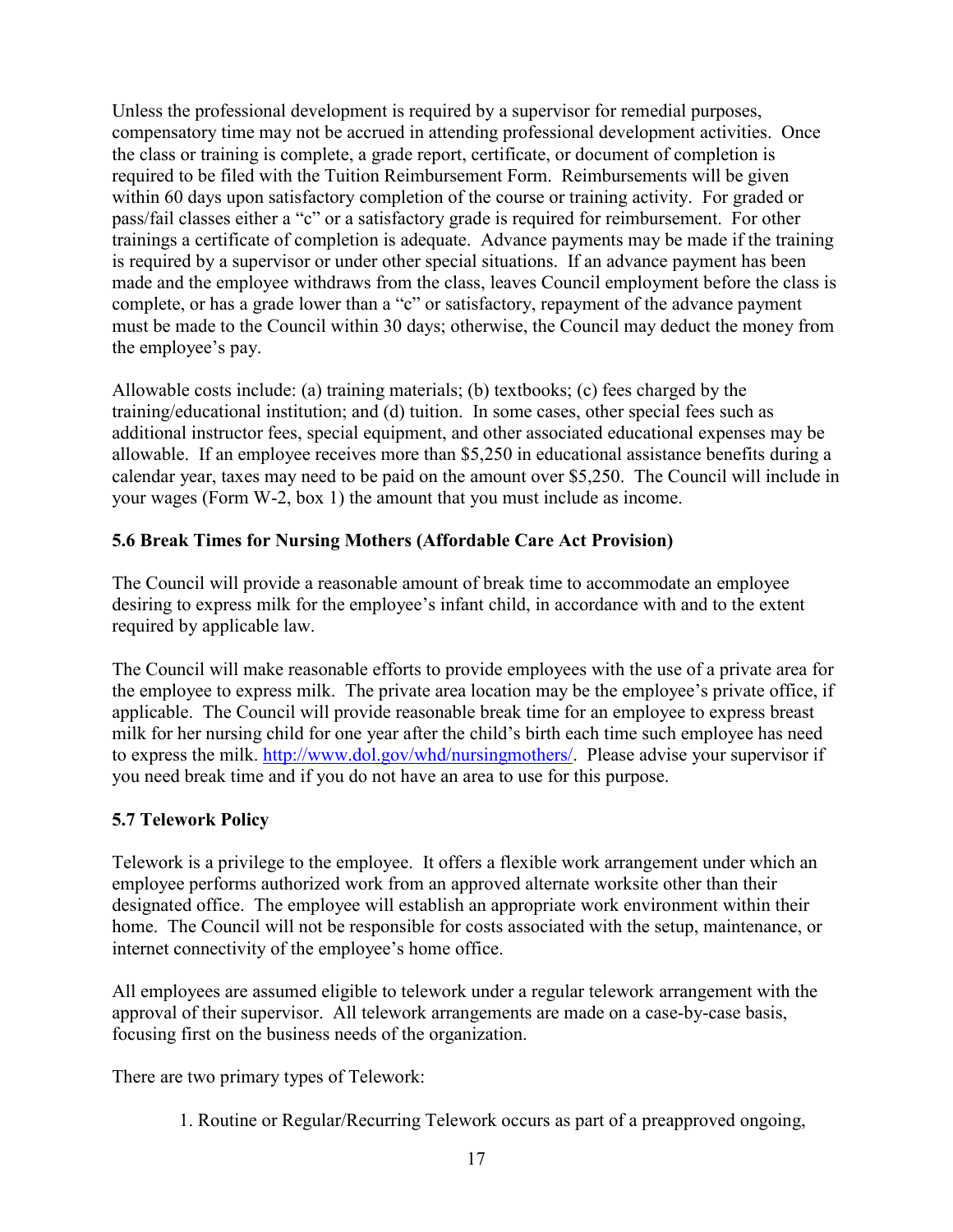regular schedule. Once the schedule is established, the employee may not change the assigned telework day(s) without the prior approval of the supervisor;

2. Situational: Situational Telework may be performed outside of regular telework if approved by the Executive Director in advance.

All employees must complete the telework training course offered through Telework.gov [\(https://www.telework.gov/training-resources/telework-training/\)](https://www.telework.gov/training-resources/telework-training/) and have an approved and signed individual telework agreement in place, whether they plan to telework or not. Upon successful completion of the course, the employee will provide the certificate showing successful completion to his/her supervisor and the Administrative Officer for inclusion in the employee's file. The supervisors must also complete the Telework training for Managers.

A supervisor/officer may discontinue an employee's telework privilege, at will, at any time. Advance notice will try to be given, but this cannot be guaranteed.

An employee may not be authorized to telework, either temporarily or permanently, if their performance is not satisfactory, or if their supervisor or an officer believes the employee's absence is detrimental to office workflow. A Telework Agreement must be completed for all participating employees.

# **6.0 GENERAL STANDARDS OF ETHICS AND CONDUCT**

<span id="page-21-0"></span>Employees are expected to contribute to the maintenance of a productive, harmonious, and cooperative work environment. A basic part of this contribution is performing assigned duties as an effective member of the work team, which includes following the rules, policies, procedures, regulations, and laws governing work activities. Because most employees operate without close supervision, it is critical that all employees abide by the highest standards of honesty and respect for the fiscal and other resources of the Council.

Council members, as federal officeholders, and Council employees are subject to most federal criminal statutes covering bribery, conflict-of-interest, disclosure of confidential information, and lobbying with appropriated funds. In addition to abiding by the applicable federal conflict of interest statutes, both members and employees of the Council must comply with the standards of conduct cited in 50 CFR Section 600.225 (cited below), Section 600.227 regulations on lobbying, and the DOC Ethics Laws and Programs Division Rules of Conduct for Employees and Advisors of Fishery Management Councils.

## <span id="page-21-1"></span>**6.1 Rules of Conduct (50 CFR 600.225)**

The Council is responsible for maintaining high standards of ethical conduct among itself, its staff and advisory committees. In addition to abiding by the applicable federal conflict of interest statutes, both members and employees of the Council must comply with the following standards of conduct:

1) No employee of the Council may use his or her official authority or influence derived from his or her position with the Council for the purpose of interfering with or affecting the result of an election to, or a nomination for, any national, state, county or municipal elective office.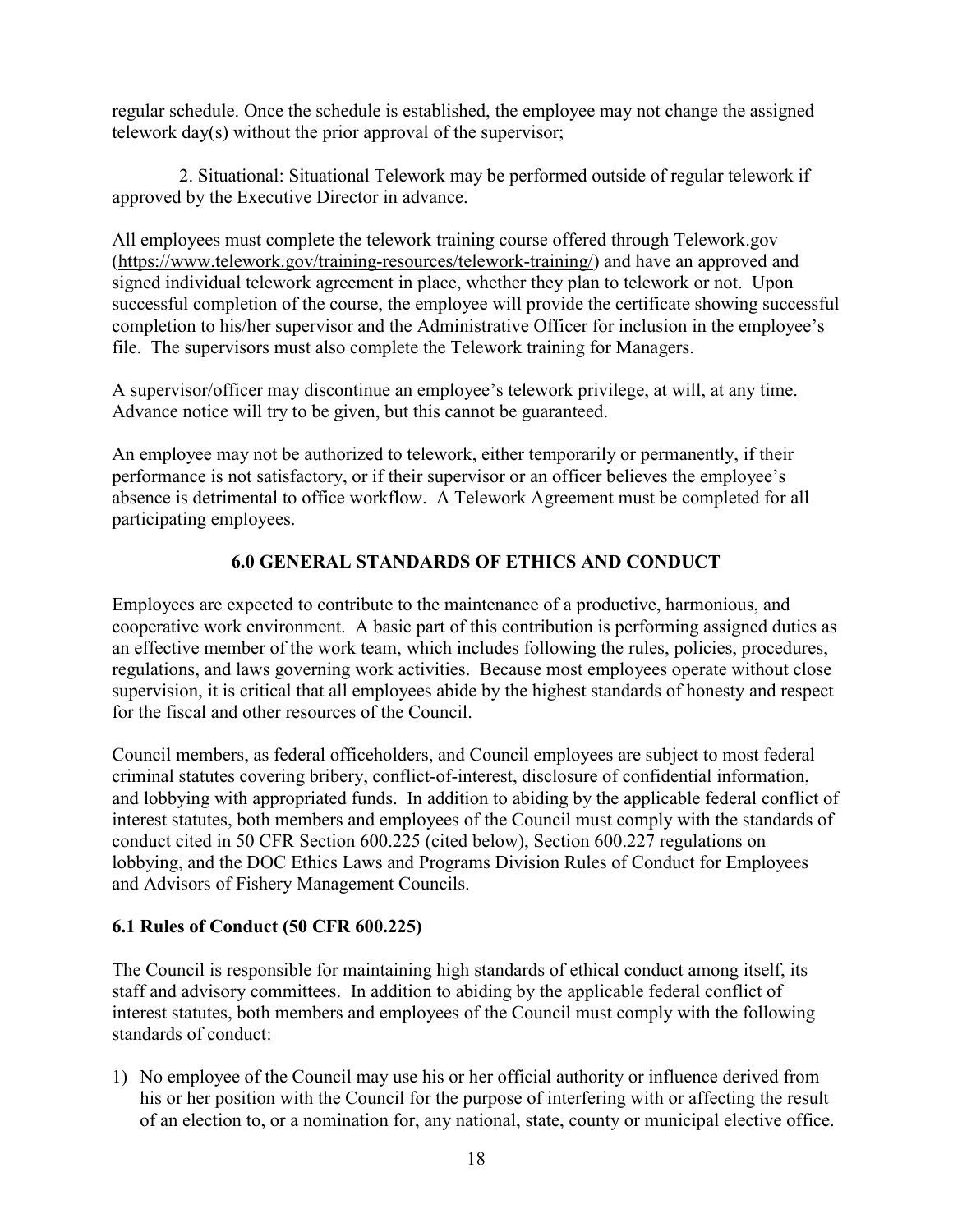- 2) Council members, employees, and contractors must comply with the Federal Cost Principles Applicable to Regional Fishery Management Council Grants and Cooperative Agreements, especially with regard to lobbying, and other restrictions with regard to lobbying as specified in §600.227 of this part.
- 3) No employee of a Council may be deprived of employment, position, work, compensation, or benefit provided for or made possible by the Magnuson-Stevens Act on account of any political activity or lack of such activity in support of or in opposition to any candidate or any political party in any national, state, county, or municipal election, or on account of his or her political affiliation.
- 4) No Council member or employee may pay, offer, promise, solicit, or receive from any person, firm, or corporation a contribution of money or anything of value in consideration of either support or the use of influence or the promise of support or influence in obtaining for any person any appointive office, place, or employment under the Council.
- 5) No employee of the Council may have a direct or indirect financial interest that conflicts with the fair and impartial conduct of his or her Council duties.
- 6) No Council member, employee of the Council, or member of a Council advisory group may use or allow the use, for other than official purposes, of information obtained through or in connection with his or her Council association that has not been made available to the general public.
- 7) No Council member or employee of the Council shall engage in criminal, infamous, dishonest, notoriously immoral, or disgraceful conduct.
- 8) No Council member or employee of the Council may use Council property on other than official business. Such property must be protected and preserved from improper or deleterious operation or use.

# <span id="page-22-0"></span>**6.2 General Employee Standards**

The Council endeavors to maintain a positive work environment. Each employee plays a role in fostering this environment. Accordingly, we all must abide by certain rules of conduct, based on honesty, common sense, and fair play.

Employees are expected to:

- 1) Present a neat appearance and to dress appropriately;
- 2) Work in a cooperative manner with management/supervisors, co-workers, vendors, Council members and others;
- 3) Obtain written approval from their supervisor for engaging in outside employment and/or college educational classes to avoid any unanticipated conflict with his/her current position; and
- 4) Not engage in insubordination either by direct refusal to perform an assigned job task, or by willful failure to actually perform the assigned duty.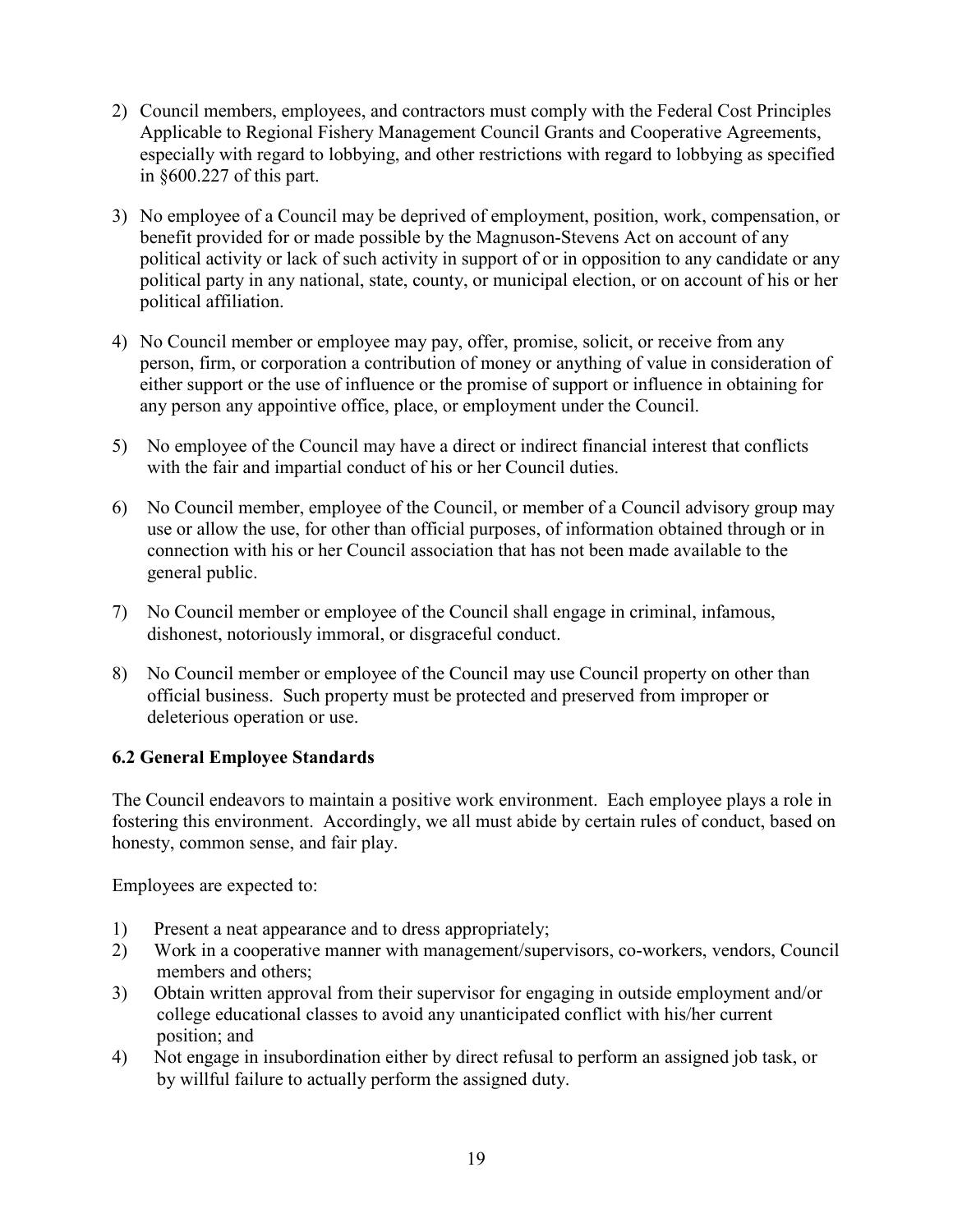## **7.0 HEALTH AND SAFETY**

<span id="page-23-0"></span>The health and safety of employees and others during the course of conducting Council business are important to the Council. Employees must keep work areas safe and free of hazardous conditions and be conscientious about workplace safety, including proper operating methods, and recognize dangerous conditions or hazards. Any unsafe conditions or potential hazards should be reported to your supervisor immediately. Any suspicion of a concealed danger present on the Council's premises, or in a product, facility, piece of equipment, process, or business practice for which the Council is responsible should be brought to the attention of management immediately.

Under federal law, employees are entitled to a safe workplace. The Council must provide a workplace free of known health and safety hazards. If an employee has concerns, they have the right to speak up without fear of retaliation. Council employees also have the right to:

- Be trained in a language understood by the employee
- Work on machines that are safe
- Be provided required safety gear, such as gloves or a harness and lifeline for falls
- Be protected from toxic chemicals
- Request an OSHA inspection, and speak to the inspector
- Report an injury or illness, and get copies of your medical records
- See copies of the workplace injury and illness log
- Review records of work-related injuries and illnesses
- Get copies of test results done to find hazards in the workplace

Periodically, the Council may issue additional rules and guidelines governing workplace safety and health. All employees should familiarize themselves with these rules and guidelines, as strict compliance is expected.

# <span id="page-23-1"></span>**7.1 Wellness Program (Affordable Care Act Provision)**

Incorporating healthy lifestyle habits into a daily routine can be challenging. To help employees stay motivated and achieve their health and fitness goals, the Council offers a voluntary wellness program to all employees. The program includes a quarterly monetary incentive, wellness news, and guidance. This is a voluntary program that requires participants to indicate to the Wellness Coordinator, in writing, their intent to participate and to establish personal health and fitness goals.

## <span id="page-23-2"></span>**7.2 Workers' Compensation**

On-the-job injuries are covered by the Department of Commerce's workers' compensation program. If you are injured on the job, no matter how slightly, report the incident to your supervisor immediately. Failure to follow required procedures may affect your ability to receive workers compensation benefits. Employees who need to miss work due to a work-related injury must also request a formal leave of absence, if feasible. Employees are expected to return to work as soon as medically able.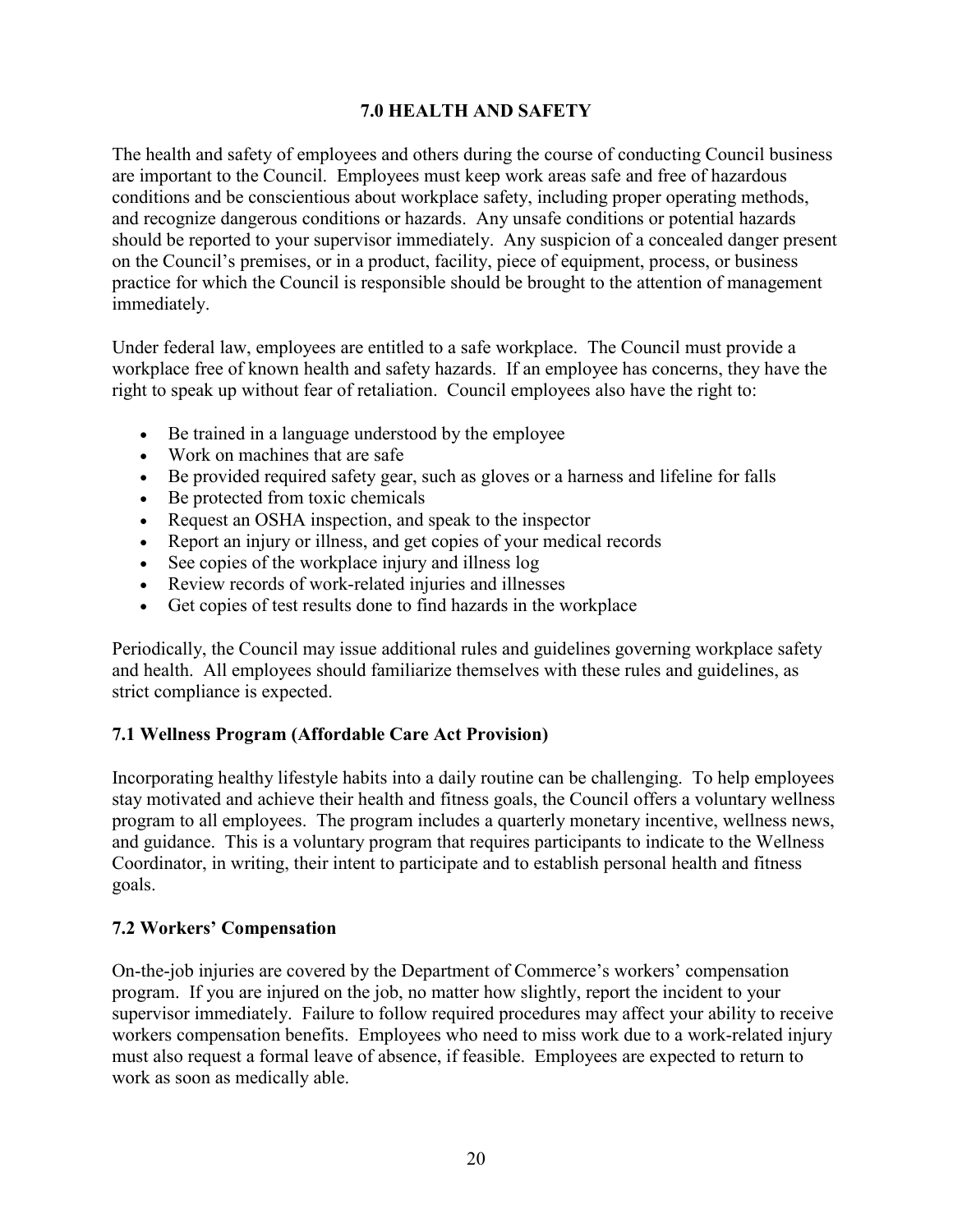# <span id="page-24-0"></span>**7.3 General Operation of Vehicles**

All employees authorized to drive Council-owned or leased vehicles or personal vehicles in conducting Council business must possess a current valid driver's license and maintain an acceptable driving record. Any change in license status or driving record must be reported to the Administrative Officer or Executive Director immediately.

A valid driver's license must be in your possession while operating a vehicle. It is the responsibility of every employee to drive safely and obey all traffic, vehicle safety, and parking laws and regulations. Drivers must demonstrate safe driving habits at all times. Council-owned or leased vehicles may be used only by employees as authorized.

# <span id="page-24-1"></span>**7.3.1 Distracted Driving Policy**

Employees who drive on Council business must abide by all state or local laws prohibiting or limiting portable communication device use, including cell phones, while driving. "Use" includes, but is not limited to, talking or listening to another person, setting up GPS navigation while in motion, or sending, or reading an electronic or text message.

Under no circumstances should employees feel that they need to place themselves at risk to fulfill business needs. Travelers who are charged with traffic violations resulting from the use of any portable communication device while driving will be solely responsible for all liabilities that result from such actions.

In order to increase staff safety, eliminate unnecessary risks, and to be in compliance with the 2010 Federal Executive Order addressing "Federal Leadership on Reducing Text Messaging While Driving," the Council has adopted the following distracted driving policy that applies to any traveler operating a Gulf Council-owned or leased vehicle or a private vehicle while conducting Council business:

- Do not text, e-mail, or read e-mails/texts while operating a vehicle regardless if the vehicle is in motion or stopped at a traffic light.
- A driver wishing to either answer or send a text/email/phone call while driving must first pull over to a safe location. This includes "hands free technology" such as voice to text and calling/answering a phone in speaker mode.
- Driving any vehicle on company business while under the influence of drugs, alcohol, or any other impairment is strictly forbidden.

If for any reason anyone traveling on Council business does not feel well (light headed, nauseous, etc.) or needs to leave the office due to illness, they should call a cab or have a coworker drive them to the destination. Safety is paramount, and the cost of transportation will be reimbursed.

# <span id="page-24-2"></span>**7.4 Non-Harassment Policies**

It is the Council's policy to prohibit intentional and unintentional harassment of any individual by another person in any manner. The purpose of this policy is to ensure a safe and comfortable work environment.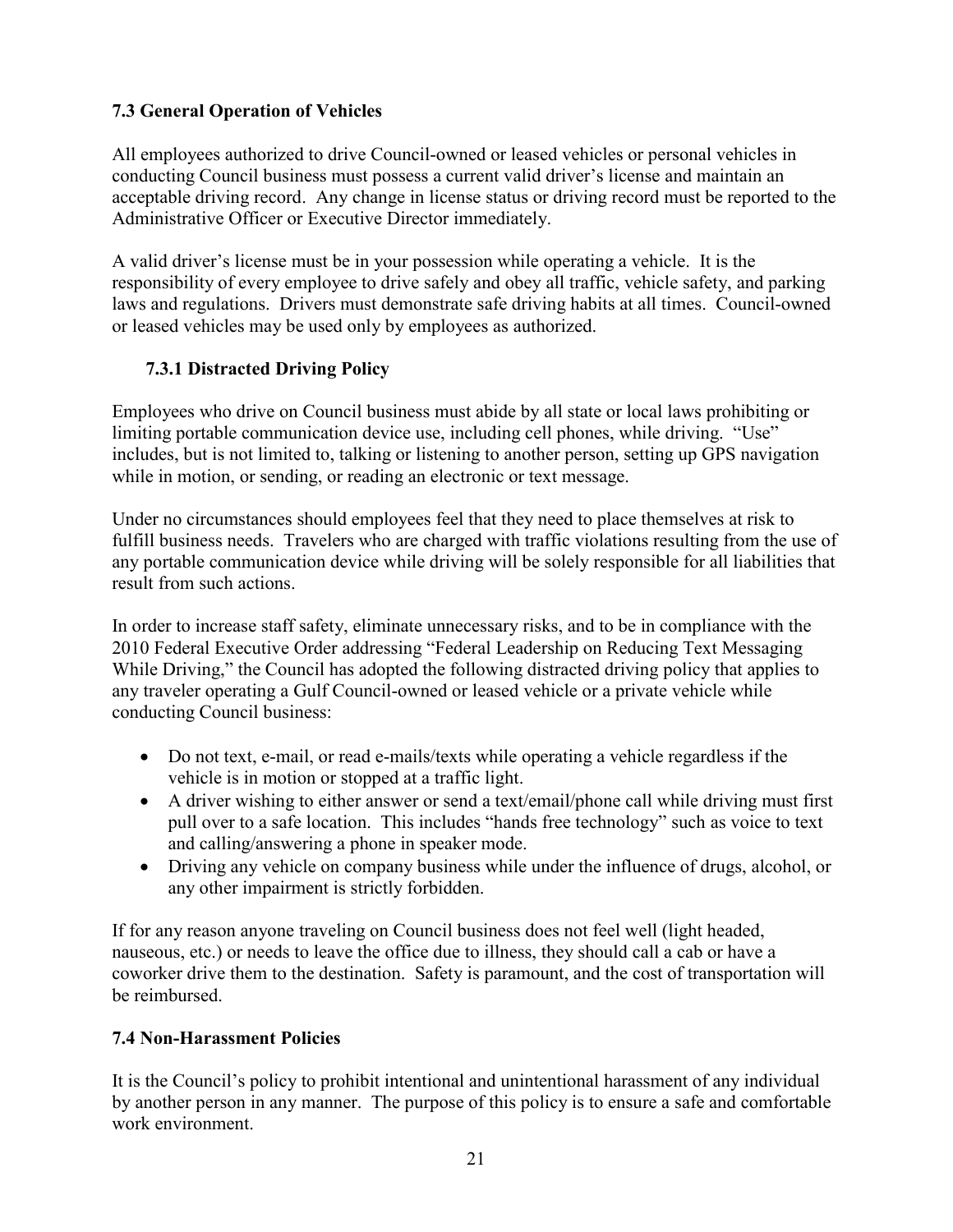The Council has a zero-tolerance policy for harassment on the basis of race, religion, color, national origin, sex, age, gender identity, sexual orientation, or disability. Any employee who believes he or she has been harassed should report the harassment to a supervisor or officer. The supervisor or officer should then follow, where applicable, the steps set forth in Department Administrative Order, DAO 202-955. Any complaints of harassment on the basis of sexual orientation should be handled in accordance with DAO 215-11, where applicable. The provisions of these DAOs are entirely separate from EEO complaint process, and must be followed whether or not an employee has filed an EEO complaint. The Council's Harassment Policy extends beyond staff and includes members of the Council with regard to all interactions with staff, including the conduct of Council members, staff members, and the public during the course of official Council meetings, advisory body meetings, or committee meetings.

Sexual harassment is particularly egregious. Sexual harassment is a form of sex discrimination that violates [Title VII of the Civil Rights Act of 1964\)](https://www.eeoc.gov/laws/statutes/titlevii.cfm). Examples of prohibited behavior include unwelcome sexual advances, requests for sexual favors, obscene gestures, displaying sexually graphic material, sending sexually explicit e-mails, text messages and other verbal or physical conduct of a sexual nature, such as uninvited touching or sexually related comments. Any form of harassment among employees whether they are on or off duty, violates company policy and such complaints will be aggressively resolved and subject the offending employee to discipline, possibly including termination.

If you believe you have been subjected to conduct which violates any harassment or workplace violence policy, immediately report the matter to your supervisor, the Administrative Officer, or Executive Director. If, for any reason, you are unable to contact this person, or if you have not received a satisfactory response within five business days after reporting any incident, please notify the Executive Director. Every report of perceived harassment will be fully investigated and corrective action will be taken where appropriate. Violation of this policy will result in disciplinary action, up to and including discharge. All complaints will be kept confidential to the extent possible, but confidentiality cannot be guaranteed. In addition, the Council will not allow any form of retaliation against individuals who report unwelcome conduct or who cooperate in the investigations of such reports in accordance with this policy. Employees who make complaints in bad faith may be subject to disciplinary action. Employees must cooperate with all investigations.

## <span id="page-25-0"></span>**7.4.1 Workplace Violence**

Workplace violence is an extreme form of harassment and a major disruption to the functioning of the Council office. Threats, threatening language, or any other acts of aggression or violence made toward or by any Council employee will not be tolerated. For purposes of this policy, a threat includes any verbal or physical harassment or abuse, any attempt at intimidating or instilling fear in others, menacing gestures, flashing of weapons, stalking or any other hostile, aggressive, injurious, or destructive action undertaken for the purpose of domination or intimidation. Guns or other weapons are not allowed in the Council office, Council vehicles or at Council meetings.

All potentially dangerous situations, including threats by co-workers, should be reported immediately to your supervisor. Reports of threats may be maintained confidential to the extent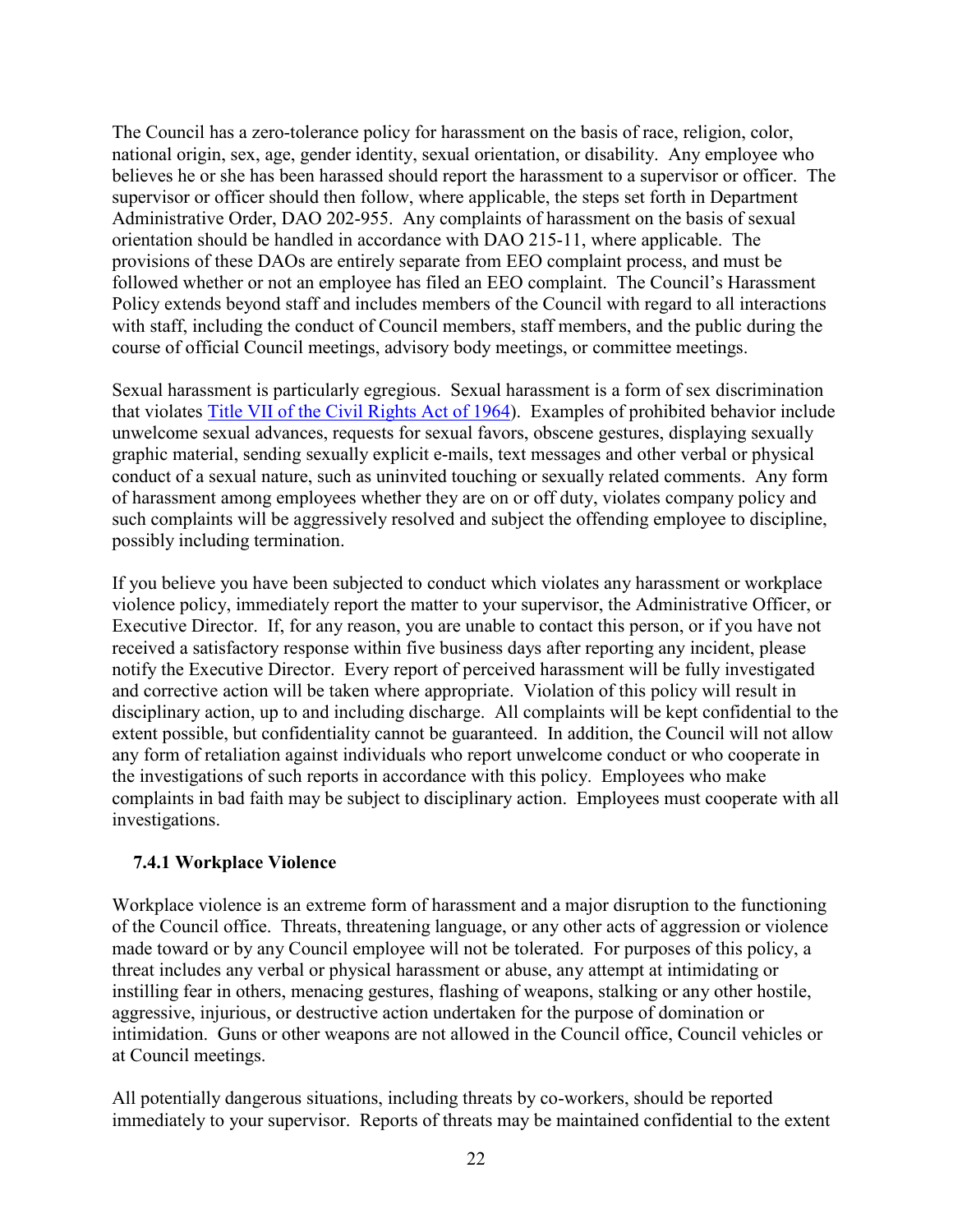maintaining confidentiality does not impede our ability to investigate and respond to the complaints. All threats will be promptly investigated. All employees must cooperate with all investigations. No employee will be subjected to retaliation, intimidation, or disciplinary action as a result of reporting a threat in good faith under this policy.

If you are the recipient of a threat made by an outside party, please follow the steps detailed in this section. It is important for us to be aware of any potential danger in our offices. We want to take effective measures to protect everyone from the threat of a violent act.

## <span id="page-26-0"></span>**7.5 Drug, Alcohol, and Smoke-Free Workplace**

To help ensure a safe, healthy and productive work environment, to protect Council property, and to ensure efficient operations, the Council has adopted a policy of maintaining a workplace free of illegal drugs, alcohol, and smoke. Such use is prohibited on Council premises and in all Council vehicles.

This policy applies to all employees and other individuals who perform work for the Council. All Council employees must also adhere to the provisions of the Drug Free Workplace Act of 1988 and the federal regulations which became effective March 18, 1989. The unlawful or unauthorized use, abuse, solicitation, theft, possession, transfer, purchase, sale, or distribution of controlled substances, drug paraphernalia, or alcohol by an individual anywhere on Council premises, while on Council business (whether or not on Council premises), or while representing the Council is prohibited.

Employees and other individuals who work for the Council are prohibited from reporting to work or working while they are using or under the influence of alcohol or any controlled substances, except when the controlled substance use is pursuant to a licensed medical practitioner's instructions and the licensed medical practitioner authorized the employee or individual to report to work.

The Council will endeavor to make reasonable accommodations to assist individuals recovering from substance and alcohol dependencies, and will not discriminate against those who have a medical history which reflects treatment for substance abuse conditions. An employee having a drug problem is required to seek assistance, and will be allowed to use accrued sick, annual, compensatory leave, or leave without pay to participate in a drug abuse assistance or rehabilitation program.

Employees must notify the Council within five calendar days, if possible, if they are convicted of a criminal drug or alcohol violation.

# **8.0 OTHER MISCELLANEOUS POLICIES**

## <span id="page-26-2"></span><span id="page-26-1"></span>**8.1 Whistleblower and Scientific Integrity Protection**

The Council recognizes the importance of protecting those who report violations of Council policy, and strictly adheres to The Whistleblower Protection Enhancement Act of 2012. This act ensures that an employer cannot engage in reprisal against an employee for reporting fraud or other violations of Council policy.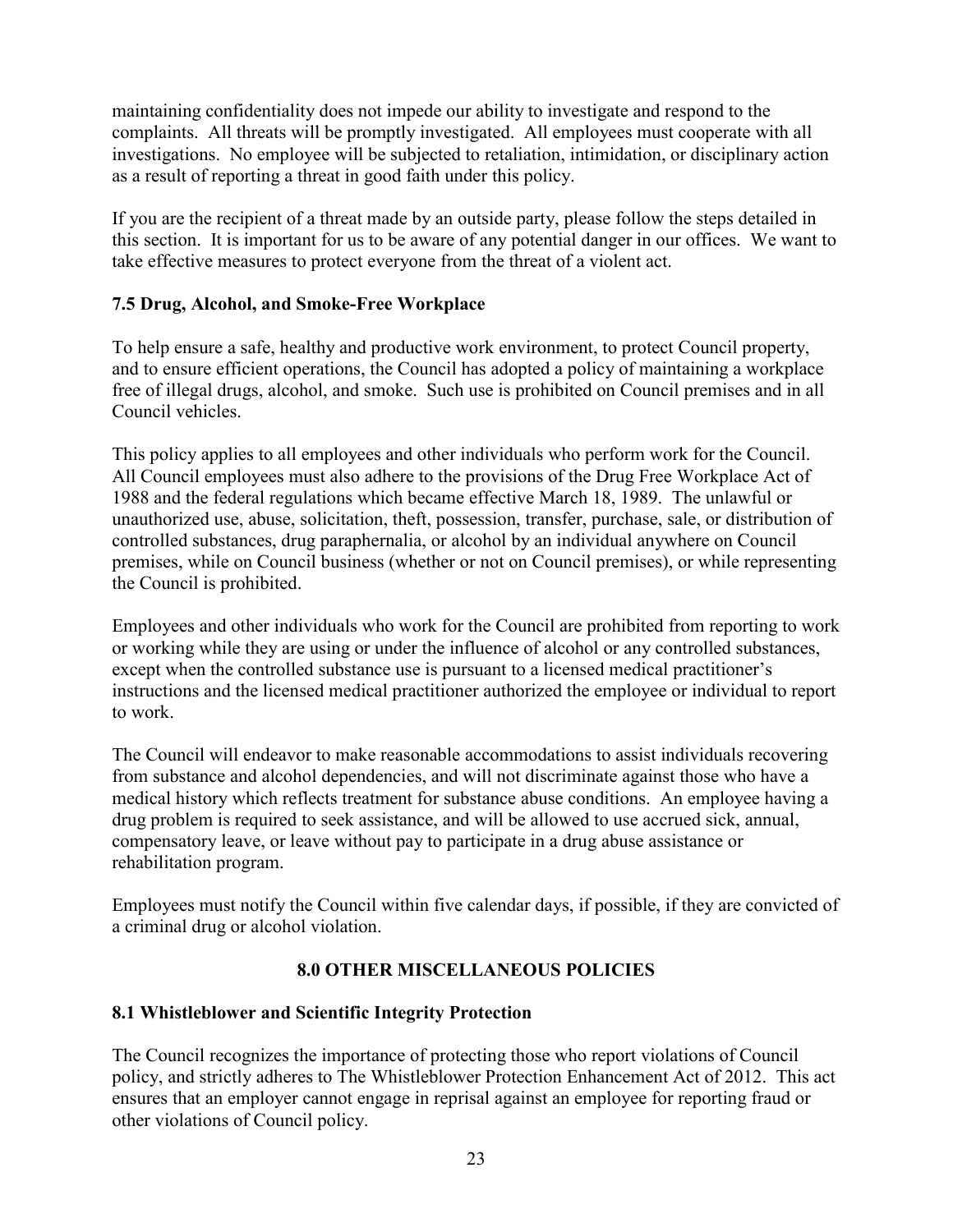Generally, a person with personnel authority must investigate and take appropriate personnel action when a disclosure is made about an employee or applicant with regard to a violation of a law, rule, or regulation; gross mismanagement; gross waste of funds; an abuse of authority; or a substantial and specific danger to public health or safety.

The Council also adheres to the protection guidelines provided under the NOAA Scientific Integrity Policy [\(http://nrc.noaa.gov/ScientificIntegrityCommons.aspx\)](http://nrc.noaa.gov/ScientificIntegrityCommons.aspx), which provides strong protections for those who uncover and report allegations of scientific and research misconduct. The Council is fully committed to providing information about whistleblower protections to its employees. If any employee feels they cannot resolve such complaints through normal Council channels, a complaint can be filed with the U.S. Office of Special Counsel or the Department of Commerce Office of Inspector General.

## <span id="page-27-0"></span>**8.2 Employment of Relatives**

Employment of relatives is discouraged and will only be approved on a case-by-case basis at the discretion of the Executive Director, provided that such employment does not fall under the line of supervision of an incumbent employee.

For the purposes of this policy, a relative is any person who is related by blood or marriage, or whose relationship with the employee is similar to that of persons who are related by blood or marriage.

## <span id="page-27-1"></span>**8.3 Publicity/Statements to the Media**

All media inquiries regarding the Council's position on any issues must be referred to the Public Information Officer or Outreach Specialist. Only the Executive Director is authorized to make or approve public statements on behalf of the Council. No employees, unless specifically designated by the Executive Director, are authorized to make those statements on behalf of the Council. Any employee wishing to write and/or publish an article, paper, or other publication on behalf of the Council must first obtain approval from the Executive Director.

# <span id="page-27-2"></span>**8.4 Rules Concerning Gifts**

Gifts from non-employees or outside sources are prohibited except for incidental and occasional meals.

In keeping with the guidelines in the Summary of Ethics Rules for Employees of the National Oceanic and Atmospheric Administration, one should not offer a gift to a supervisor or accept a gift from a subordinate unless one of the following exceptions applies:

- 1) The gift is for a special, infrequent major event (such as the birth or adoption of a child, recovery from a serious illness, retirement, or a wedding);
- 2) The gift is worth \$25 or less, given occasionally;
- 3) It is food shared in the office;
- 4) It is personal hospitality at one's home; or
- 5) It is a gift to a host or hostess (such as chocolate or flowers).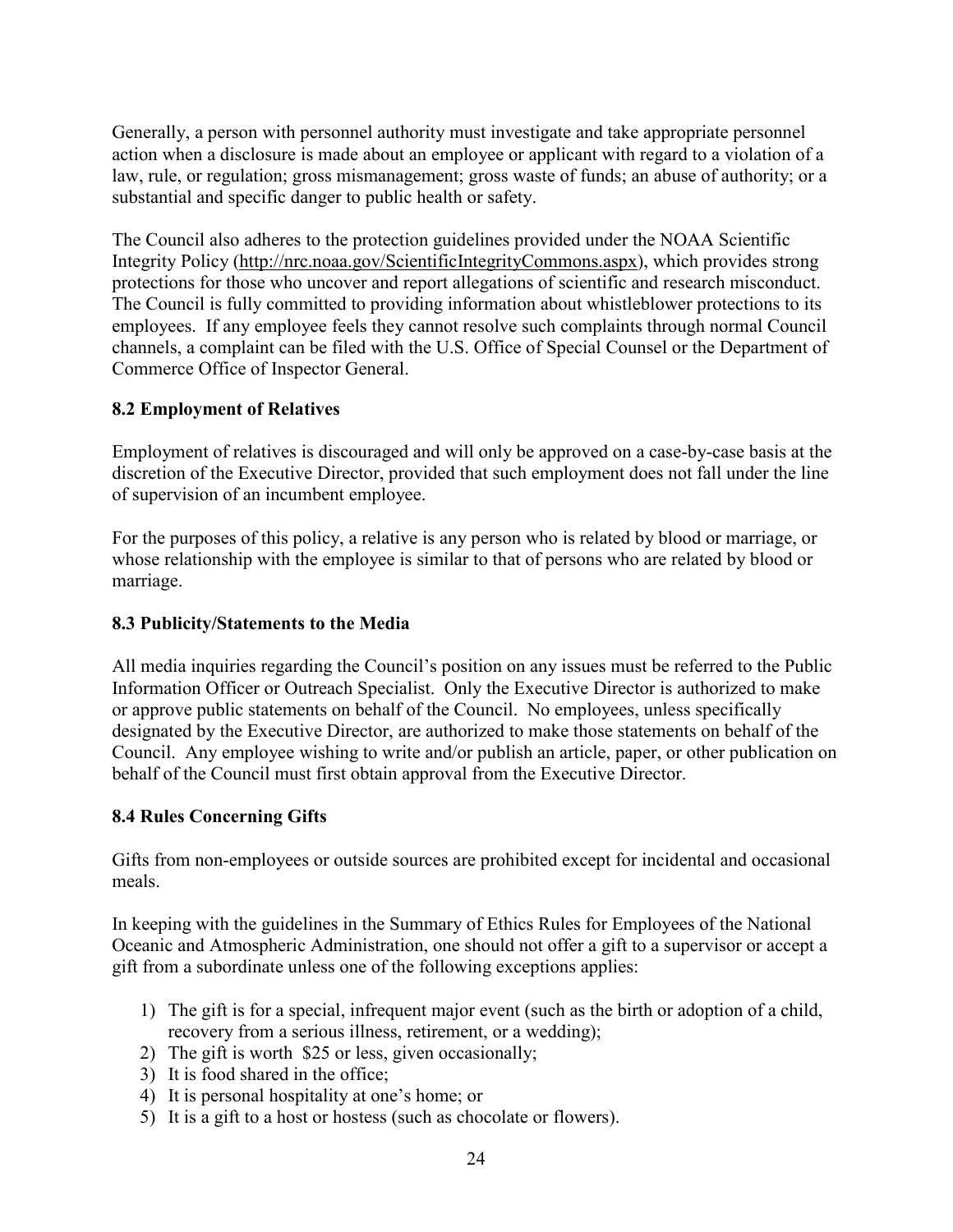#### <span id="page-28-0"></span>**8.5 Record Keeping Requirements**

Council records must be handled in accordance with Department of Commerce and NOAA records management office procedures. The Council will abide by the terms of the NOAA Records Management Guide, the Code of Federal Regulations (CFR) and the NOAA Records Disposition Handbook. The Council will also follow all NOAA Records Directives, including, but not limited to: NAO 205-1 NOAA Records Management Program; DAO 205-1 Program for Records Management; Federal Records Act of 1950; 44 U.S.C. Chapter 31 Records Management by Agency Heads; 44 U.S.C. Chapter 33 Disposal of Records; DAO 205-16, Managing Electronic Records; DAO 205-3 Removal of records and Other Documents, and 44 U.S.C. § 101 Federal Management and Promotion of Electronic Government Services.

All records and documents created or received by Council employees, while in active duty status, belong to the Federal government. When employees leave the Council, they may not take the original or file copies of records with them. Before any records are disposed of, Council members and employees will coordinate with the NOAA records management office.

In the event of litigation, compilation of an administrative record for a court case will be under the direction of NOAA General Counsel. No documents/records under a litigation hold may be destroyed or disposed of, even if the retention requirements have been met, until the hold has been lifted by NOAA General Counsel.

#### <span id="page-28-1"></span>**8.6 Freedom of Information Act (FOIA)**

The Freedom of Information Act (FOIA) provides that any person has a right, enforceable in court, to obtain access to federal agency or Council records, except to the extent that such records (or portions of them) are protected from public disclosure by one of nine exemptions or by one of three special law enforcement record exclusions. A FOIA request can be made for any qualifying agency or Council record and can be submitted by completing an online request at, https://www.justice.gov/oip/submit-and-track-request-or-appeal or by mail to:

> National Oceanic and Atmospheric Administration Public Reference Facility (SOU1000) 1315 East-West Highway (SSMC3) Room 9719 Silver Spring, Maryland 20910

All requests are forwarded to the Department of Commerce and/or NOAA Fisheries FOIA officials, who will advise the Council on responding to the request.

#### **9.0 TRAVEL POLICIES**

<span id="page-28-2"></span>According to Department of Commerce guidance, persons authorized to perform travel for the Council are expected to exercise the same care when incurring expenses that a prudent person would exercise if traveling for personal reasons. Travel expenses for which reimbursement will be made are confined to those expenses necessary to the transacting of the official business.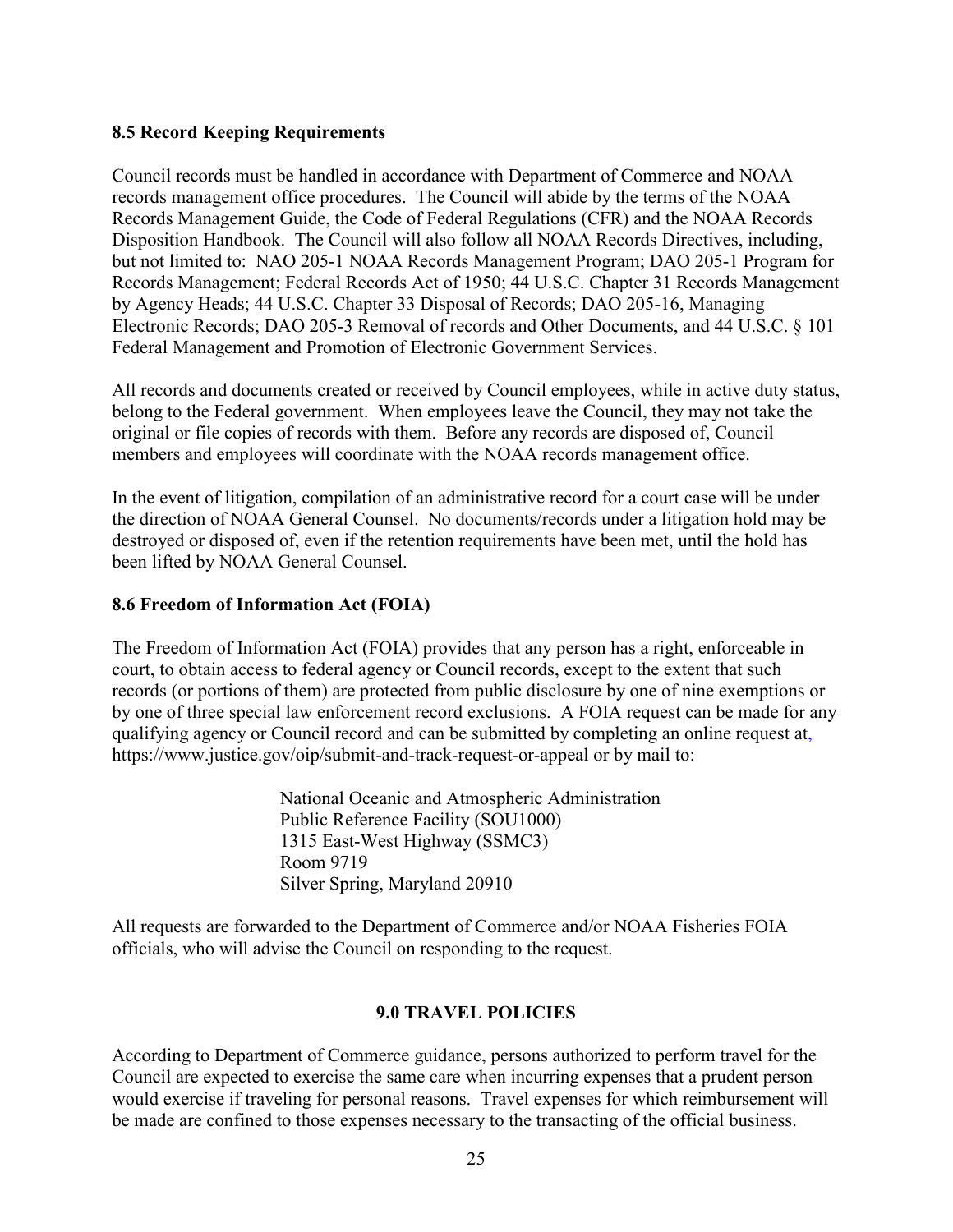Travelers are encouraged to submit Travel Expense Reimbursement forms no later than 60 days from the last day of travel.

# <span id="page-29-0"></span>**9.1 Meeting Approval**

All travel must be authorized and approved in advance by the Executive Director, the Council Chair, Vice Chair, or by Council vote.

Travel performed by Council members, staff, or others for the Council is classified into special travel requiring Council Chair or Vice Chair approval or routine travel requiring approval by the Executive Director. Special travel includes approval of Council members to attend any meeting that is not a meeting of the Council, or other Council committee meeting. Routine travel in support of Council business includes the approval of staff, SSC members, AP members, and consultants.

Staff attending Council meetings will coordinate dates of travel with their supervisors to ensure necessary personnel is available to assist with handling meeting logistics, and the appropriate staff are available during the meeting. The Travel Coordinator will then be sent the approved staff travel schedule to book flights/transportation if needed.

Staff may reserve their own hotel accommodations, flights, and rental cars (if required and approved by the Travel Coordinator or Executive Director) for attendance at approved meetings. Staff electing to make their own travel arrangements must forward meeting information, a detailed description of their itinerary, and lodging confirmation to the Travel Coordinator and their supervisor, along with the Executive Director's or Deputy Director's written authorization for the travel. The Travel Coordinator can book hotel and flight arrangements when requested.

For multi-day series of public hearings or scoping workshops, please coordinate with the Travel Coordinator for help in determining the most cost effective and convenient lodging and routes. Availability of meeting locations may dictate the sequence in which each destination is chosen.

# <span id="page-29-1"></span>**9.2 Meeting Authorizations**

All travel, except for staff travel to local meetings with other nearby agencies, will be documented in a meeting authorization which will indicate the names of the authorized travelers and their approximate dates of travel, accompanied by travel guidelines and the Travel Expense Report which is used by the traveler to request reimbursement for travel costs.

All anticipated travel including regularly scheduled Council, SSC, and AP meetings, should be conveyed to the Travel Coordinator via e-mail as soon as the travel is approved by your supervisor and the Executive Director. Meeting authorizations are issued prior to the performance of travel and provided to the traveler as soon as possible but at least three weeks prior to a Council, SSC, or AP meeting.

After travel is approved by the Executive Director, authorization documents are issued by the Administrative Officer or Travel Coordinator.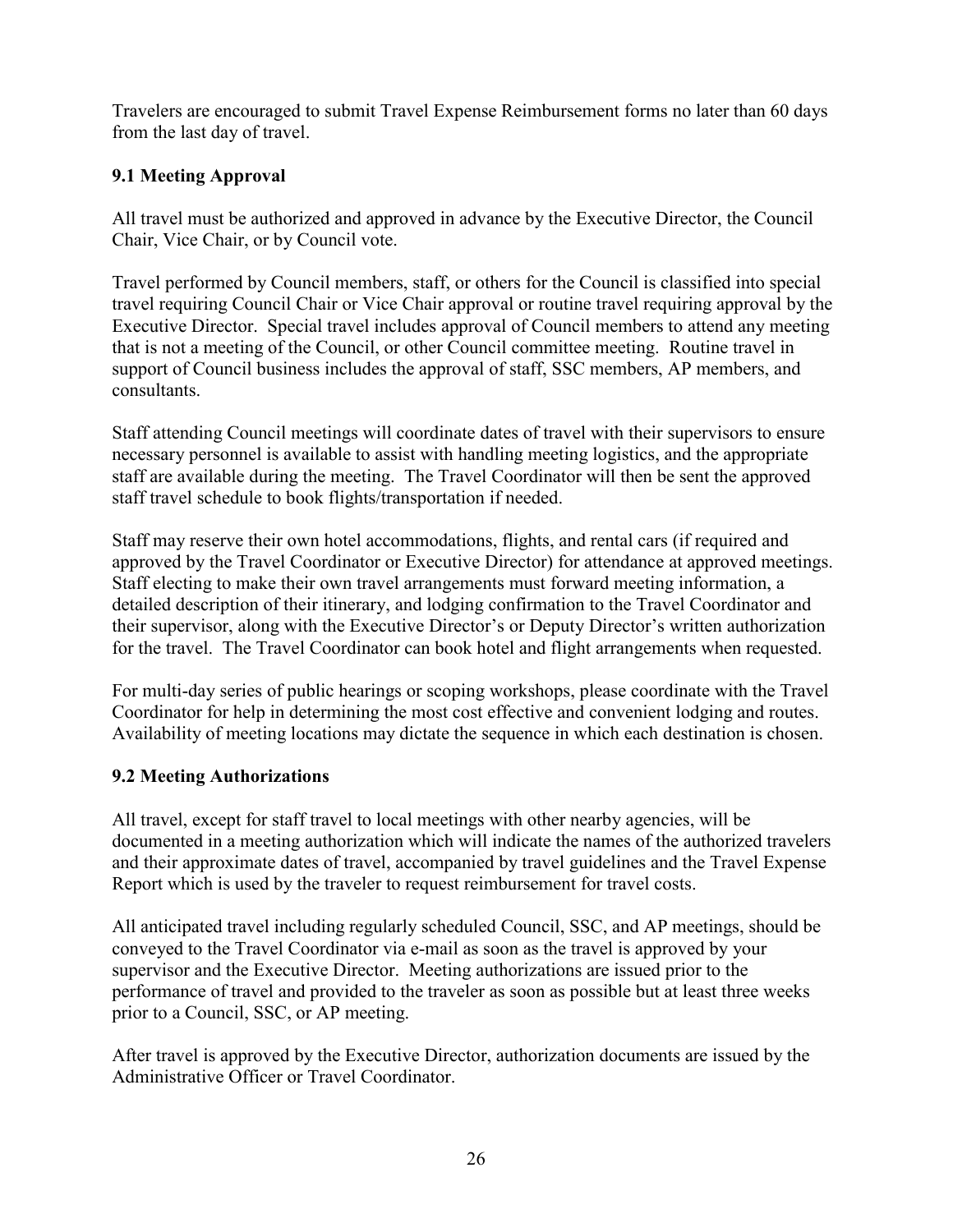Meeting announcements may precede the issuance of a meeting authorization. All travelers are encouraged to make hotel and flight reservations upon receiving the meeting authorization or meeting announcement.

Points of travel are indicated on the meeting authorization, and deviations from these points of travel must have prior approval for payment or reimbursement. When a person, for their own convenience, interrupts the official route of travel by an indirect route, any extra expenses shall be borne by the traveler. The Travel Coordinator can, upon request, prepare a cost comparison prior to travel approval to assist the traveler.

# <span id="page-30-0"></span>**9.3 Method of Transportation**

Travel on official business shall be by the method of transportation that will provide the greatest advantage to the Council, where practicable. Travel may be performed by common carrier (air, bus, etc.), Council vehicle, rental vehicle, privately owned vehicle, or other means. If a traveler chooses a means of travel that results in a higher cost than the prevailing airfare rate, the traveler may not be reimbursed for the difference, depending on the circumstances.

# <span id="page-30-1"></span>**9.3.1 Airlines**

Flights should be booked after meeting agendas have been finalized but no less than 14 days from the scheduled date of departure whenever possible, to avoid excessive airfare which may not be reimbursable. Non-refundable tickets should be selected. First-class and business class airfares are prohibited and will only be paid in unusual circumstances and with prior written approval. However, miscellaneous fees and taxes, including early boarding and seat selections fees (except as noted above) are considered reimbursable expenses.

Flights booked directly with an airline are reimbursed upon receipt of an airline ticket receipt along with your travel expense reimbursement claim at the conclusion of your travel. Flights booked through our travel management center will be billed to the Council's account. Flights that are booked directly with an airline are considered "personal tickets" until travel has commenced, and may not be reimbursed prior to travel or should you need to cancel your trip. Change fees may also be disallowed depending on the situation.

Fees for the first checked bag generally will be reimbursed; fees for the second and subsequent bags may be reimbursed when it is deemed necessary. Travelers should provide written justification for the charge of more than one bag when submitting travel expense report.

When travelers find they will not or cannot use their booked travel arrangements, they should release them within the time limits specified by the carriers. Failure to cancel reservations without justification may require the traveler to pay for assessed penalties and/or cancellation fees.

# <span id="page-30-2"></span>**9.3.2 Privately Owned Vehicles**

Use of a privately-owned vehicle can sometimes be more expensive than air travel, therefore, such use must be justified by cost or price comparison with use of common carrier, with considerations being given to total distance of travel, number of points visited, and the number of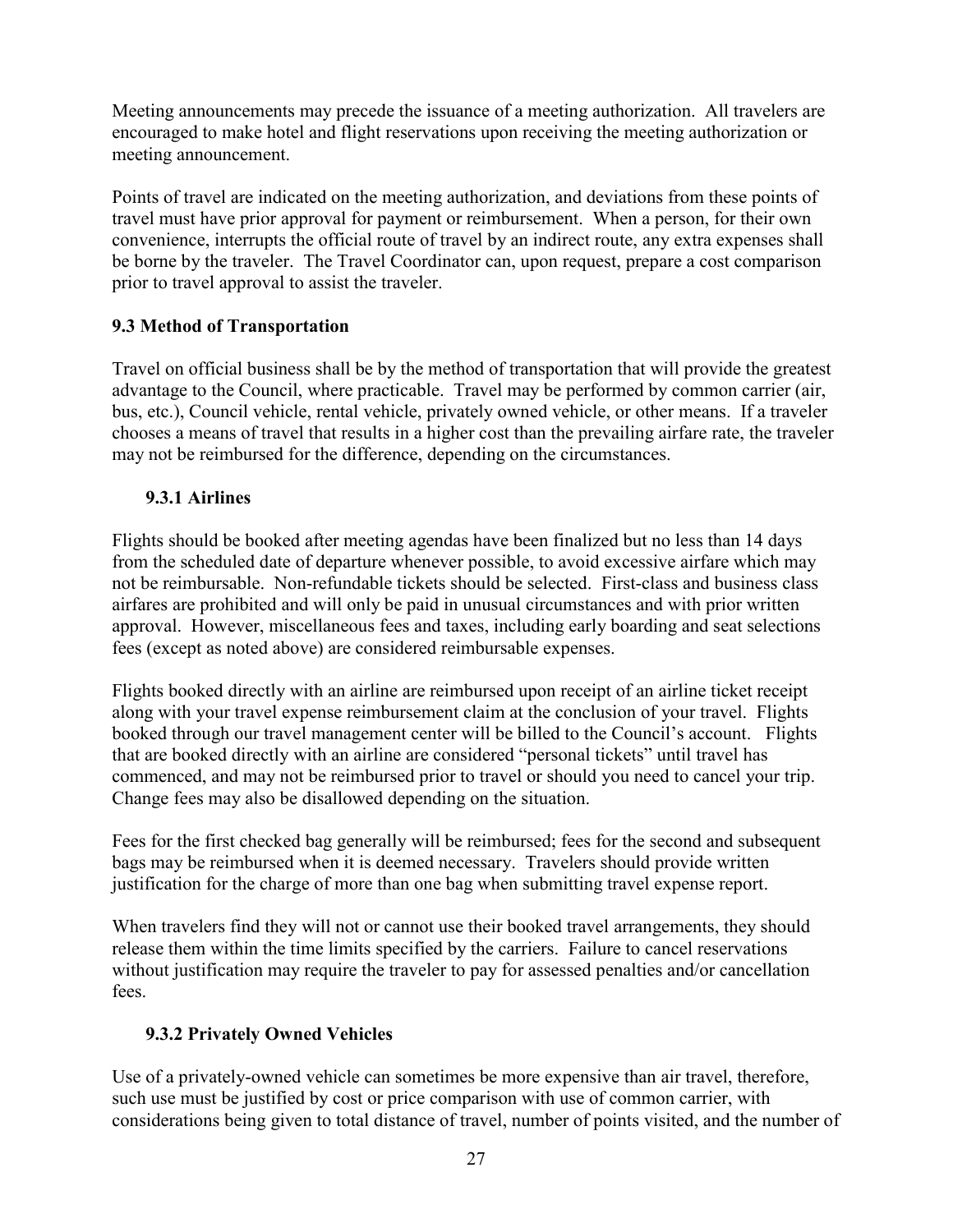travelers. Mileage will be paid at the prevailing federal rate for the number of miles shown and as verified by Google Maps. When a privately-owned vehicle is used as a matter of personal preference and is not advantageous to the Council, reimbursement will be limited to the lesser of amounts as determined by cost comparison. The GSA City Pairs airfare will be used in conducting the cost comparison along with consideration of any additional expenses such as lodging and meals. Travelers should contact the Travel Coordinator to obtain the applicable comparative fare and allowable costs prior to confirming method of transportation.

Council staff have the availability of a van which should be used for staff travel whenever feasible. If an employee chooses to use their private vehicle for travel when the Council van is available the mileage reimbursement will be reduced to the rate comparable to federal employees when they have access to a government-furnished automobile—see [http://www.gsa.gov/portal/content/100715\)](http://www.gsa.gov/portal/content/100715).

When two or more approved travelers travel together in a rented or privately-owned vehicle, the name of each traveler should be listed on their respective travel reimbursement expense report. Airport, hotel, and other parking fees incurred while the traveler is away from their official duty station are allowed. Receipts are required for all private vehicle related expenses, such as tolls and parking fees. Valet parking is not allowed unless required by a meeting facility or approved by the Executive Director.

Private vehicle mileage to and from an airport or other transportation hub is an allowable expense when traveling on a meeting authorization.

## <span id="page-31-0"></span>**9.4 Airport/ Hotel Shuttles and Taxis**

Reimbursement is allowed for usual taxi, hotel, legal ride-share services, and airport shuttles incurred for the conduct of business. Courtesy transportation furnished by hotels should be used as a first source of transportation when practical. Tipping is reimbursable up to 20% of the fare. Taxi fares to restaurants are prohibited unless a restaurant is not available or near the hotel or the temporary duty location. Reimbursement for fares plus tip is also allowable from the traveler's home or office to the airport on the day of departure for an official trip requiring at least one night's lodging, and from the airport to the traveler's home on the day of return from the trip.

# <span id="page-31-1"></span>**9.5 Rental Cars**

The use of rental cars can be costly and is generally discouraged. With the exception of a trip involving multiple meeting locations, travelers who want to use a rental car must submit a written request to the Travel Coordinator for cost comparison and prior authorization must be obtained from the Executive Director to determine if circumstances justify the need. A mid-size or lower-class vehicle is allowable unless a different size class is less expensive (documentation is required). Otherwise, if rental of another vehicle class is procured and extenuating circumstances are not present, the traveler must provide written justification. The Council will not reimburse the costs for collision damage waiver, collision damage insurance, or liability insurance available in commercial rental contracts, except when foreign travel is involved. Arrangements for such insurance coverage for rental cars must be made in advance through the Council office under the federal car rental contracts.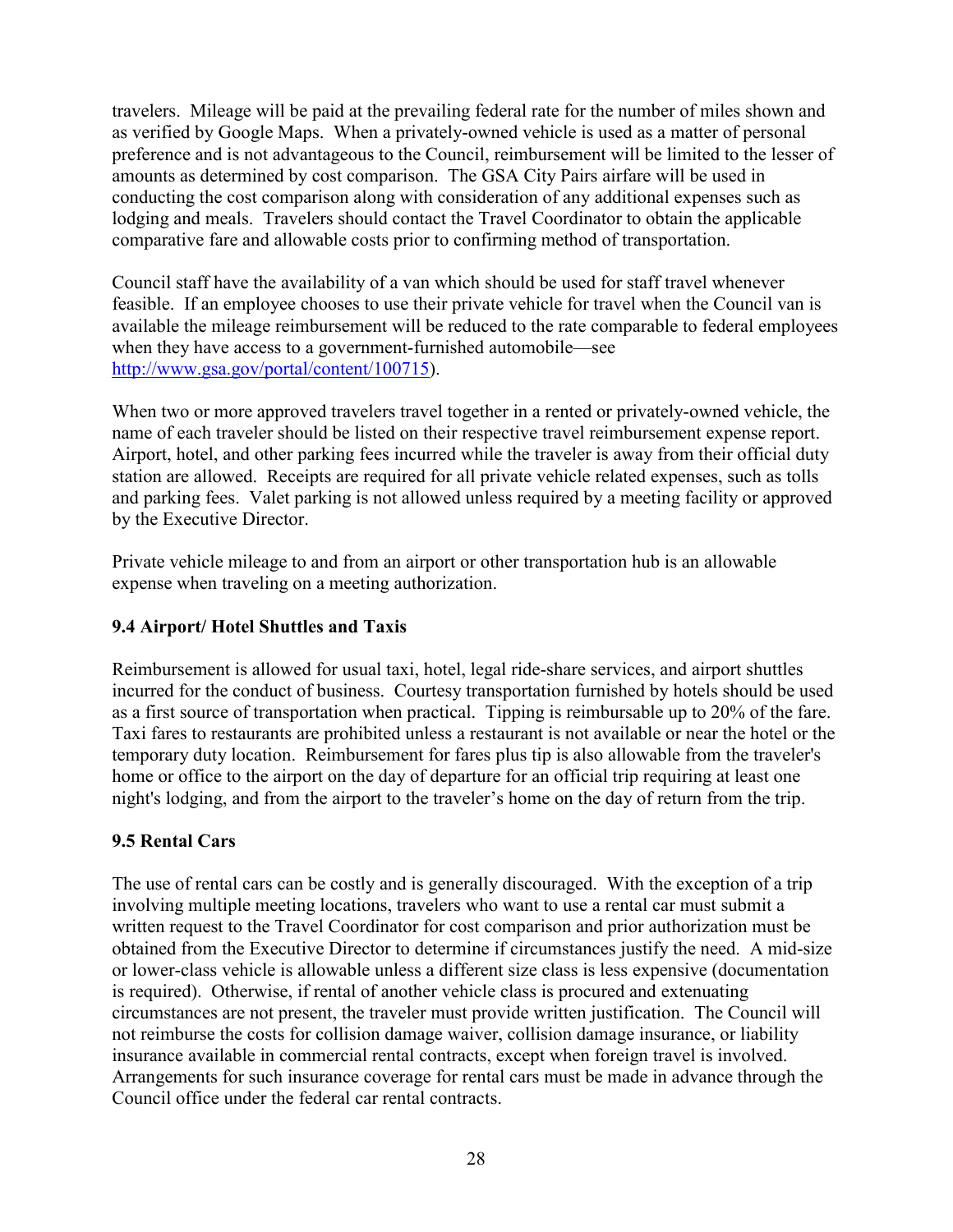## <span id="page-32-0"></span>**9.6 Lodging**

The Travel Coordinator will make all hotel reservations and arrange for master billing for staff, Council members, and other approved travelers for each Council meeting. Hotel confirmation numbers will be forwarded to travelers with their meeting authorization.

For AP and SSC meetings, members and other travelers must make their own hotel reservations with a personal credit card. However, rooms will be posted to the Council's master account upon departure, if possible; travelers are only responsible for incidentals and any no-show or early departure fees that are incurred.

Council members and other authorized travelers, while in a travel status, may select lodging accommodations of their choice, but are reimbursed only for the actual amount of the lodging costs and up to the maximum amount for lodging determined by the Council or the Council Chair or Vice Chair unless extenuating circumstances exist. Commuting costs from such lodging to the meeting location are not reimbursable. When travel is 50 miles or less from the traveler's origination, lodging is allowed on a case-by-case basis upon approval by the Executive Director. Unusual circumstances that prohibit use of previously assigned meeting hotel accommodations and that result in higher lodging/commuting costs may be approved by the Executive Director for payment in the higher amount, but only on a case-by-case basis.

## <span id="page-32-1"></span>**9.7 Meals & Incidental Expenses (M&IE)**

When on travel status, lodging and meal costs are reimbursable in amounts as generally allowable in the GSA Travel Regulations or as authorized by the Council or Council Chair or Vice Chair for reimbursement amounts that exceed GSA limits. Travel status begins when the traveler leaves their home or office and ends upon their return. For travel that extends beyond 24 hours, a new travel day begins at 12:00 a.m. each day.

All travelers, unless they indicate otherwise on their Travel Expense Report, will be reimbursed the M&IE per diem allowance for travel according to the per diem limits in the General Services Administration (GSA) Travel Regulations [\(http://www.gsa.gov/portal/category/100120\)](http://www.gsa.gov/portal/category/100120). A travel day of less than 12 hours will be paid at 75% of the applicable M&IE allowance. A travel day of 12 hours or more will be paid at 100% of the M&IE. Example: A traveler leaves the office on Tuesday at 1:00 p.m. ET for that day, travel status begins at 1:00 p.m. and ends at midnight (11 hours on travel status =  $75\%$  M&IE). The traveler is on travel status all day Wednesday (24 hours on travel status  $= 100\%$  M&IE). The traveler then returns to the office at noon Thursday (12 hours on travel status =  $100\%$  M&IE).

Any meals provided by a common carrier or a complimentary meal provided by a hotel or other non-government organization does not affect the per diem. However, your M&IE reimbursement will be adjusted for meals furnished to you by the Council, any government agency, or included in a conference registration fee.

Staff commuting to local meetings (less than 25 miles) may claim mileage if a Council vehicle is not available and carpooling is not practicable. Parking and toll costs are reimbursable expenses. There is no mileage reimbursement for in-office meetings.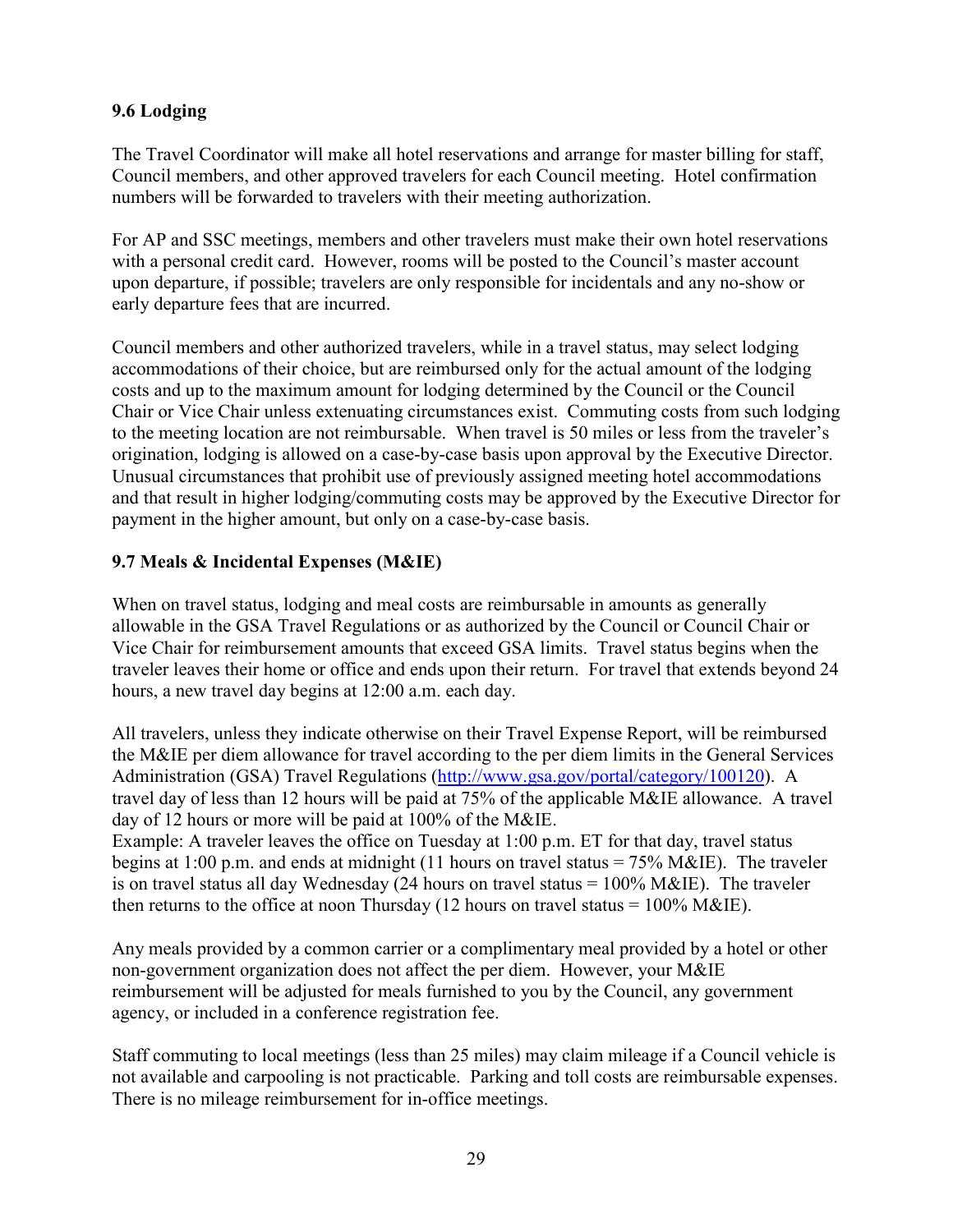#### <span id="page-33-0"></span>**9.8 Travel Advances**

Only Council staff who are issued a meeting authorization may receive a travel advance upon submission of a written request to the Travel Coordinator and approval by the Administrative Officer.

The amount of any travel advance will not exceed the allowable expenses for transportation, hotel accommodations, meals, and incidental expenses as indicated on the meeting authorization and for the travel period noted. Airfare is not eligible for a travel advance if travel can be made through the Council's travel agency.

If an employee who receives a travel advance for attendance at a meeting, conference, etc., that is cancelled, the traveler is unable to attend such meeting, or the advance is not used for any other reason, the traveler must repay the Council the full amount of the travel advance within 60 days of the scheduled end of such meeting. If an employee receives a travel advance and fails to repay any outstanding balance within 60 days or terminates his/her employment with the Council at any time with an outstanding travel advance, the amount owed to the Council will be deducted from the employee's subsequent or final pay.

## <span id="page-33-1"></span>**9.9 Foreign Travel**

The Council shall also comply with all funding award conditions and the provisions of the Fly America Act [\(http://www.gsa.gov/portal/content/103191\)](http://www.gsa.gov/portal/content/103191).

## <span id="page-33-2"></span>**9.10 Tips and Gratuities**

Tips to waiters, dining room stewards, housekeepers, porters, baggage handlers, and bellboys are included in the M&IE allowances. Gratuities or tips to taxi and shuttle drivers, and others providing necessary services to the traveler will be limited to no more than 20% of the basic charge.

## <span id="page-33-3"></span>**9.11 Miscellaneous Costs**

Incidental travel costs submitted for reimbursement (telephone, Internet service, supplies, services, etc.) should have adequate explanation of the nature and purpose of the expense and show that the cost is reasonable and related to the conduct of official business. Expenses for laundering of clothing are allowed only if the approved and actual travel duration involves at least four consecutive nights and the expense is incurred during the authorized travel period.

## <span id="page-33-4"></span>**9.12 Required Receipts**

While receipts are not required for all items of travel expenses, receipts are necessary for the following:

| Common carrier fares (airline, bus, train, etc.) |
|--------------------------------------------------|
| Travel itinerary showing points of travel        |
| Baggage fees                                     |
| Taxi/limo/shuttle fees                           |
| Lodging (zero balance required)                  |

Registration fees Car rental agreements with final receipt Car rental associated expenses Parking Toll receipts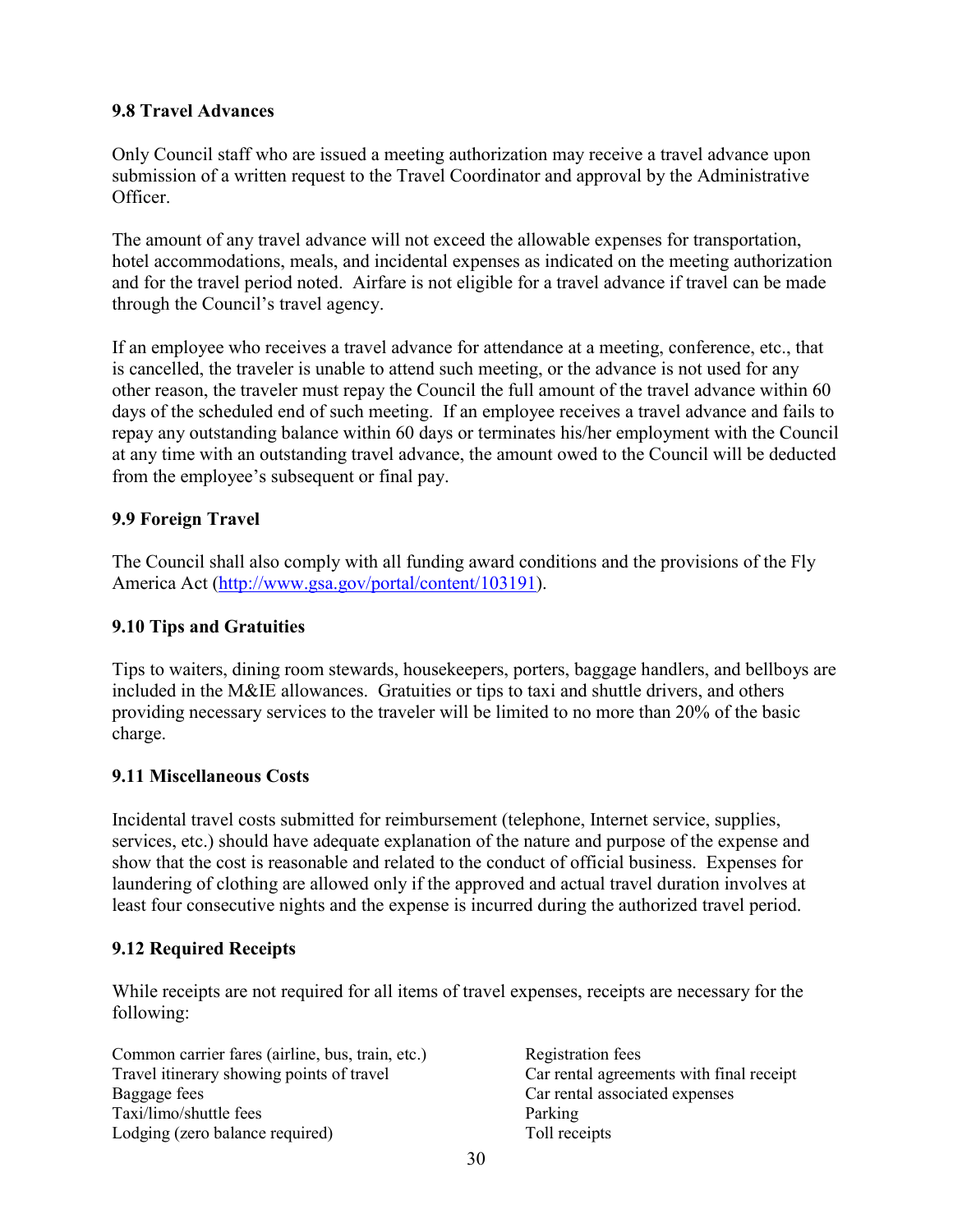Shipments, freight or express Excess baggage Baggage or property storage

Equipment rentals Laundry

#### <span id="page-34-0"></span>**9.13 Disallowances**

Disallowances to a reimbursement claim may occur at the time the travel expenses are processed for payment. This may result because of a missing receipt, a discrepancy between a cost comparison and the expenses submitted, an error in the computation of costs shown on the Travel Expense Report, an insufficient description of a questionable item in the claim, etc. Amounts disallowed may be reconsidered for payment upon presentation of the necessary receipt, after providing the requested additional information, or after taking other necessary corrective measures.

#### <span id="page-34-1"></span>**9.14 Travel Expense Report Certification**

All claims submitted by travelers for reimbursement of travel expenses must contain a certification by the traveler that expenses claimed are valid official costs and do not include personal expenses. The certification also assures that the period of travel shown is accurate and that costs claimed will not be presented for reimbursement elsewhere, which would result in dual reimbursement.

Because the payment and reimbursement of travel related costs based on the travel time indicated in the Travel Expense Report, it is essential that the actual hours and dates of departure and return be reported. Travel time that is not for the conduct of official business must be identified and explained so that proper payment can be made.

The traveler should include additional explanations on the Travel Expense Report when it is possible that any portion of the claim might appear questionable or different from the norm.

## **10.0 INFORMATION TECHNOLOGY POLICIES**

## <span id="page-34-3"></span><span id="page-34-2"></span>**10.1 Use of Equipment and Technology Resources**

The Council's communication and computer systems are intended for business purposes. This includes voice mail, e-mail, and Internet systems. Users have no legitimate expectation of privacy in regard to their use of these systems. Any use of Council communications resources is made with the understanding that such use may not be secure, is not private, and is not anonymous.

An authorized representative of the Council, upon approval by the Executive Director, Council Chair, or Vice Chair, may access office computers, voice mail, and e-mail systems and obtain the communications within the systems, including past voice mail and e-mail messages, without notice to users of the system, in the ordinary course of business when the Council deems it appropriate to do so. The reasons for which the Council may obtain such access and review the records therein include, but are not limited to:

• maintaining the system;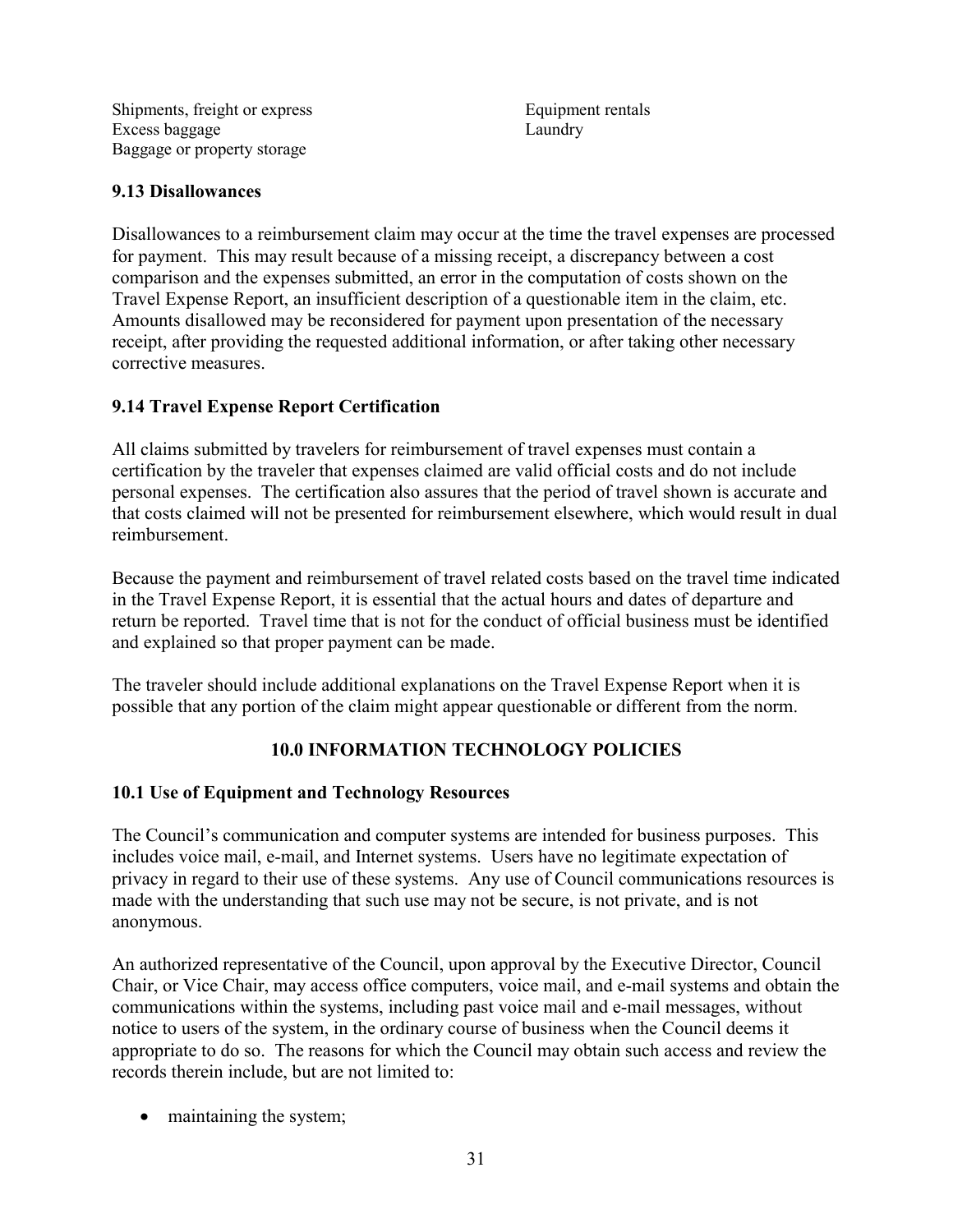- preventing or investigating allegations of system abuse or misuse;
- assuring compliance with software copyright laws;
- complying with legal and regulatory requests for information; and ensuring that Council operations continue appropriately during an employee's absence.

Further, the Council may review Internet usage to ensure that such use of Council property, or communications sent via the Internet with Council property, is appropriate.

All employees, upon request, must inform the Administrative Officer or their supervisor of any private access codes or passwords that are used to access Council documents, Council vendor accounts, and any other information deemed by the Executive Director as owned by the Council.

No employee may access, or attempt to obtain access to, another employee's communication or computer systems without authorization from the Executive Director. Access to an employee's computer or communication is limited to the Administrative Officer, Executive Director, and an employee's direct supervisor.

As contractors maintaining agency records with access to personally identifiable information and NOAA IT resources, employees are required to be aware of and comply with all applicable data confidentiality laws and regulations, including the Privacy Act of 1974, Computer Fraud and Abuse Act of 1988, NOAA Information Technology (IT) Security Policy, and the NOAA Rules of Behavior. All users must complete the annual IT Security Awareness Training course to obtain and/or continue access to IT resources.

The Council will store electronic communications for a period of time after the communication is created, pursuant to NOAA record retention requirements. The Council's policies prohibiting harassment, in their entirety, apply to the use of Council's communication and computer systems. No one may use these systems in a manner that may be construed by others as harassing or offensive.

Personal use of the Council's communication and computer systems can interfere with official duties, adversely affect the employee's performance, pose a security risk, and consume excessive resources and is thus highly discouraged.

Prohibited uses of communication and computer systems include, but are not limited to:

- Using the Council network to gain unauthorized access to other systems.
- Creating, downloading, viewing, storing, copying, or transmitting sexually oriented materials.
- Using the Council network for outside employment or business activity, or for other non-Council commercial purposes.
- Using the Council network to transmit a personal endorsement of any product, service, or enterprise (including professional organizations).
- Using the Council network to engage in any private lobbying activity, or to engage in any political activity prohibited by the Rules of Conduct for Council Members and Employees.
- The intentional unauthorized acquisition, use, reproduction, transmission, or distribution of any controlled information including computer software, personally identifiable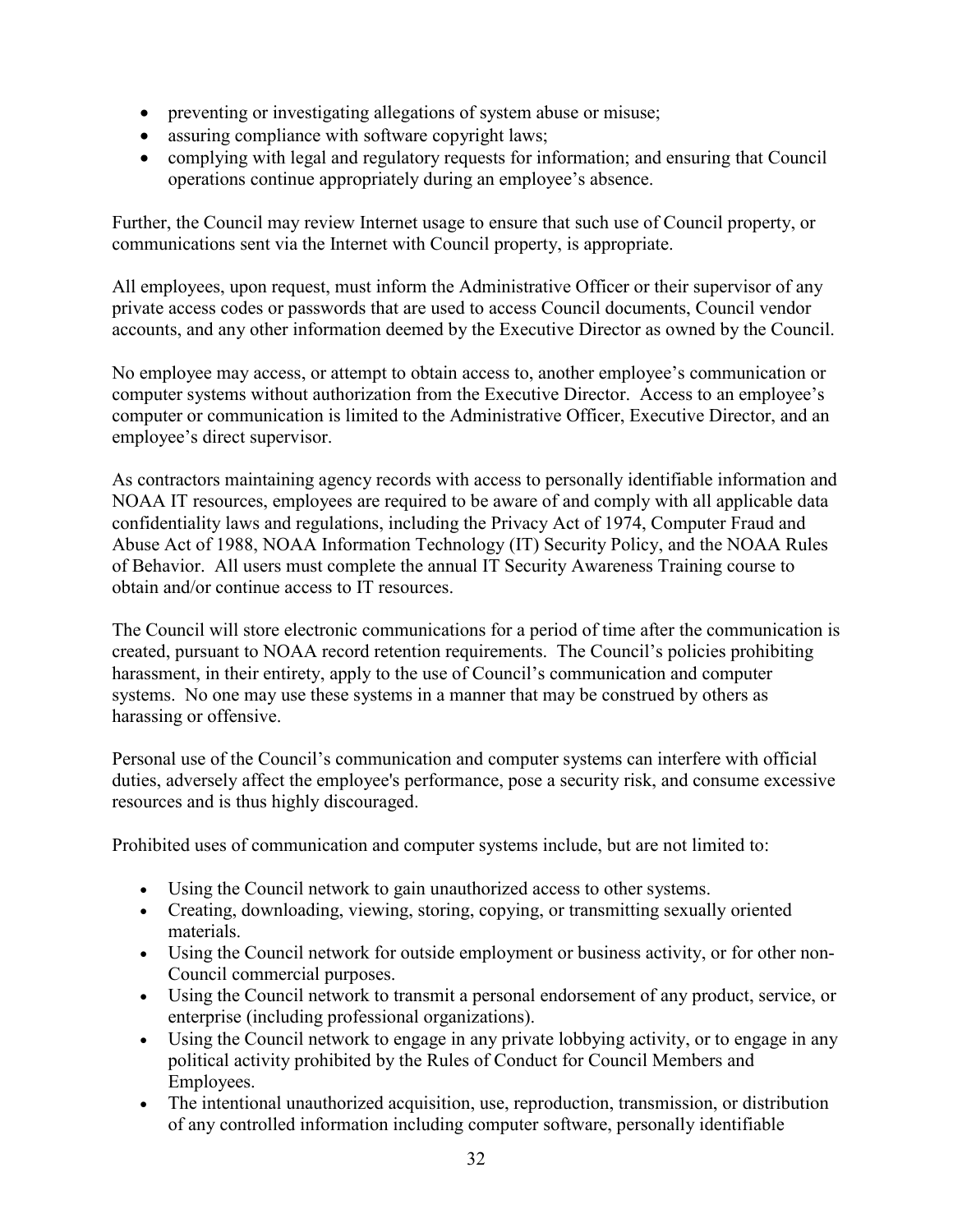information, copyrighted or trademarked material, or data with other intellectual property rights (beyond fair use), proprietary data, or export controlled software or data.

- Engaging in any activity prohibited by law or regulation.
- Engaging in any activity that would discredit the Council, disrupt the workplace, or violate the public trust.
- Engaging in deliberate activities that overload network resources, such as downloading large files for personal use.

Accessing Council resources via any unmanaged IT computer/mobile device, including external and removable devices and media (e.g., flash drives, memory keys, thumb drives, floppy discs, CDs, and DVDs), is discouraged. Employees accessing network resources with equipment not owned and maintained by the Council must follow the same security protocol, including password, security, and file safety that are required internally. Protected or personally identifiable information may not be stored on these devices/media under any circumstances. All mobile devices must be password protected or have a pattern to lock the screen when not in use.

Employees are responsible for keeping track of property assigned to their custody, and for complying with 2180.1 CIO P- GSA Rules of Behavior for Handling Personally Identifiable Information (PII) [https://www.gsa.gov/directive/gsa-rules-of-behavior-for-handling-personally](https://www.gsa.gov/directive/gsa-rules-of-behavior-for-handling-personally-identifiable-information-(pii)-)[identifiable-information-\(pii\)-](https://www.gsa.gov/directive/gsa-rules-of-behavior-for-handling-personally-identifiable-information-(pii)-)

All lost, missing, or damaged equipment must be reported to either the Executive Director or the employee's direct supervisor immediately upon discovery. The discovery of possible issues or concerns related to records, communication, and computer systems should be directed to the Administrative Officer.

# <span id="page-36-0"></span>**10.2 Use of Social Media**

The Council respects the right of any employee to participate in the use of social media. Social media includes all means of communicating or posting information or content of any sort on the Internet, including a blog, journal or diary, personal web site, social networking or affinity web site, web bulletin board, or any other form of electronic communication, regardless of whether it is Council related. However, to protect Council interests, employees must adhere to the following rules:

Employees may not use Council communication or computer systems to post on or participate in social networking during work hours unless it is work-related and consistent with the Council's Information Technology Policies. All rules regarding confidential and proprietary business information apply. Council e-mail addresses may not be used to register on social networks, blogs, or other online forums for personal use.

If an employee expresses a personal opinion regarding the Council or its actions, the poster must specifically state that the opinion expressed is his/her personal opinion and does not reflect the Council's position. An employee who includes links to the Council website from a personal blog, website or other social networking site must disclose that they are a Council employee. Only employees instructed to do so may represent themselves as a spokesperson for the Council.

The Council prohibits taking negative action against an employee for reporting a possible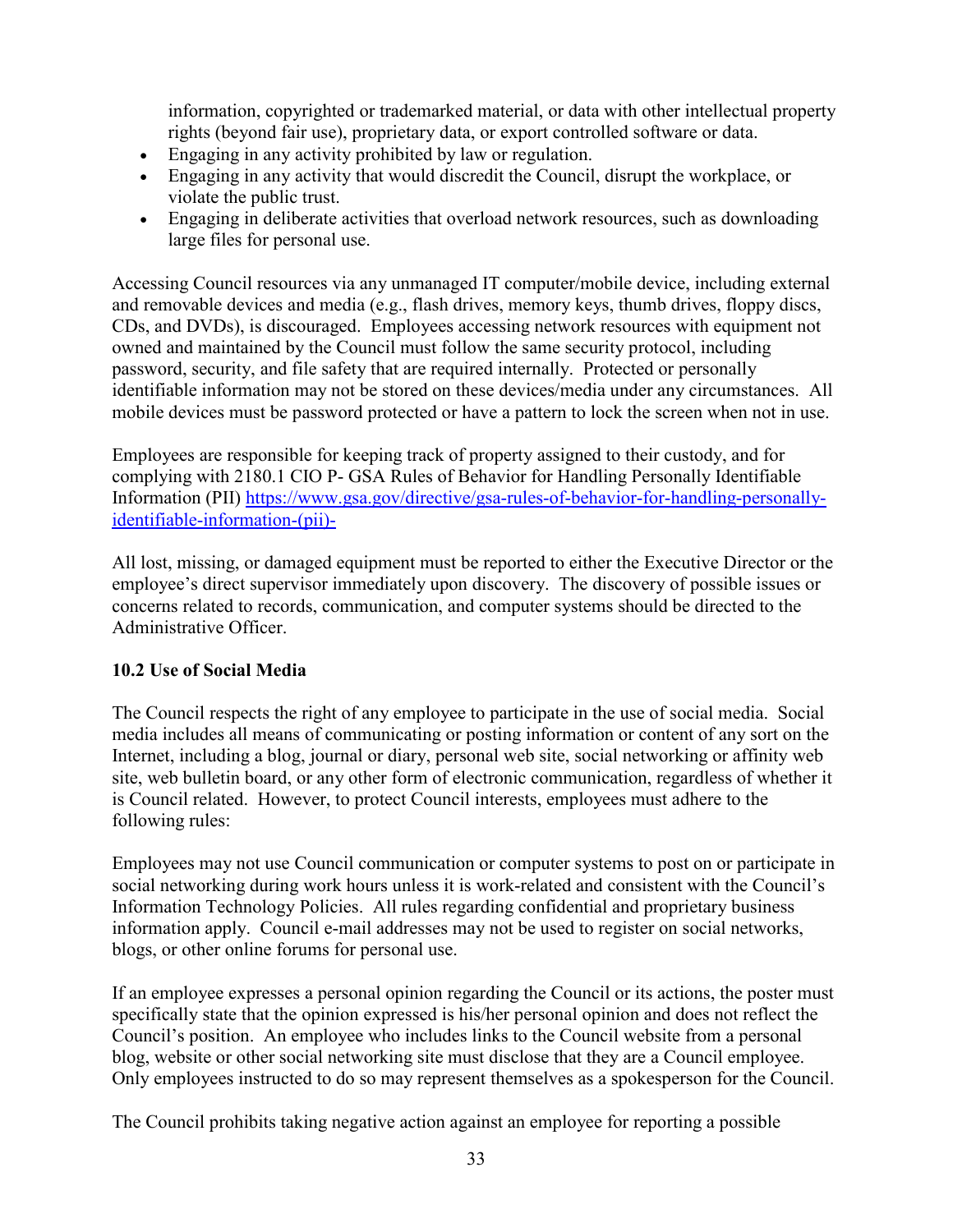deviation from this policy or for cooperating in an investigation. Nothing in the Council's Social Media Policy is designed to interfere with, restrain, or prevent employee communications regarding wages, hours, or other terms and conditions of employment. Council employees have the right to engage in or refrain from such activities.

Any conduct that is prohibited under the law if expressed in any other form or forum is prohibited if expressed through a blog, web page, social networking, or similar site. The Council encourages all employees to keep in mind the speed and manner in which information posted on the Internet is received and often misunderstood by readers.

If you have questions or need further guidance, please contact the, Public Information Officer, Administrative Officer, or Executive Director.

# **11.0 SEPARATION FROM COUNCIL**

## <span id="page-37-1"></span><span id="page-37-0"></span>**11.1 If You Must Leave Us**

Should you decide to leave the Council, we ask that you provide your supervisor with at least two (2) weeks advance notice of your departure. Your thoughtfulness will be appreciated. All Council property including, but not limited to, keys, security cards, parking passes, laptop computers, etc. must be returned upon separation, as well as all of the Council's confidential information. To the extent permitted by law, employees will be required to repay the Council (through payroll deduction, if lawful) for any lost or damaged Council property.

## <span id="page-37-2"></span>**11.2 Close-Out Process for Termination of Employment**

- 1) Executive Director ensures that measures are undertaken to prevent a terminated employee from having access to or being able to damage Council property, including, but not limited to, equipment, records, network data, and intellectual property;
- 2) The employee's supervisor and the Administrative Officer or Executive Director meets with the employee and reviews the list specified in Clearance of Employee Accountability form;
- 3) Employee relinquishes all Council-owned items in possession, and/or;
- 4) Supervisor/Executive Directors are notified if issues remain outstanding;
- 5) Administrative Officer, supervisor, or other management personnel and the Executive Director sign off on the certification along with employee;
- 6) Administrative Officer or Executive Director cancels all forms of charge cards (car rental, phone).

# <span id="page-37-3"></span>**11.3 Exit Interview**

Employees who resign are requested to participate in an exit interview with the Administrative Officer and/or Executive Director. Exit interviews are important to provide feedback to management as to why the employee is leaving and to gain knowledge about ways in which the work environment with the Council can be improved.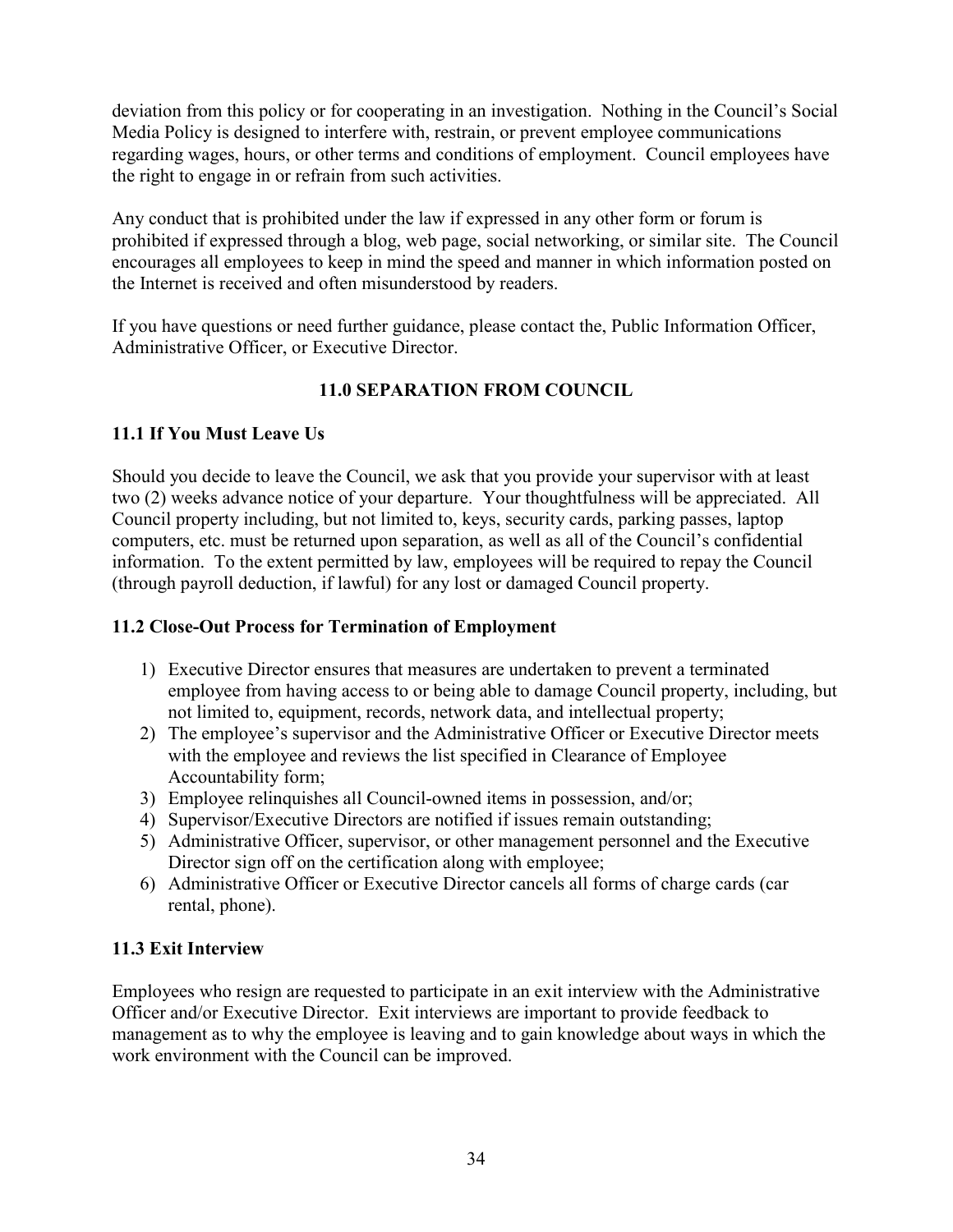#### **12.0 A FEW CLOSING WORDS**

<span id="page-38-0"></span>This Administrative Handbook is intended to give you a broad summary of the policies, rules, and benefits that guide employment with the Council. Please consult with any member of management if you have specific questions not covered by this Administrative Handbook. While we intend to continue the policies, rules, and benefits described in this handbook, the Council, in its sole discretion, may always amend, add to, delete from, or modify the provisions of this handbook and/or change its interpretation of any provision set forth in this handbook. Please do not hesitate to speak to management if you have any questions about the Council, Council operations, or its personnel policies and practices.